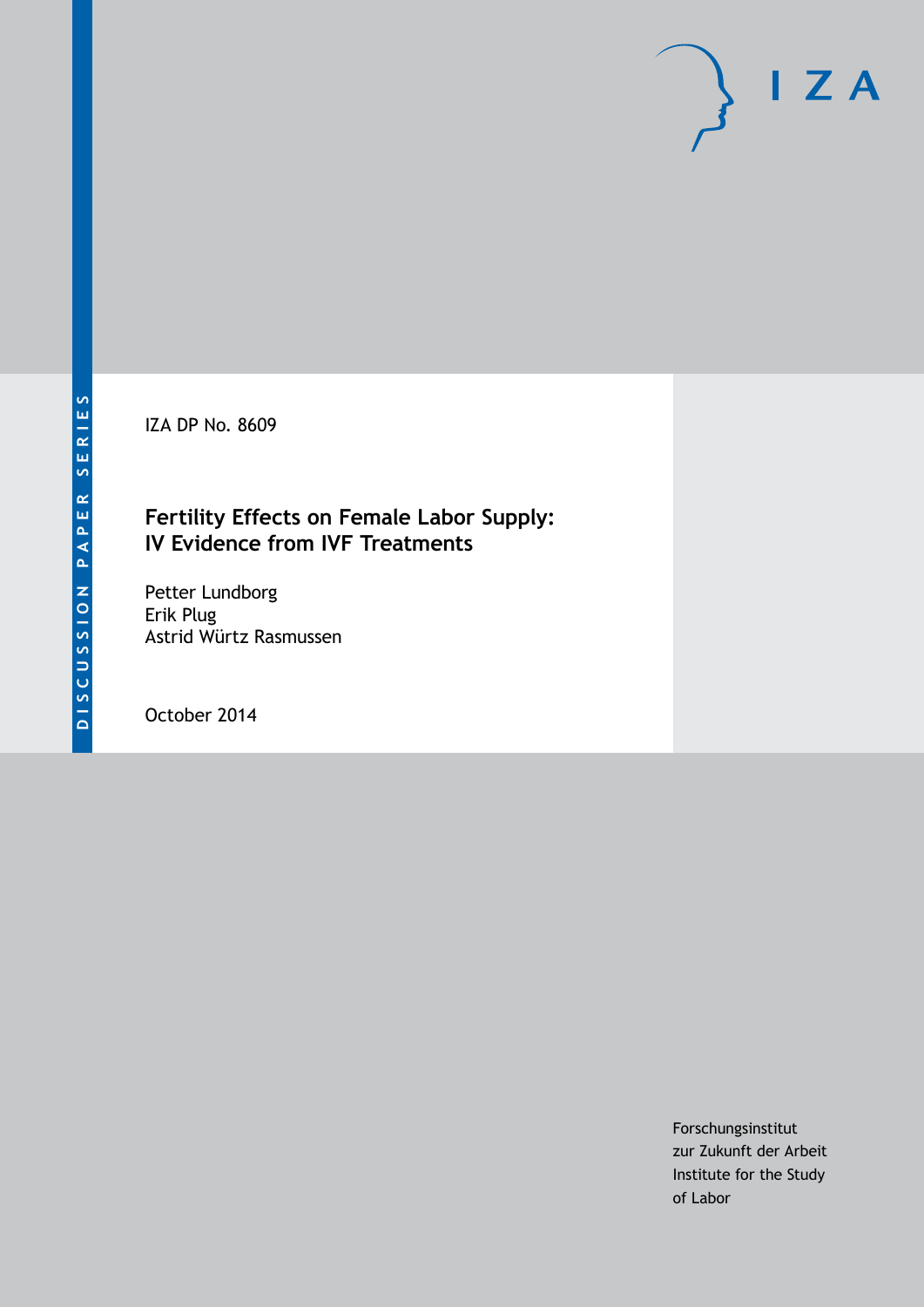# **Fertility Effects on Female Labor Supply: IV Evidence from IVF Treatments**

## **Petter Lundborg**

*Lund University and IZA*

## **Erik Plug**

*University of Amsterdam, Tinbergen Institute, IZA and UCLS*

## **Astrid Würtz Rasmussen**

*Aarhus University*

Discussion Paper No. 8609 October 2014

IZA

P.O. Box 7240 53072 Bonn **Germany** 

Phone: +49-228-3894-0 Fax: +49-228-3894-180 E-mail: [iza@iza.org](mailto:iza@iza.org)

Any opinions expressed here are those of the author(s) and not those of IZA. Research published in this series may include views on policy, but the institute itself takes no institutional policy positions. The IZA research network is committed to the IZA Guiding Principles of Research Integrity.

The Institute for the Study of Labor (IZA) in Bonn is a local and virtual international research center and a place of communication between science, politics and business. IZA is an independent nonprofit organization supported by Deutsche Post Foundation. The center is associated with the University of Bonn and offers a stimulating research environment through its international network, workshops and conferences, data service, project support, research visits and doctoral program. IZA engages in (i) original and internationally competitive research in all fields of labor economics, (ii) development of policy concepts, and (iii) dissemination of research results and concepts to the interested public.

<span id="page-1-0"></span>IZA Discussion Papers often represent preliminary work and are circulated to encourage discussion. Citation of such a paper should account for its provisional character. A revised version may be available directly from the author.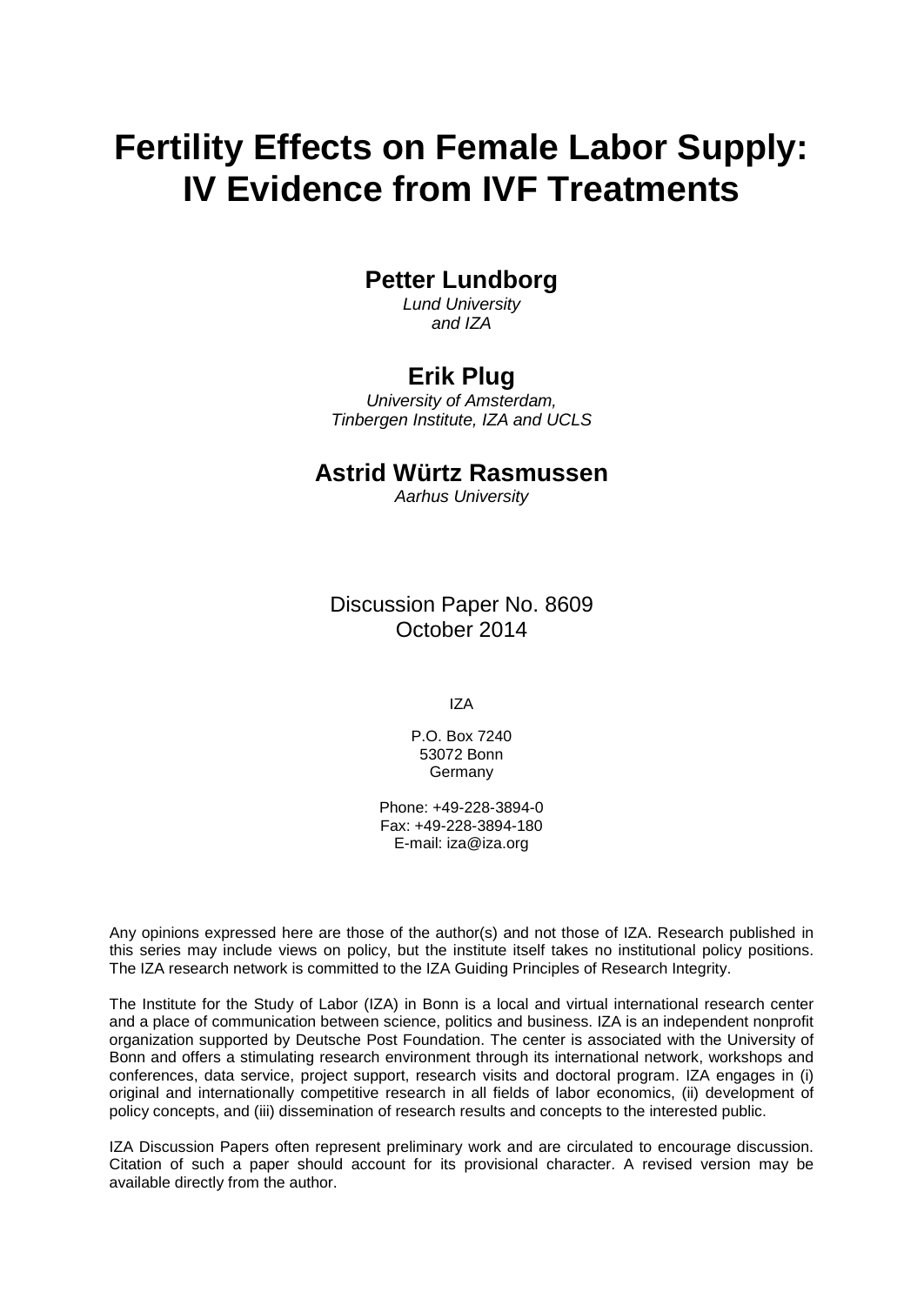IZA Discussion Paper No. 8609 October 2014

## **ABSTRACT**

## **Fertility Effects on Female Labor Supply: IV Evidence from IVF Treatments[\\*](#page-1-0)**

This paper introduces a new IV strategy based on IVF induced fertility variation in childless families to estimate the causal effect of having children on female labor supply using IVF treated women in Denmark. Because observed chances of IVF success do not depend on labor market histories, IVF treatment success provides a plausible instrument for childbearing. Our IV estimates indicate that fertility effects are: (a) negative, large and long lasting; (b) much stronger at the extensive margin than at the intensive margin; and (c) similar for mothers, not treated with IVF, which suggests that IVF findings have a wider generalizability.

JEL Classification: J13, J22

Keywords: children, extensive and intensive fertility margins, female labor supply

Corresponding author:

Erik Plug Amsterdam School of Economics University of Amsterdam Roetersstraat 11 Room 3.65, Building E 1018 WB Amsterdam The Netherlands E-mail: [e.j.s.plug@uva.nl](mailto:e.j.s.plug@uva.nl)

We thank seminar and conference participants in Aarhus, Amsterdam, Berlin, Braga, Edinburgh, Essen, Göteborg, Hamburg, Helsinki, Lund, Mannheim, Stockholm, Tilburg, Uppsala and York for their comments and suggestions. Data in this article are, in part, taken from IVF registers, held by the Danish National Board of Health. DNBH is not responsible for the analysis or interpretation of the data presented. Financial support from the Institute for Evaluation of Labour Market and Education Policy (IFAU) and Swedish Research Council for Health, Working Life and Welfare (FORTE) is gratefully acknowledged.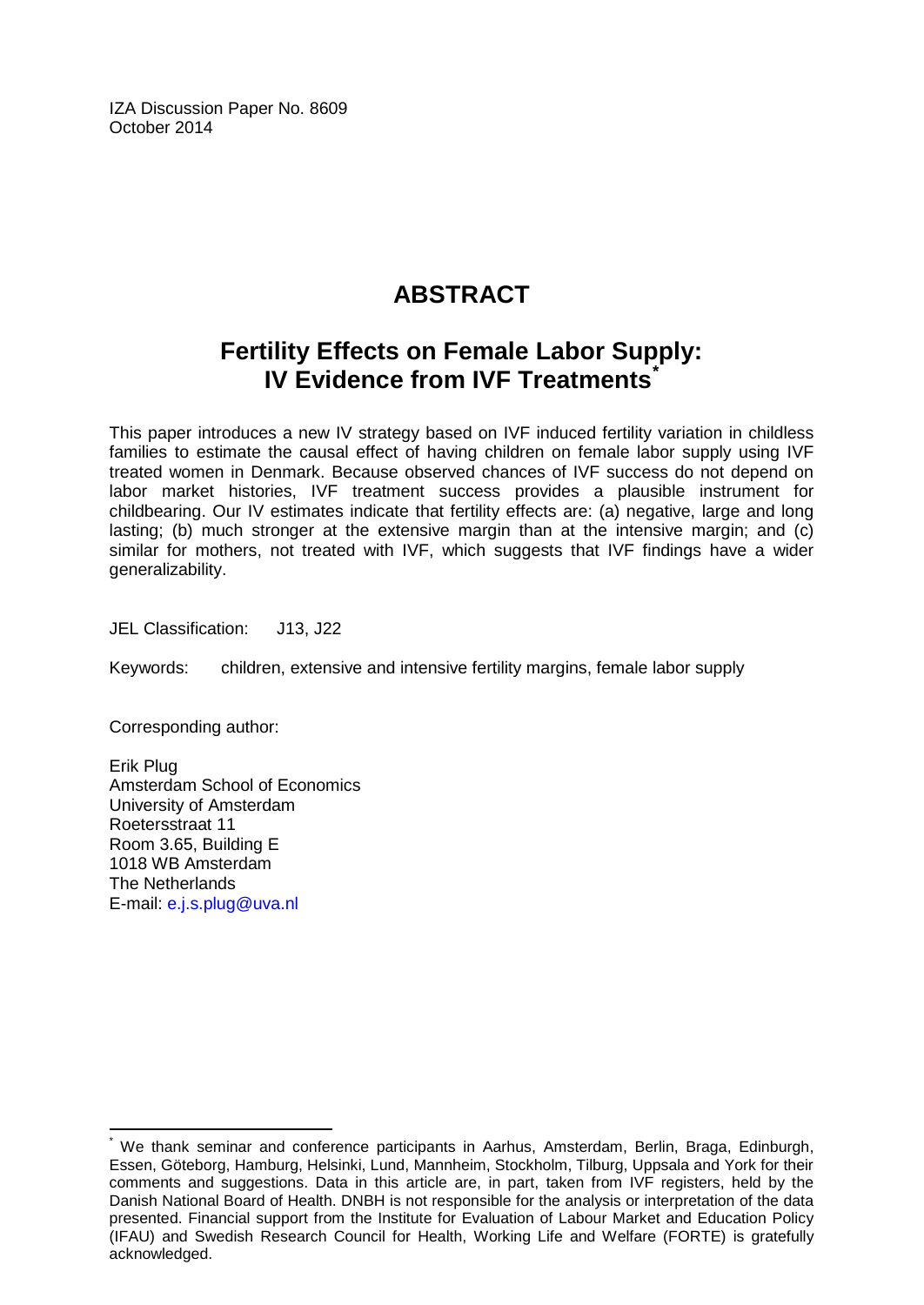In this paper we examine how children affect their mothers' labor supply. In particular, we focus on the extensive fertility margin and estimate the labor supply response to having children among women who have no children (yet). To identify fertility effects at the extensive margin, we propose a novel instrumental variables strategy based on in vitro fertilization (IVF), in which we treat IVF treatment success at the first IVF treatment as a natural experiment. Since observed working histories of successfully and unsuccessfully treated women are virtually identical before they seek IVF treatment, we believe that IVF treatment success creates exogenous variation in the likelihood to have children among childless women and can be used to estimate the causal effect of having any children on female labor supply.

The IVF strategy further provides useful insights into the intensive fertility margin. First, we can estimate the labor supply response to having additional children among IVF treated women who already have children and compare the effects of fertility on labor supply on both intensive and extensive margins. Second, we can use the larger fraction of twin births among IVF births and apply the more commonly used IV strategy based on having twins at first birth on a sample of IVF treated women; that is, we compare the labor supply response of IVF treated women having twins with those having singletons. Examples of the twin strategy to estimate the labor supply consequences of having children include Mark Rosenzweig and Kenneth Wolpin (1980), Stephen Bronars and Jeff Grogger (1994), Jaisri Gangadharan et al. (1996) and Joshua Angrist and William Evans (1998). By comparing the twin estimates with those obtained on a more representative population sample, we also offer a potentially valuable way to examine the wider generalizability of IVF findings.

The data we use are a combination of multiple administrative registers in Denmark. IVF information comes from the IVF registers which cover information on all fertility treatments (with fertility outcomes) taking place in public and private fertility clinics in Denmark between the years 1994 and 2005. Labor market information comes from the Danish tax registers which hold records on annual earnings (including parental leave and sickness benefits), hourly earnings and worker absenteeism for a 20 year period running from 1991 to 2011. At Statistics Denmark these registers are matched and complemented with standard demographic variables, such as education, age, gender, marital status and total number of children.

The main finding is that IVF treated women earn persistently less because of children. In particular, we find that (*a*) labor supply responses to having any children are negative, large and long lasting; (*b*) labor supply responses are much stronger at the extensive fertility margin than at the intensive fertility margin; and (*c*) labor supply responses to having twins (as opposed to having singletons) are similar for IVF mothers and other mothers. We therefore believe that the IVF findings we present in this paper are of general interest.

The remainder of the paper proceeds as follows. Section I provides the background and motivation behind this study. Section II discusses IVF treatments and IVF data used in estimation. Section III introduces our empirical strategy. Section IV lists the identifying assumptions and presents some evidence concerning their validity. Section V reports our main set of results. Section VI explores whether the estimated fertility effects hold up against alternative interpretations. Section VII concludes.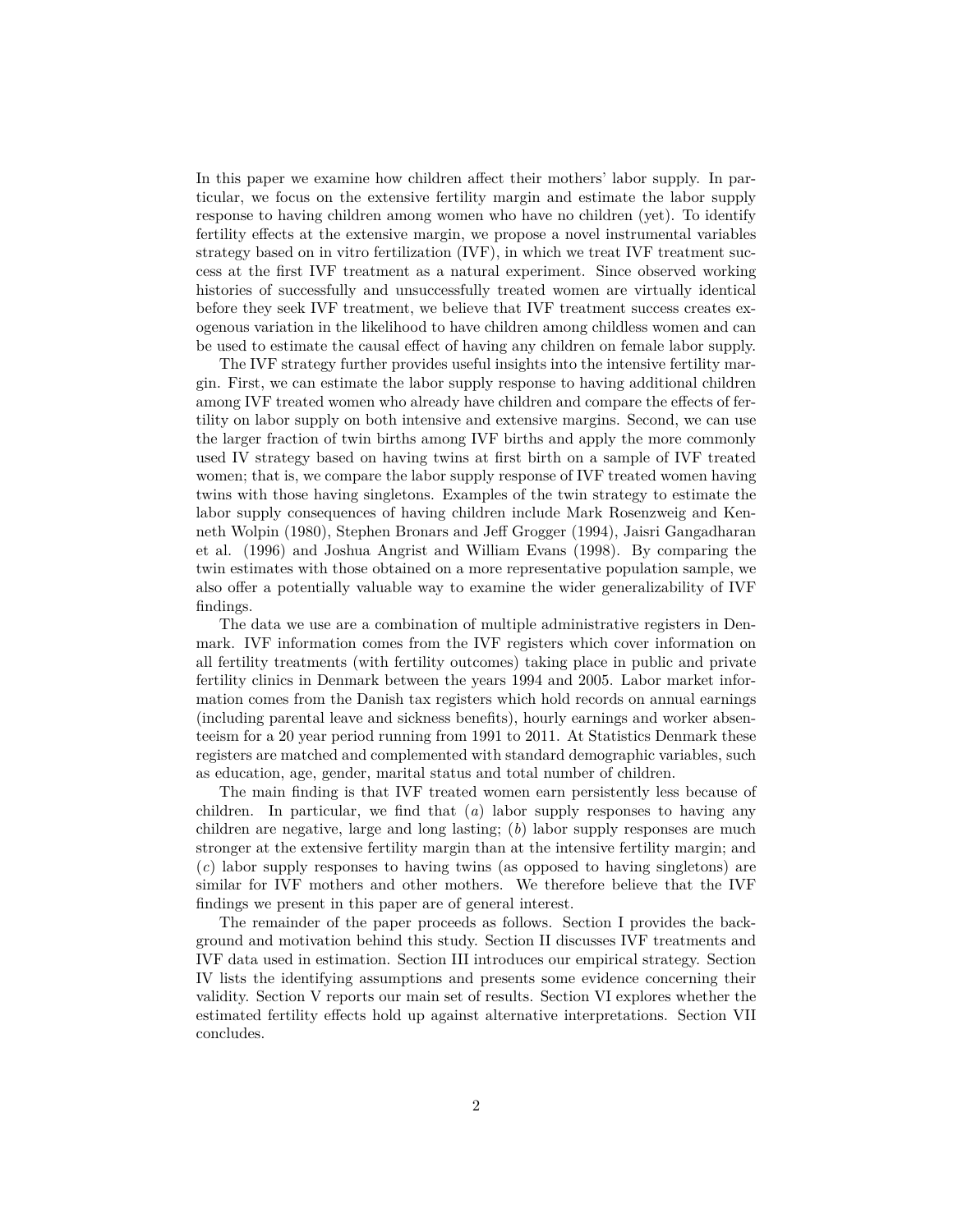## **I Literature background**

Much empirical work on the labor market consequences of childbearing has shown, for years, that women with children fare generally worse than women without children: they work fewer hours, earn lower salaries, have less prestigious jobs, and are less likely to work for pay (Martin Browning 1992; Jane Waldfogel 1998; Roland Fryer and Bruce Sacerdote 2008). When asked about how children affect their mothers' labor supply, however, economists often struggle to give causal answers. This is because most studies cannot separate causation from adverse selection. Adverse selection occurs when women who chose to have children have weaker labor force attachment or lower earnings potential than those who chose to remain childless and may give rise to a spurious interpretation of the observed associations between fertility and labor supply: women with children work and earn less, regardless of having children.

In order to separate causation from adverse selection, empirical economists have turned to natural experiments and looked for variables that induce variation in the number of children for reasons unrelated to labor market outcomes. Two such variables, which are arguably unrelated to the preferences and abilities of parents, are often used to estimate the effect of children on female labor supply: twins at first birth and sex composition of the first two children (in combination with parental preferences for mixed sex siblings). Those empirical studies that treat the arrival of twins as a natural experiment typically find that mothers with twins work less than mothers with singletons when twins are young, but the same mothers work as much if not somewhat more when their twins get older (Rosenzweig and Wolpin 1980; Bronars and Grogger 1994; and Gangadharan et al. 1996). Also those empirical studies that treat sex composition of the first two children as a natural experiment find that mothers of same sex children work less than mothers of mixed sex children because of third born children. The same mothers, however, seem to catch up in the longer run (Angrist and Evans 1998; Maria Iacovou 2001; Guillermo Cruces and Sebastian Galiani 2007; Eric Maurin and Julie Moshion 2009; Lalaina Hirvonen 2009; Nikolay Angelov and Arizo Karimi 2012). On the whole, these studies suggest that mothers work less because of childbearing, but that the observed fertility effects are relatively small and mostly short-lived.

Although the twin and same sex experiments provide valuable and credible effect estimates, their informational value is limited to fertility effects at the intensive margin. The reason is that these experiments create exogenous variation in the number of children, but only among women that already have children; that is, twins at first birth raise the likelihood of going from one to two or more children, whereas same sex children raise the likelihood of going from two to three or more children. The question we therefore ask is how fertility affects labor supply at the extensive margin, where childless women decide to have children or not. Or, in other words, what are the labor market consequences of (involuntary) childlessness? The answer to this question is -we think- important for two reasons. First, labor supply responses measured at the extensive fertility margin are of general interest because they capture the fertility margin to which all mothers are (or have ever been) exposed to. Second, fertility effects are possibly larger when estimated at the extensive fertility margin because simple theories on household production, child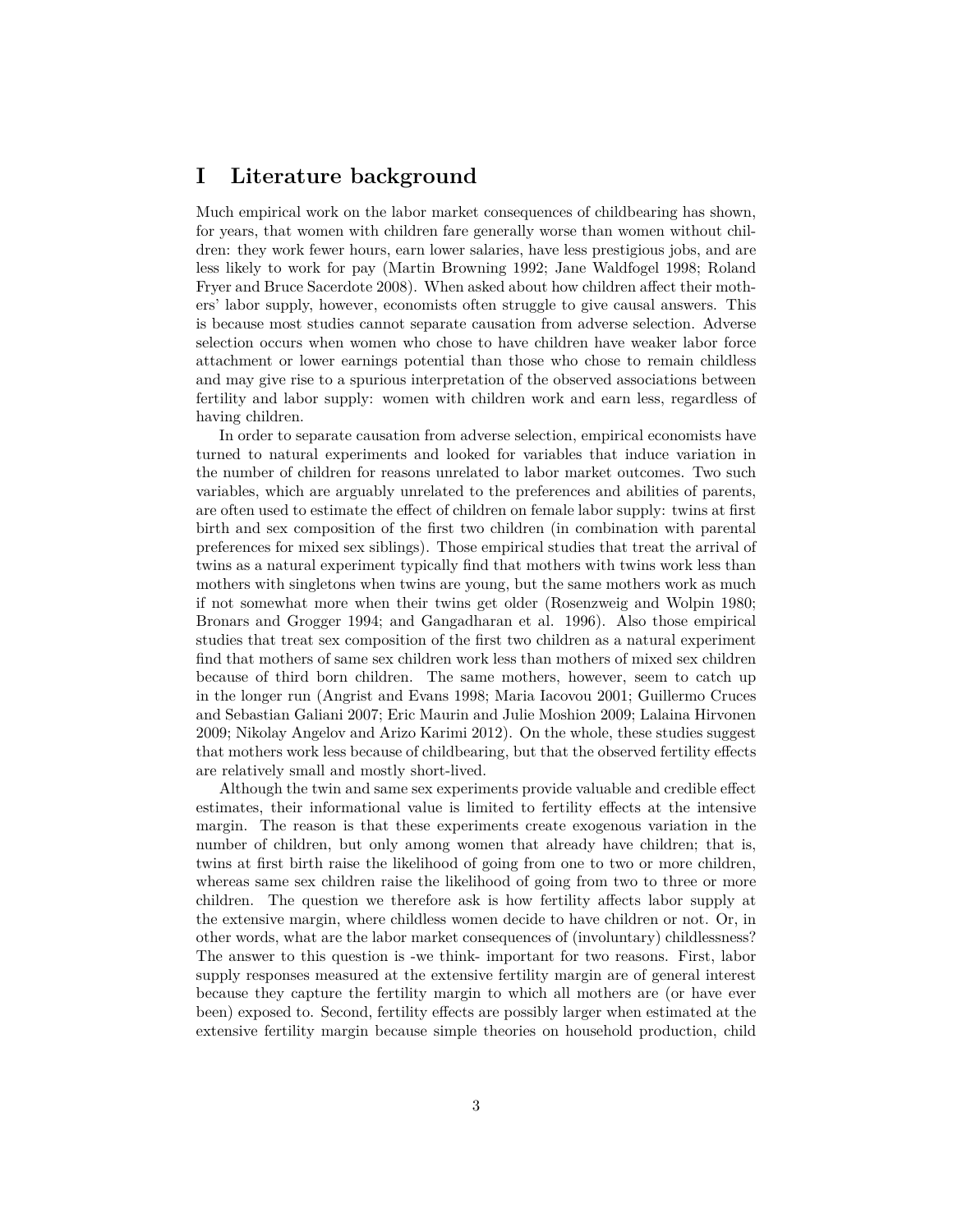quality and economies of scale predict they do.<sup>1</sup>

Unfortunately, we know very little about the labor market consequences of childlessness. Empirical evidence is scarce and mixed. In recent years, there have been a few attempts to analyze the relationship between fertility at the extensive margin and female labor supply (Jorge Agüero and Mindy Marks 2008 2011; Julian Cristia 2008). These studies employ instrumental variable strategies to account for endogenous fertility, but use different instrumental variables. Agüero and Marks (2011), for example, treat self-assessed infertility as a natural experiment and compare fertility rates and labor supply responses between infertile and fertile women aged 20 to 44 in 26 developing countries. While the authors observe that self-assessed infertility indeed corresponds to fewer children, their main finding is that fertile women work as much as infertile women, regardless the fertility margin.<sup>2</sup> Cristia (2008) focuses on childless women seeking help to achieve pregnancy in the United States. In his context, fertility treatments include simple and inexpensive procedures such as medical advise and fertility tests, but exclude in vitro fertilization treatments, which plays a key role in our study. With treatment success taken as a natural experiment, he then compares childbearing and labor supply decisions of childless women who sought help to achieve pregnancy 21 months earlier. His main finding is that women with babies work significantly less than those without.<sup>3</sup>

We believe there is scope for more empirical work on having children and labor supply. The current literature on the extensive fertility margin is in its infancy with many unresolved but promising issues. In this paper, it is our motivation to explore some of these unresolved issues; that is, we apply a novel instrumental variable strategy using a very large sample of IVF treated families to measure short and long run labor market consequences of children for women at both extensive and intensive fertility margins.

## **II IVF register, treatment and sample**

We use administrative register data on all IVF treatments performed in public and private fertility clinics and hospitals in Denmark. In particular, our data set contains information on all women residing in Denmark who received at least one IVF treatment somewhere between 1994 and 2005. To show how IVF data can help us to estimate the causal effect of fertility on labor supply, we start this section by providing more details on the IVF register, IVF treatment, IVF instrument and the primary IVF sample we use in estimation.

<sup>&</sup>lt;sup>1</sup>This view is further shaped by personal experiences. The authors are all parents of two children; they all experienced that their first born child had a much bigger impact on their economic lives than their second born child.

 ${}^{2}$ Agüero and Marks (2008) apply the same instrumental variable strategy based on self-assessed infertility, but on a sample of 6 developing countries in Latin America. They find no impact of motherhood on labor supply, measured as work for pay in the week prior to the survey.

<sup>3</sup>Daniel Aaronson, Fabian Lange, Bhashkar Mazumder (2014) describe an interesting multigenerational experiment on fertility decisions along extensive and intensive margins. A large school construction program starting in the early 1920s directly affected the family lives of two generations of women. Women who faced improved schooling opportunities for their children were more likely to become mother but of fewer children. The children who experienced improved school outcomes were less likely to become mother, but those who did were mothers of fewer children.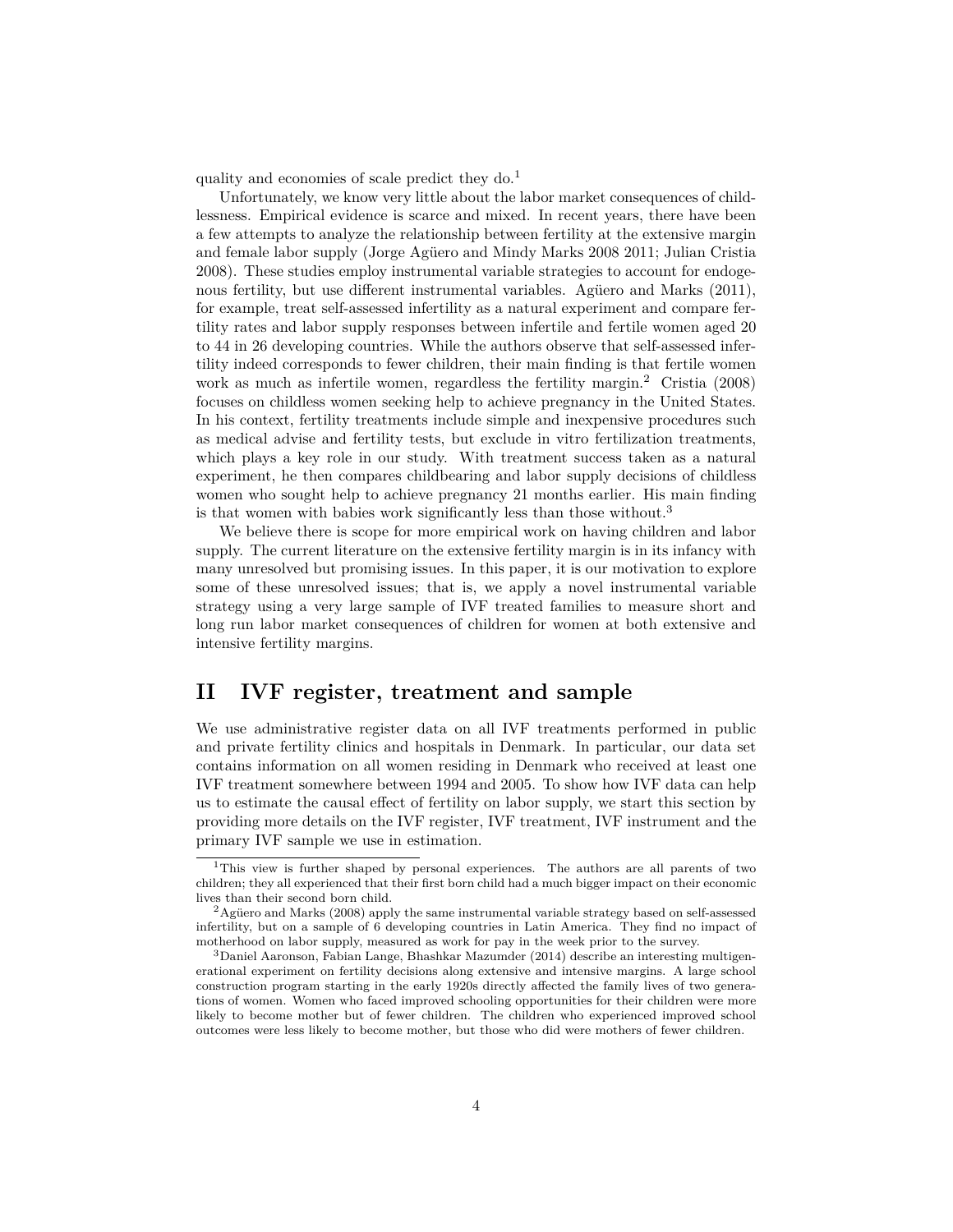#### **A IVF register**

The IVF register, held by the Danish National Board of Health, collects information on all IVF treatments taking place in public and private fertility clinics and hospitals. Between the years 1994 and 2005, reporting to the IVF register has been mandatory and completeness of IVF registrations is close to a 100 percent. The IVF register holds records on the reason for infertility, mode of treatment, the number of eggs retrieved from the womb, the number of fertilized eggs transferred back, outcomes of treatment (birth, abortion, stillbirth, or not pregnant), date of treatment and date of birth when birth took place. The IVF register has been merged to other administrative registers to get longitudinal information running from 1991 to 2011 on standard demographic and labor market variables, such as education, age, gender, marital status, number of children, labor market attachment, the number of hours worked, and annual earnings. The IVF register contains information on 31,767 women receiving all together 96,807 IVF treatments.<sup>4</sup>

#### **B IVF treatment**

While IVF treatment is the leading medical intervention to help infertile women to get pregnant and conceive children, it is often the last in a line of fertility interventions. Women with fertility problems typically visit their general practitioner for medical advise and fertility testing. After a year of having frequent and unprotected sex without getting pregnant, these women are medically diagnosed infertile and can then be referred to a fertility clinic or hospital if they are below the age limit of 40. General practitioners are also responsible for referrals. With a referral, women are entitled to have three IVF treatments on the Danish National Health Care System. Without a referral, women have to pay themselves.<sup>5</sup>

Once referred to a fertility clinic or hospital, women undergo the IVF treatment in four consecutive stages. The first stage involves the intake of fertility medication to stimulate ovaries in the development of eggs. In a normal menstrual cycle, ovaries typically make and release one egg. In a menstrual cycle under medicated stimulation, ovaries make and release several eggs. The second stage involves the collection of these eggs. The third stage involves the actual in vitro fertilization, where eggs and sperm meet under laboratory conditions appropriate for fertilization and early embryo growth. The fourth and final stage involves the selection of the most promising embryos. The selected embryos are transferred back into the womb. IVF treatments often fail with much uncertainty at each stage of the treatment: fertility medication does not work, there are no eggs to retrieve, there are no suitable embryos to transfer, or the transferred embryos simply stop growing. The average success rate of treatment is about 22 percent.

Because success rates are quite low, most women undergo multiple treatments to achieve success. But not all. After each unsuccessful treatment, there are women who decide to end treatment. Moreover, the more treatments women undergo, the

<sup>4</sup>Of the original 32,073 women in the IVF register, we have removed 306 women for whom labor market information is not available at the year of IVF treatment.

<sup>5</sup>Women are also allowed to approach a private clinic instead of waiting for a referral from the general practitioner. This option requires full payment but offers flexibility in terms of timing of treatment, number of treatments, and treatments with weaker, if any, age restrictions.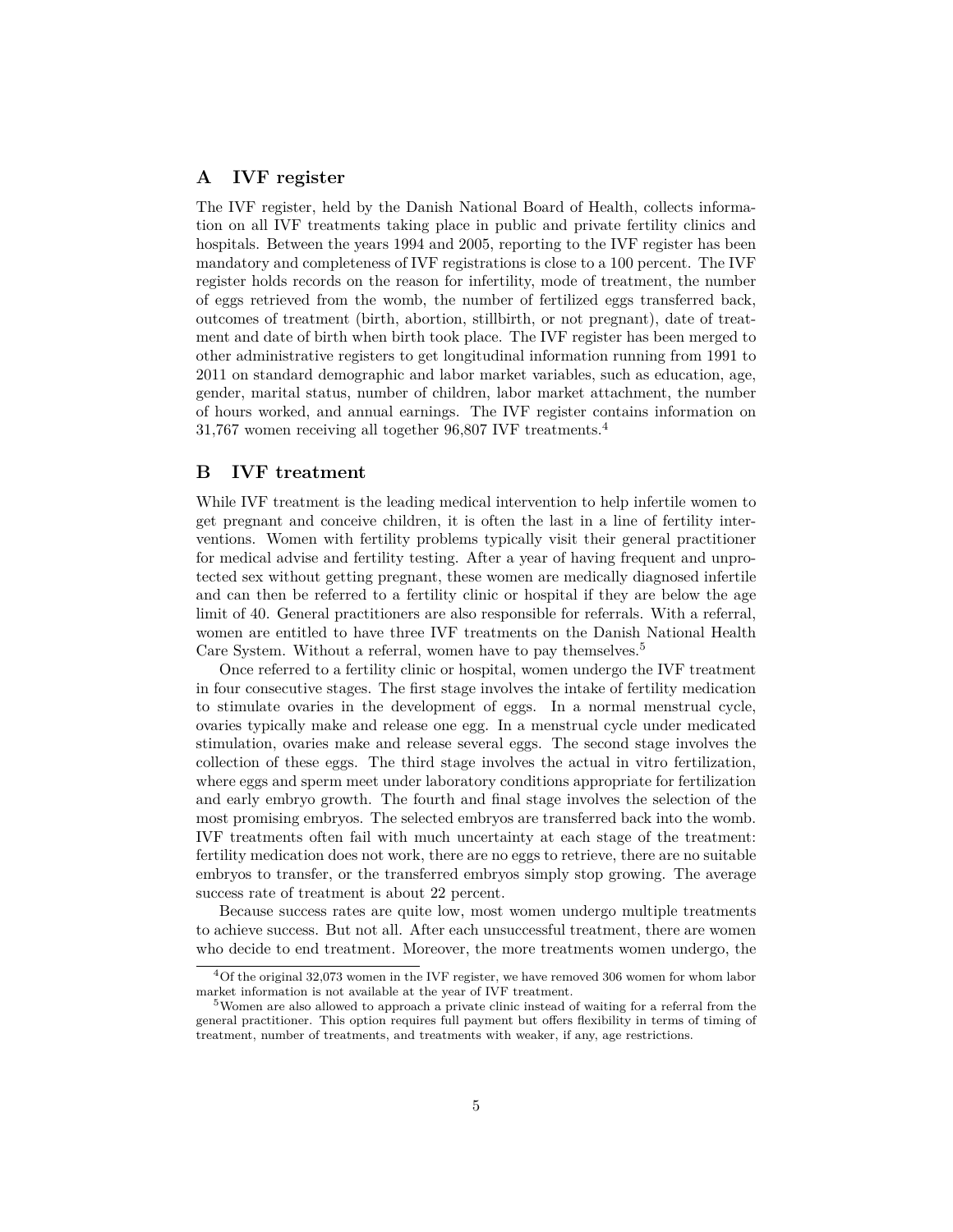higher the share of women who decide to end treatment.<sup>6</sup> With IVF treatments being costly in social, psychological as well as financial terms, these rising shares suggest that the process of IVF treatments is selective and that women who decide to continue treatment are probably women with more resources or a stronger demand for children.

### **C IVF instrument**

In order to exploit the IVF process to arrive at the causal link running from fertility to work effort, we need some exogenous shock in the fertility treatment. We know that most women undergo multiple IVF treatments to achieve success. With the number of IVF treatments being endogenous, however, it does not make much sense to treat the success rate in a sequence of IVF treatments as exogenous. Instead, we argue that success in the first IVF treatment may generate exogenous variation in fertility at the extensive margin. In particular, we consider the first IVF treatment where women have successfully reached the fourth stage and got embryo implantation. For some women, the embryos develop and IVF treatment will lead to pregnancy and children. For other women, the embryos stop growing and IVF treatment will fail. If the development of implanted embryos in the womb is to a large extent exogenously determined, exogenous treatment success more or less guarantees that after the first full IVF treatment all women are still very similar, except that for some women the IVF treatment has lead to children. In our empirical setup, we will check this claim and test whether chances of success are somehow related to the pre-treatment labor supply characteristics we observe in our data.

### **D IVF sample**

From the IVF register, we draw our primary sample of childless women in their first IVF treatment with embryo implants. To do so, we construct three variables for sample selection: treatment order, which is derived from the date of treatment; childlessness, which is derived from the number of children observed the year before first IVF treatment; and positive embryo implants, which is taken from the number of fertilized eggs transferred back into the womb.

At the outset, we were concerned about measurement error in treatment order. Measurement error may arise because the IVF register does not contain information on IVF treatments prior to 1994, which is the year the IVF register started. If some women underwent IVF treatment in both 1993 and 1994, for example, we would wrongfully classify the IVF treatment in 1994 as the first one. Measurement error may further complicate estimation because multiple treated women are possibly different from firstly treated women in ways related to preference for children or financial resources. Since few women skip a full year between two subsequent treatments, we start counting IVF treatments for those women who began their first treatment in 1995 or later. This should eliminate, or at least reduce, any measurement error and the bias it may entail.

 $6$ According to the IVF register, we observe that about 6 percent of all women stop treatment after a failed first IVF treatment; about 12 percent stop after a failed second IVF treatment; about 24 percent stop after a failed third IVF treatment; and about 30 percent stop after a failed fourth IVF treatment.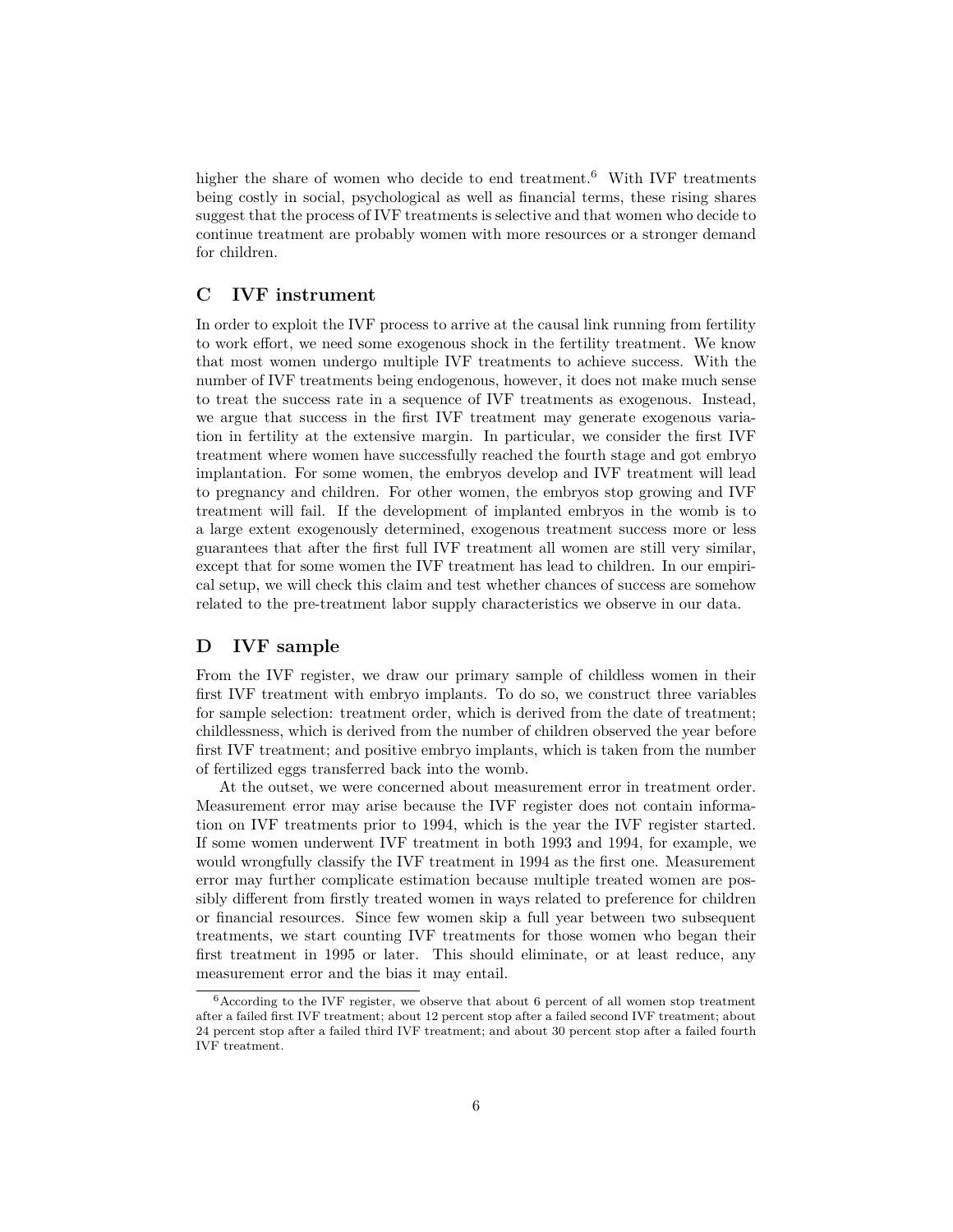Of all the original 31,767 women who were treated at least once somewhere between 1994 and 2005, we remove women who were treated in 1994, women who enter the first IVF treatment with children, and women without suitable embryos at the first IVF treatment. This leaves us with an IVF sample of 18,538 treated women.

Table 1 provides sample means and standard deviations for some of the outcome variables (post-treatment outcomes) we study below and for some of the control variables (pre-treatment characteristics) we use to measure the extent to which successfully and unsuccessfully treated women (and partners) are comparable. The same table also provides sample means and standard deviations for a 30 percent representative sample of women born around the same time as IVF treated women for comparison purposes. The sample consists of 105,922 women who had their first child somewhere between 1995 and 2005, and thus share their demand for children with the women in our IVF sample.

Two observations follow from this table. First, the women in our IVF sample are older, better educated, and more highly paid than the women in the representative sample. These differences, which are statistically significant, suggest that IVF treated women are on average women with a stronger earnings potential than other women with children. Second, although the successfully treated women in the IVF sample are almost a year younger than the unsuccessfully treated women, they are remarkably similar on almost all pre-treatment labor market characteristics. For example, they attain the same level of education and have exactly the same annual earnings before they seek IVF treatment. After the first treatment, however, the same women turn out to be different; that is, successfully treated women have more children, work fewer hours, earn lower salaries, and are less likely to work for pay. While these fertility and labor patterns hint at a causal relationship between childbearing and work effort, we need a more sophisticated analysis to appropriately identify the impact of fertility on labor supply.

## **III IV methodology using IVF treatments**

To identify fertility effects at the extensive margin, we make use of a standard IV strategy in which success at the first IVF treatment among childless women with embryo implants serves as our main instrumental variable; that is, we estimate a linear relationship between labor supply and fertility of woman *i* who were first treated *t* years earlier using a two-stage least squares model where the first stage is

 $F_{it} = \alpha_t X_i + \beta_t Z_i + v_{it}$ 

and the second stage is

 $(Y_i)$   $Y_{it} = \gamma_t X_i + \delta_t F_{it} + u_{it}.$ 

In these two equations, *Y* is a measure of female labor supply, *X* is a set of exogenous control variables including women's age at first treatment, year of treatment, years of education and pre-treatment labor supply, *F* is the endogenous fertility indicator, which equals 1 if a woman has children and 0 otherwise, *Z* is the instrumental variable, which equals 1 if the first IVF treatment with embryo implants (in a sequence of IVF treatments) has lead to a childbirth and 0 otherwise, and *u* and *υ*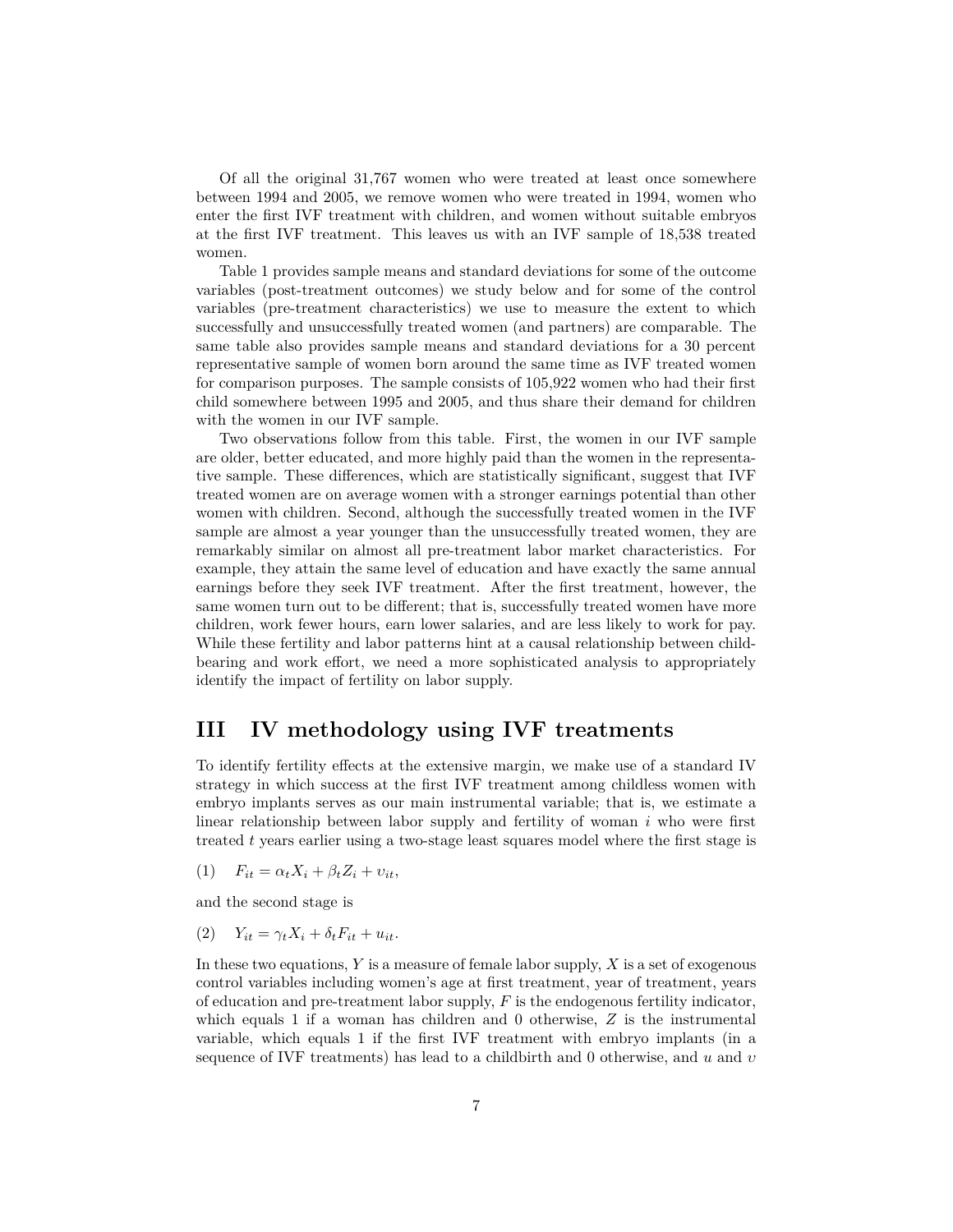are the econometric errors, which may contain unobservable factors that are either related to fertility, work effort or both. The parameter of interest is  $\delta_t$ , which measures the effect of fertility on labor supply measured at the extensive fertility margin *t* years after the first IVF treatment.

There can be some uncertainty about what the treatment year actually is because of the time it takes for an IVF treatment to be successful. Since our focus is on changes in fertility, we define the treatment year as the year of (potential) child birth after a successful (failed) first treatment and estimate these two equations for the ten subsequent years following the first treatment year. In our IVF sample, the median duration of gestation takes nine months for first successful treatments. We therefore calculate the year of potential child birth by adding nine months to the day of embryo transfers and assume that women with a failed treatment would have given birth nine months after the first treatment had their IVF treatment with embryo implants been successful.

## **IV Is the IVF instrument a valid instrument?**

For this IV methodology to work, the IVF instrument must satisfy three conditions, being (*a*) treatment success is correlated with fertility at the extensive margin (first stage relevance); (*b*) treatment success is uncorrelated with the econometric error *u* (second stage independence); and (*c*) treatment success has no impact on labor supply other than through its first stage impact on fertility (second stage exclusion). Here, we provide graphical evidence in support of instrument relevance and independence. In Section VI, we turn to the exclusion condition and derive some implicit tests to argue its plausibility.

#### **A First stage relevance**

Does IVF treatment success at first IVF treatment with embryo implants generate meaningful variation in fertility, measured at the extensive margin? Given that IVF treatment is the leading medical intervention to help infertile women to get pregnant and conceive children, the answer is likely affirmative. Figure 1 provides graphical evidence demonstrating that success is indeed strongly correlated with fertility. In there, we visualize the first stage specification (without control variables) and plot for all successfully treated women in our IVF sample the likelihood to have children for six years preceding the year of giving birth, the year these women have their first child (which we refer to as year zero), and for the ten years following childbirth. In the same figure, we also plot the likelihood to have children for all unsuccessfully treated IVF women before and after year zero, which is the year of potential child birth as defined above. Since we construct our IVF sample to consists of childless women up to IVF treatment entry, we do not see any fertility differences between the two groups of women. In year zero fertility patterns begin to diverge. For successfully treated IVF women we see, almost by definition, that fertility jumps sharply from zero in the year of childbirth. For unsuccessfully treated women we also see that average fertility increases following the year of potential childbirth, despite a first unsuccessful first treatment. This is because most women continue treatment and may be successfully treated in subsequent IVF treatments (or succeed without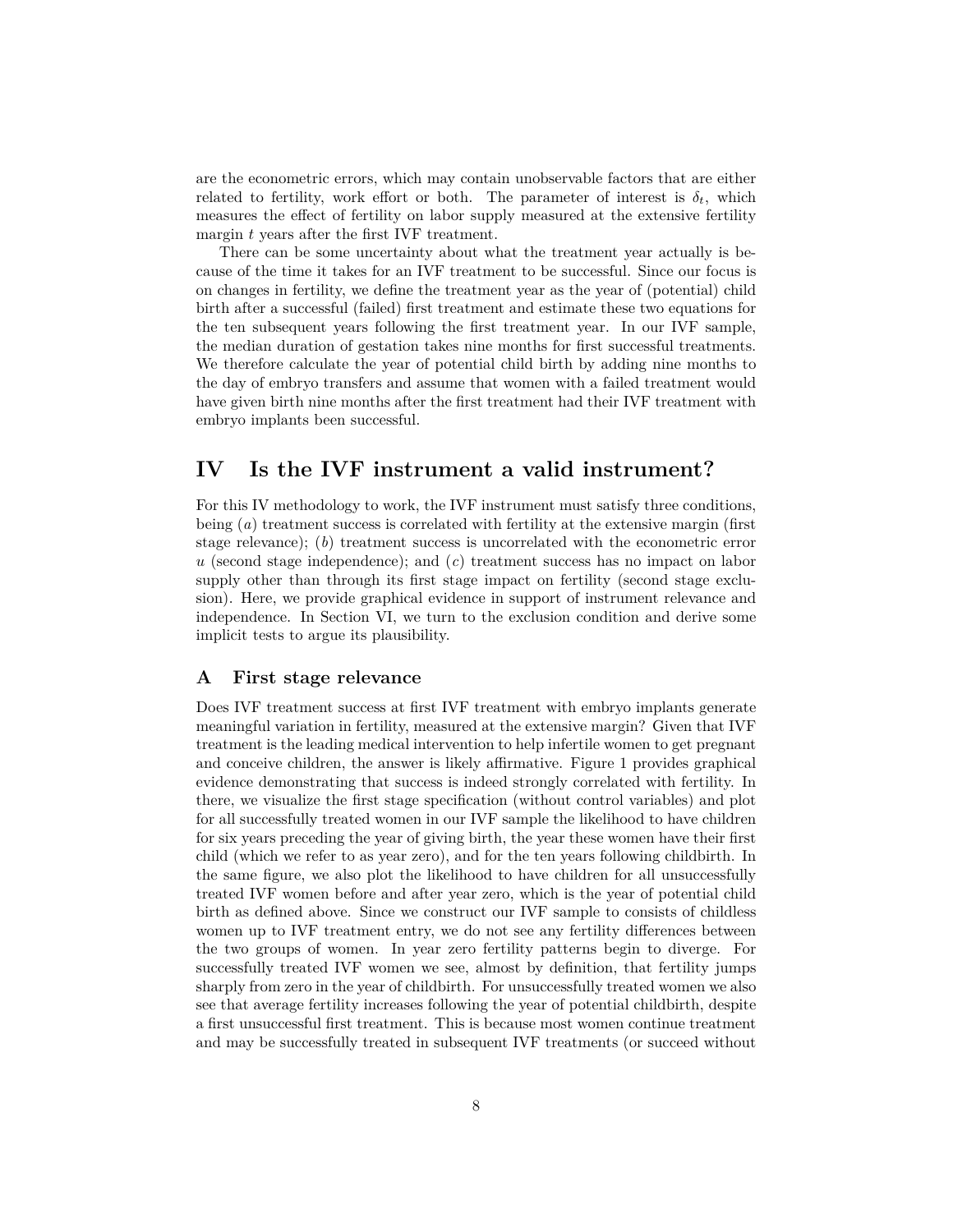fertility treatment). In the long run the overall success rate is about 77 percent among women whose first treatment failed. The differences in fertility between women whose first IVF treatment was successful or not, which represents the first stage effect of the IVF instrument on fertility, is always positive, suggesting that our IVF instrument has predictive power; that is, childless women whose first IVF treatment with embryo implants did not lead to pregnancy and childbirth are also more likely to remain childless in the long run. In the results section we will report estimates of the impact of treatment success on fertility measured at the extensive margin.

#### **B Second stage independence**

Are IVF treatment success and pre-treatment labor supply truly independent? While we think it is plausible to assume that IVF treatment success at the first treatment with embryo implants contains random elements, the extent to which treatment success is randomly determined is still an unresolved issue. The concern we have is that women whose first IVF treatment lead to a pregnancy and childbirth may have an inherently weaker labor force attachment or lower earnings potential, producing a spurious result that IVF women with children work and earn less. In addition to the observed similarity in pre-treatment labor market outcomes for the two groups of women, which is already suggestive of exogenous treatment success, we provide two extra partial checks. Both checks assert that under treatment success independence we should not see any differences in pre-treatment labor market characteristics.

The first check graphically plots the reduced form specification (without control variables) and shows average labor earnings profiles of women who were either successfully or not successfully treated before and after the first treatment. Figure 2 depicts the annual earnings, for all the IVF treated women in our sample, for six years preceding the year of (potential) childbirth, for the year of (potential) childbirth, and for ten years following (potential) childbirth. Before (potential) childbirth, we see that the average earnings profiles before treatment run virtually identical for the two groups of women. At the time of childbirth, however, we see that successfully treated women experience an immediate and large decline in annual earnings, which we attribute to having children, and not to something else. After (potential) childbirth, we see that differences in earnings between successfully and unsuccessfully treated women are the largest during the first two years, start to decline thereafter but are still there when the first born children are about ten years old. The persistent fall in earnings observed among successfully treated women, accompanied with the persistent higher chance of having any children, is consistent with the view that women work persistently less because of childbearing.

The second check regresses treatment success at the first IVF treatment with embryo implant on a set of pre-treatment labor market outcomes, including measures of average labor earnings, labor market participation, full time work and worker sickness absenteeism. We also include year-of-treatment and age-at-first-treatment fixed effects. Age at first treatment should account for the widely held medical notion that age is considered the single most important factor in assisted reproduction (Zev Rosenwaks, Owen Davis and Mark Damario 1995; Laura van Loendersloot et al. 2010). Table 2 reports these estimates. In column (1) we find that the estimates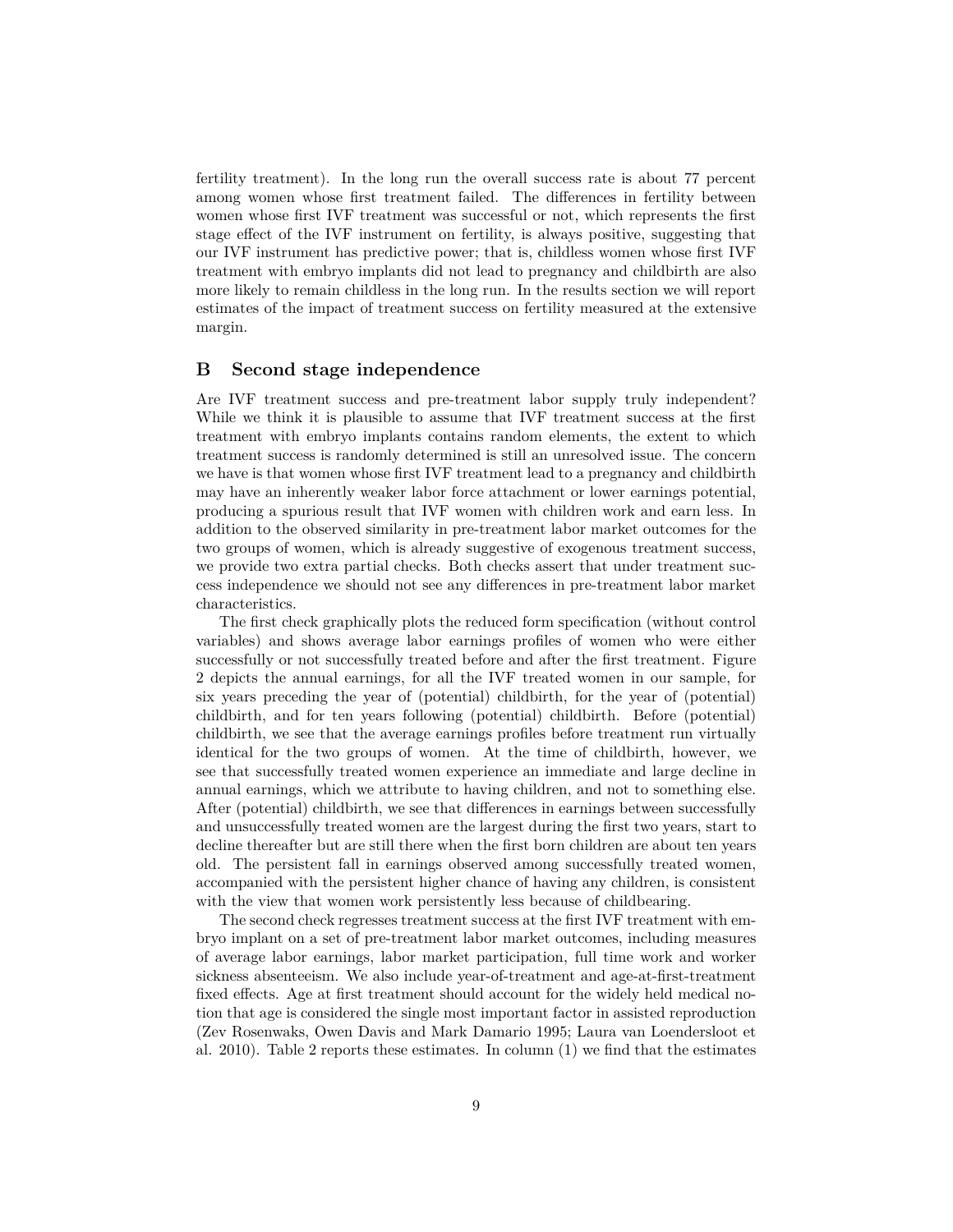attached to the labor market outcomes are all very small and far from statistical significant. Also the *F* statistics, reported at the bottom of Table 2, indicate that the pre-treatment labor market outcomes together do not predict treatment success. In column (2) we find that these estimates do not change when we add several medical characteristics typical to the IVF treatment, including measures on medical indication, type of treatment, number of eggs collected, number of embryo implants, and type of clinic.<sup>7</sup>

In all, our initial concern that women with a successful first IVF treatment may be inherently different from women with a failed first IVF treatment in ways related to the labor supply decisions they make seems to be misplaced. Our results rather suggest that treatment success at first IVF treatment with embryo implants is as good as randomly assigned.

## **V Main results**

We now turn to our main regression results, based on the empirical specification described above. Table 3 contains first stage, reduced form, and instrumental variables estimates for women who underwent their first IVF treatment somewhere between 1995 and 2005 and who had no previous children. In these regressions, we take annual labor earnings as our main outcome measure of labor supply, fertility measured at the extensive margin as our endogenous variable, success at first IVF treatment as our instrument and IVF treatment year, the age of the mother at the first treatment, education and pre-treatment earnings as control variables.

The first stage estimates, which we report in panel A, mirror the pattern sketched in Figure 1, where variation in success at first IVF treatment led to a long lasting difference in the chance of having children. The estimates reveal that these fertility differences are statistically significant. At the bottom row of panel A, we learn that success at first IVF treatment is a strong instrument for fertility measured at the extensive margin, with *F* statistics far beyond the typical rules of thumb values. Recall that these first stage estimates are interpreted as the effect of a successful first IVF treatment on the likelihood that having children or not, evaluated *t* years after the first treatment, where year zero  $(t=0)$  denotes the (potential) birth of a child. In the year of (potential) child birth, for instance, our estimate suggests that a successful first IVF treatment raises the probability of having a child with 81 percentage points. We do not find a 100 percentage increase because most women after a first failed treatment continue treatment the same year, of which some are successful. In subsequent years our fertility estimates fall, but stabilize from the seventh year onwards; that is, the long run likelihood of having children among those women that ever undergo IVF treatment converges to 23 percentage points, meaning that the majority of women who were unsuccessful at the first IVF treatment attempt manage to have children as time passes by.

The reduced form estimates, which we report in panel B, measure the direct effect of a successful first IVF treatment on annual labor earnings 0-10 years after the (potential) birth of the child. Annual labor earnings are reported in Danish

<sup>7</sup>We should note that the dummy variables for the women's age at first treatment are jointly statistically significant. The corresponding *F* statistics are much larger than those reported for the pre-treatment labor market and indicate that age-at-treatment is a predictive factor in treatment success.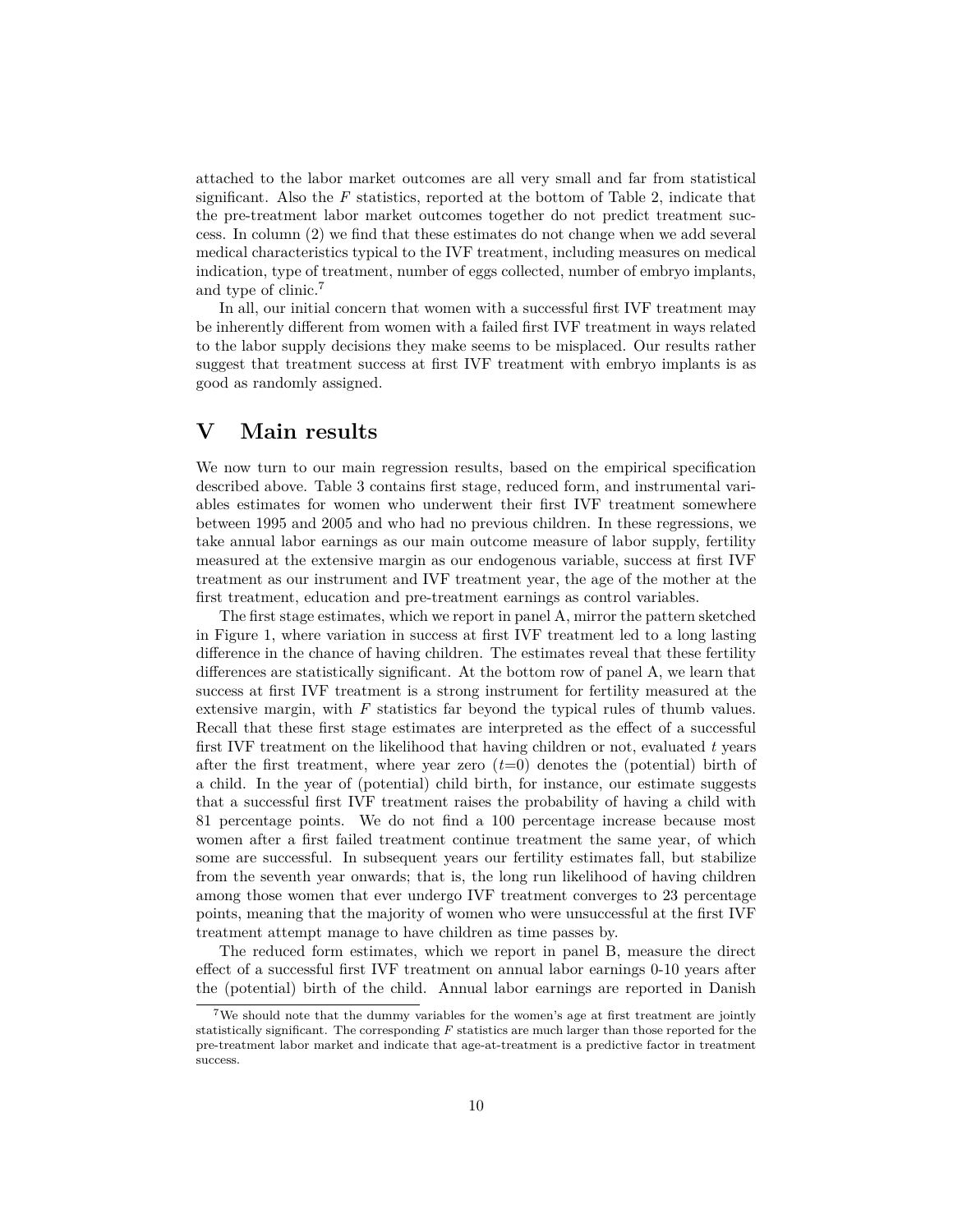Kroner (DKK 100 corresponds to USD 17 as of September 2014). The first thing to note is that all estimates are negative and statistically significant in both the short, medium, and long run. In the short run, we find that the estimated effects are the largest the year of (potential) childbirth and the year thereafter, where annual earnings fall with about DKK 43,000 to DKK 53,000. In the longer run, these negative fertility effects are still there, albeit smaller. Ten years after the (potential) birth of a child, we find that the effect of a successful first IVF treatment reduces earnings by DKK 10,000. When interpreting these estimates, it is important to keep in mind that the reduced form effect of DKK 10,000 is driven by those 23 percent IVF women with children. To arrive at the causal impact of having children or not, we need to scale up our reduced form effects by the corresponding first stage effects. This is what we do next.

The instrumental variables estimates, which we report in panel C, indicate that the labor supply response is greatest in the short run, where our estimates imply that having children reduces annual earnings with DKK 51,000 to DKK 98,000 during the two first years. The larger effect observed the year after the birth of the child can be explained in two ways. First, mothers have been working for a larger or lesser part during the year of child birth, depending on the timing of birth. In addition, almost all mothers take up maternity leave and receive their full salary, with a cap, during the first 6 months of maternity leave. Second, most mothers take up maternity leave for an extended period at a lower compensation rate. This means that for some mothers, the full impact of maternity leave take up materializes the year following childbirth. As we move further ahead in time, the IV estimates decline in magnitude, but remain statistically significant. Three years after the (potential) childbirth, having children reduces annual earnings by DKK 44,000 and 6 years after by DKK 36,000. Even 10 years after the (potential) childbirth, we find that earnings are DKK 47,000 lower because of children. Since average pretreatment earnings amount to about DKK 230,000, these effect estimates suggest that women earn roughly 15 to 20 percent less because of children. These estimates indicate that the long run labor market consequences of childbearing, measured at the extensive margin, are substantial.

#### **A Other female labor market outcomes**

Female annual labor earnings, which is our main labor supply outcome, depends on the number of hours women work in a year as well as the hourly wage rate. To further explore where the observed fall in annual labor earnings comes from, we analyze the impact of having children on female labor force participation, working full-time, wage rates and job changes.<sup>8</sup> Table 4 contains IV estimates for these alternative labor market outcomes. In panel A we report the IV estimates for annual labor earnings for ease of comparison. In panels B to F we report IV estimates for the labor outcomes labor force participation, full-time work, hourly wages and a job

<sup>8</sup>Danish registers hold records on annual earnings, full-time employment status, monthly hours worked and hourly wages. Hourly wages are computed by dividing annual earnings by annual hours worked, which is an aggregate of monthly hours worked. Because monthly hours are recorded for one month a year for workers who earn more than 10,000 DKK (measured in 2008 DKK), we do not observe the alternative labor market outcomes for all workers. This implies that regression results for working full-time, hourly earnings and log hourly earnings are obtained on smaller samples. In addition, there is uncertainty about the accuracy of the hourly wage measure of part-time workers.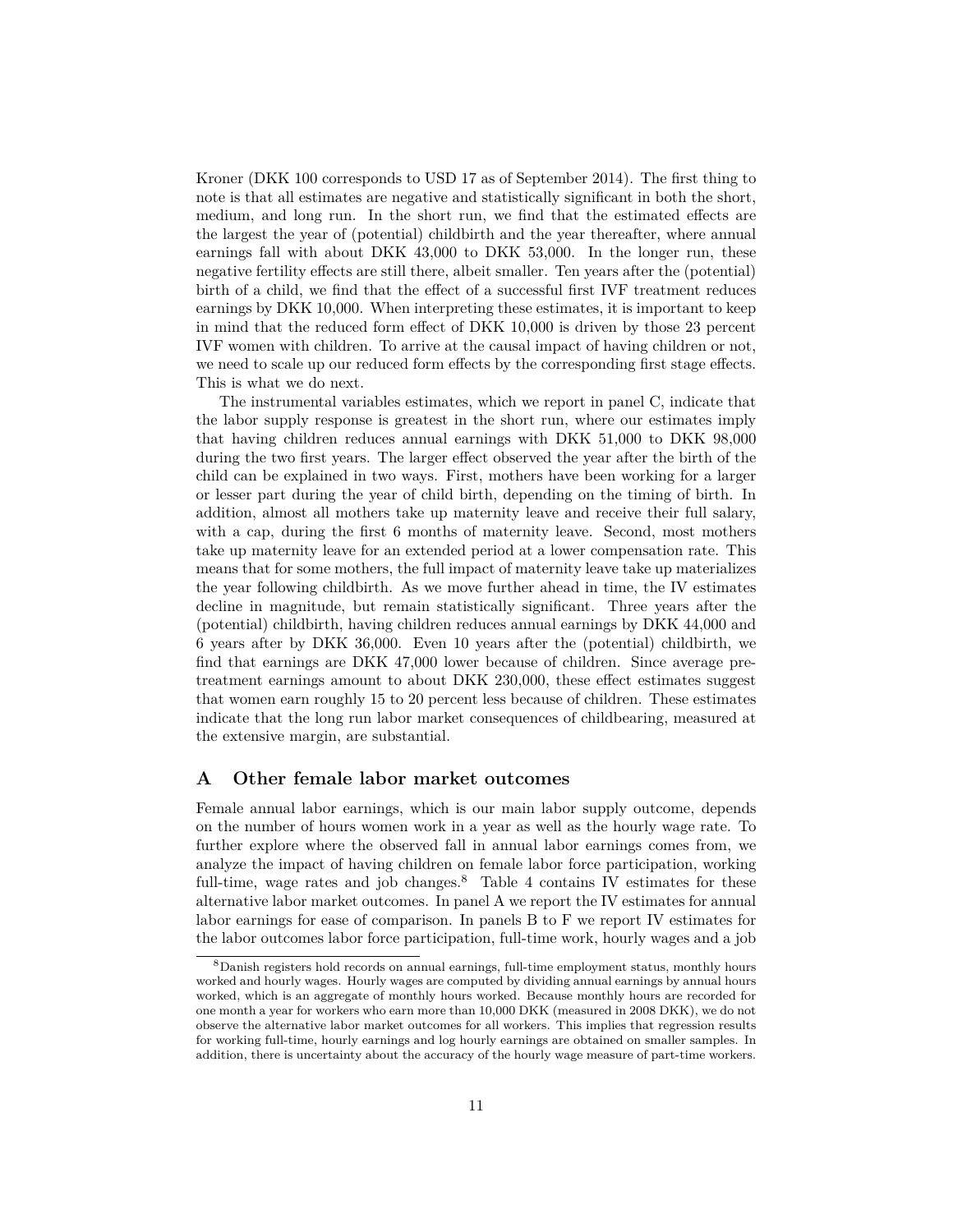change indicator. In this table we run similar IV regressions, except that we replace outcome and pre-treatment controls for the alternative labor market measure under study.

We first consider the number of hours women work. If the fall in annual earnings is driven by women working less, we should find that women with children are more likely to either stop working or replace full-time for part-time work. In panel B we show the labor market participation response to having children. In the shorter run, we find that labor force participation rates are significantly lower due to childbearing. These fertility effects are most notable during the first two years of motherhood, when participation rates fall with 6 to 7 percent points. In the longer run, however, we find that labor force participation rates are not affected by having children. The longer run fertility effects we estimate are all statistically insignificant and very close to zero. In Panel C we show whether women work fewer hours and replace full-time for part-time work because of children. These labor supply effects do not differ in any material way from those reported in panel B, with women working fewer hours when children are young. It seems that women tend to stay at home or work fewer hours when first born children are young, but return to the labor market when children turn three or four and then continue to participate as much and work as many hours as women without children. As such, these results cannot explain the large medium and long run impacts of children on earnings we observed above.

We next consider the wage rate. If the fall in annual earnings is not driven by women working less, it must mean that women get lower hourly wages, at least in the longer run. The results for hourly wages, reported in panels D and E, confirm this. We find little effect on the wage rate during the first two years following the (potential) birth of the child, but significant, negative, and large effects in the long run. To put these numbers into context, we report the estimates for log hourly earnings and find that hourly wages fall with 9 to 16 percent in the medium and long run.

We can speculate about possible explanations. Because of children, women may have less work experience, lag behind in wage negotiations, get fewer promotions, or choose to work in more family friendly but lower paid jobs. To get some insights on the latter explanation, we check whether differences in hourly earnings may come from women changing occupations. Our data allow us to classify occupations into one-digit occupational groups. If the occupation in year *t* differs from the occupation held the year before treatment, we can infer that this is a new occupation. When we estimate the impact of having children on the likelihood of changing occupations, which we report in panel F, we do not find much.

#### **B Extensive versus intensive fertility margins**

One objective of this paper is to distinguish extensive from intensive fertility margins. In particular, we want to know whether the effect of children on their parents' labor supply is larger at the extensive margin than at the intensive margin, just as simple theories predict.

In light of this, IVF treatments prove (again) helpful in generating natural experiments with independent variation in fertility, measured at the intensive margin. First, we can apply our IV strategy using success at the first IVF treatment as in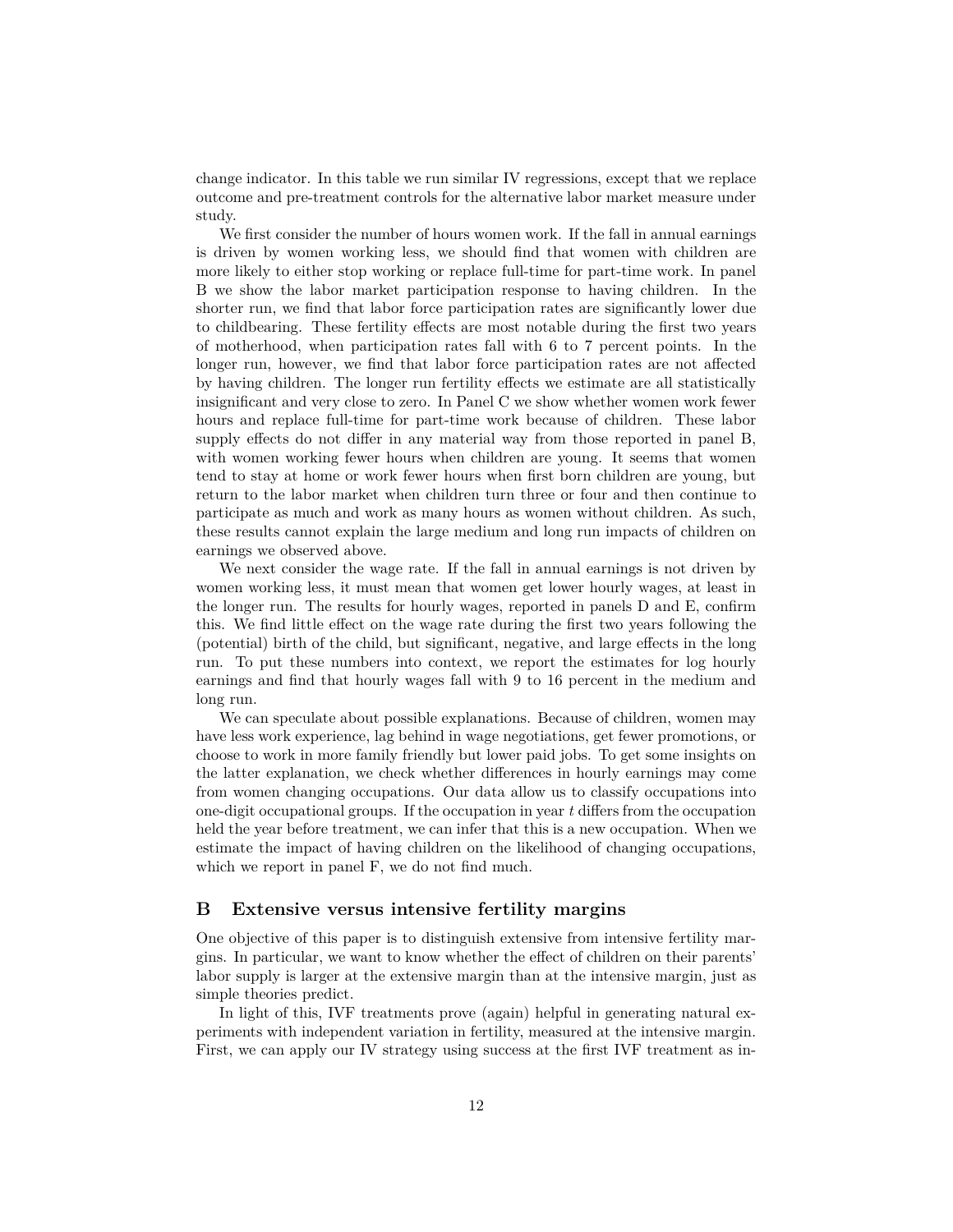strument on a sample of IVF treated women who already have children when they start their treatment. The instrument IVF treatment success generates variation in fertility, similar to the variation we use for childless women, except that it raises the likelihood of going from one to two or more children for mothers who enter treatment with one child, and going from two to three or more children for mothers who enter treatment with two children. We should note that the vast majority of these mothers are no longer eligable for free treatments and pay themselves. Second, we can exploit the larger fraction of twin births among IVF births (about 23 percent of all successful treatments result in twins) and apply the more commonly used IV strategy using twins at first birth as instrument on a sample of successfully treated women who received at least two embryo implants. In this case, we zoom in on women whose IVF treatment resulted in at least one child, assume that a successful development of one, two or more implanted embryos is to a large degree exogenously determined, and use having twins as instrument to raise the likelihood of going from one to two (or more) children.

Table 5 contains IV estimates of fertility effects on labor supply, measured at both extensive and intensive margin. In panels A and B we report IV fertility estimates at the extensive margin, similar to those in Tables 3 and 4, for two different samples: a sample of childless women entering their first IVF treatment (which is our baseline sample) and a sample of childless women entering their fourth IVF treatment.<sup>9</sup> In comparison to women in our baseline sample, women at the fourth IVF attempt must pay for their treatment and thus, on average, express a stronger demand for children. As expected, we find that the fertility estimates for women at the fourth IVF attempt are mostly larger than the corresponding fertility estimates for women at the first IVF attempt. These estimates provide further evidence that the short, medium and long run labor market consequences of childbearing, measured at the extensive margin, are substantial.

In the next two panels we report IV fertility estimates at the intensive margin. In panel C we show fertility estimates that come from IV estimation using the first IVF treatment as instrument on a sample IVF treated women with children. In comparison to the previous two samples, these women share either treatment order (panel A) or willingness to pay (panel B). In the short run, we find substantial and significant labor supply responses, albeit somewhat smaller in size than the labor responses observed at the extensive margin. In the medium run, however, we find that the fertility estimates get much smaller and, in most cases, lose their statistical significance. In the long run, we find that some of the estimates even turn positive, although being less precisely estimated. In panel D we show the same fertility estimates but use twins at first birth as instrument on a sample IVF treated women with twins and singletons. In the short, medium and long run, we

<sup>&</sup>lt;sup>9</sup>Similar to the fertility variation at the first IVF attempt, we can also exploit fertility variation at the fourth IVF attempt. Conditional on treatment failure at the first three treatment, those women entering the fourth treatment are again very similar, apart that for some women the fourth treatment was successful. In this case, we can again apply instrumental variable estimation using the fourth IVF treatment as instrument to estimate fertility effects at the extensive margin for childless women entering the fourth treatment. This allows us to test whether the effect of childlessness is comparable across different populations of IVF treated women (panels A and B). In addition, we should note that most of these women pay for the IVF treatment themselves, as the Danish healthcare system provides three free treatments to infertile childless couples. This further allows us to compare fertility effects along extensive and intensive margins among IVF treated women who share their willingness to pay for treatment (panels B and C).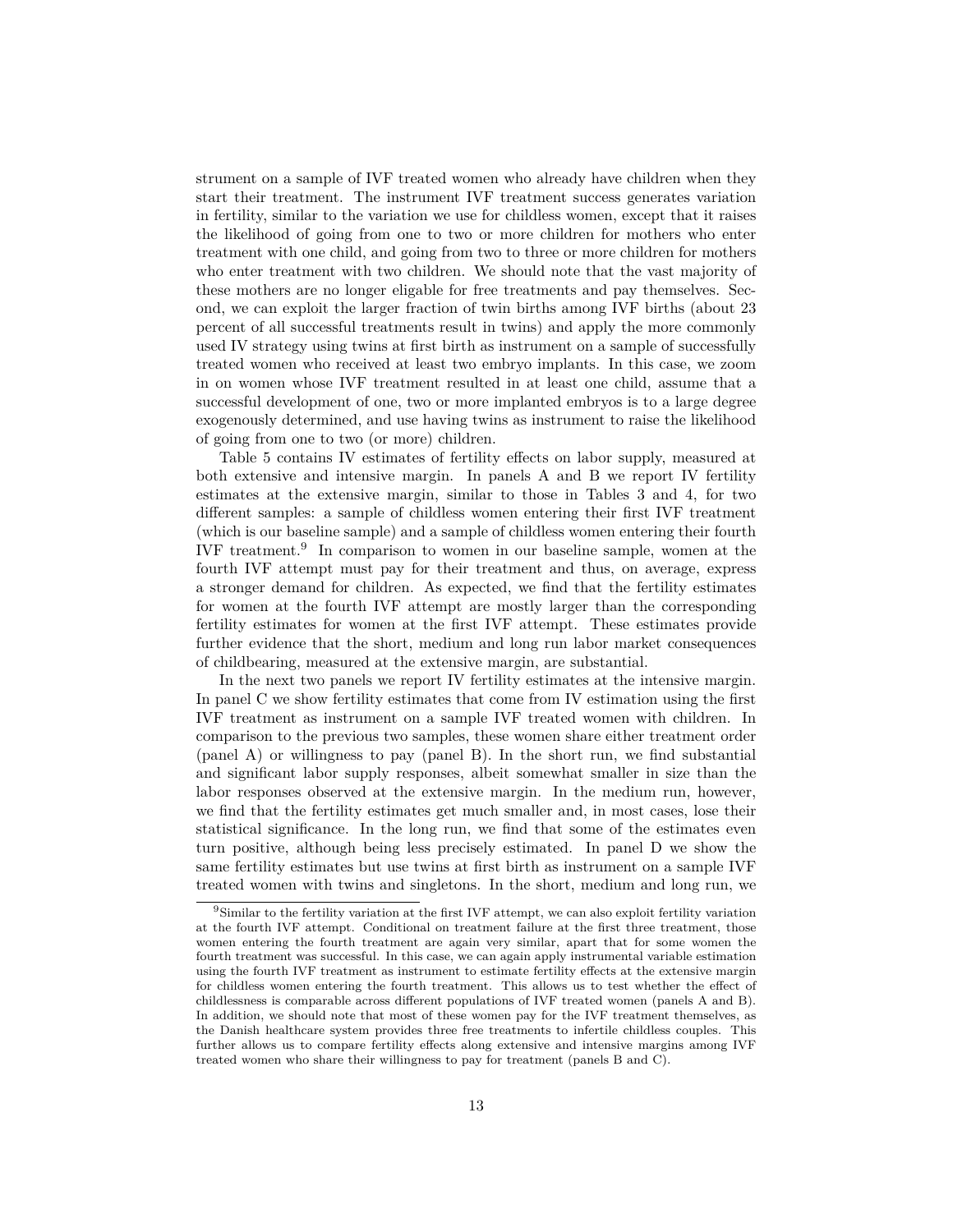find relatively weak labor supply responses to changes in family size. We find significant estimates in the two years following twin birth, but those are much smaller in size than the ones we obtained at both extensive and intensive margins reported in previous columns. This is because most mothers take up full maternity leave after childbearing, regardless of giving birth to twins. In the medium and long run, we find that fertility estimates are small, insignificant and a bit jumpy, being sometimes positive and sometimes negative. These medium and long run estimates are comparable to those reported in the previous panel, but also to those reported elsewhere in the literature which exploit fertility variation due to twinning and sibling sex composition. These estimates indicate that the labor market consequences of childbearing, measured at the intensive margin, are relatively small and mostly short lived. Taken together, these results provide clear evidence that fertility effects are much stronger at the extensive margin than at the intensive margin.

### **C External validity**

It is quite clear that women who decide to enter IVF treatment are different from a larger population of representative women; they are better educated, work more, earn higher salaries, show an explicit demand for children, and are older when they have children. If these observable differences also mean that their labor supply responses to having children are different, it is natural to ask what we can learn from a sample of IVF treated women.

One way to investigate this is to compare labor earnings responses to first born children (extensive fertility margin) of women in our IVF sample to those of women in a more representative sample drawn from the full population of women who had their first born child around the same time as IVF treated women had their first IVF attempt. Figure 3 present graphs for average labor earnings for these two groups of mothers, six years preceding the year of childbirth, for the year of childbirth, and for ten years following childbirth. One can see that before and after childbirth labor earnings of IVF treated women are consistently higher than those of the representative sample. Nevertheless, the labor earnings follow roughly the same pattern before and after childbirth, which is suggestive that any inherent differences between these two groups of mothers are probably not the leading cause of any differences in how their labor supply responds to first born children.<sup>10</sup>

Another way of examining the wider generalizability of IVF fertility findings is to expose IVF treated women and other women, not treated with IVF, to the same natural experiment and compare their labor supply responses. The natural experiment we have in mind is the twin experiment, which generates fertility variation at the intensive margin. We conjecture that with comparable labor supply

 $10\text{As}$  an additional check, we ignore that fertility is endogenous and run naive OLS regressions of annual labor earnings on having children, age and year fixed effects and years of education using the two samples of women. Results are reported in Appendix C. If any inherent differences between the women between women with and without IVF would lead to different labor supply responses to childbearing, we expect to find different associations between annual labor earnings and fertility, measured at the extensive margin. This is not what we observe. The fertility estimates in the IVF treated sample of women, which are all negative and statistically significant in the short, medium, and long run, do not differ much from those found in the sample of representative women. Also the time series patterns of the fertility estimates are roughly the same. We therefore believe that unobserved differences between women with and without IVF are an unlikely reason for differences in labor supply response.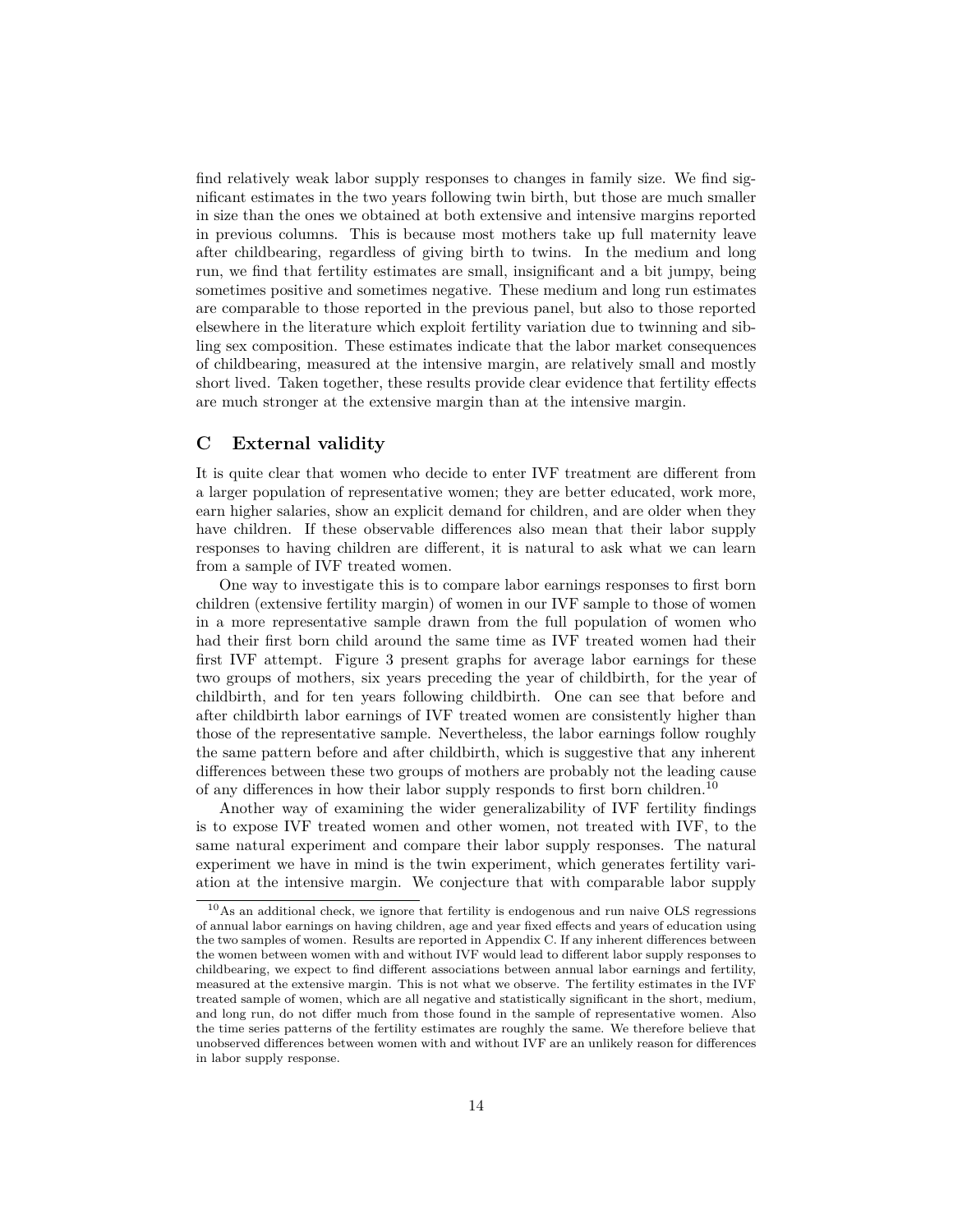responses, IVF results are generalizable. In Table 5, panels D and E, we report fertility estimates based on the twin experiment for two samples: a sample of successfully treated IVF women and a sample of representative women. We find that the fertility estimates are remarkably similar, particularly in the shorter run. For instance, one additional child the year following birth leads to a fall in earnings of DKK 25,000 for IVF treated mothers and of DKK 23,000 for non-treated IVF mothers. In the year after, the fall in earnings equals to DKK 16,000 and DKK 19,000, respectively. We also find that fertility estimates are statistically similar in the longer run, but we readily confess that the labor supply differences are rather imprecisely estimated.

In sum, we find that IVF treated women and other women, not treated with IVF, respond in similar ways to both endogenous fertility shocks, measured at the extensive margin, and exogenous fertility shocks, measured at the intensive margin. If observed similarity in labor supply responses is informative about unobserved similarity in labor supply responses to exogenous fertility shocks, measured at the extensive margin, our IVF findings generalize to a larger population of representative women.

## **VI Alternative interpretations**

Our IVF estimates suggest that the effect of having children on labor supply is negative, substantial and long lasting. Some uncertainty about the causal interpretation, however, may arise if the exclusion restriction fails and IVF treatment success affects labor supply in some other way than through the increased likelihood of having children. Of particular concern is that we may wrongfully attribute the observed fall in earnings to having children. To provide some evidence on the validity of the exclusion restriction, we introduce three incriminating mechanisms in which childbearing is not the main reason why women work less after childbearing and test for their presence in our data.

### **A Divorce**

The first mechanism is a divorce mechanism. Women who divorce (or anticipate divorce) generally work longer hours (see, for example, Kelly Bedard and Olivier Deschenes 2005; Betsey Stevenson and Justin Wolfers 2007; and Olivier Bargain et al. 2012). If a failed treatment stirs up marital instability, we may find that unsuccessfully treated women work (and earn) more than successfully treated women because of higher divorce risks and not because of reduced fertility. Figure 4, in which we plot marriage rates for all (un)successfully treated women at first treatment for six years preceding and ten years following (potential) childbirth, does not show such a divorce pattern. Women who seek IVF treatment face similar divorce risks, regardless of treatment success.<sup>11</sup>

<sup>&</sup>lt;sup>11</sup>While the production of children is widely recognized as the most important source of marital gains (Gary Becker 1981, Yoram Weiss 1997), the effect of children on marital stability has proved very difficult to estimate for well-known selection reasons. In an accompanying paper, we apply a comparable IVF strategy to analyze how children affect marital stability in much more detail (Petter Lundborg, Erik Plug and Astrid Würz Rasmussen 2015). In there, we find that children do not improve long run marital stability and conclude that children do not contribute much to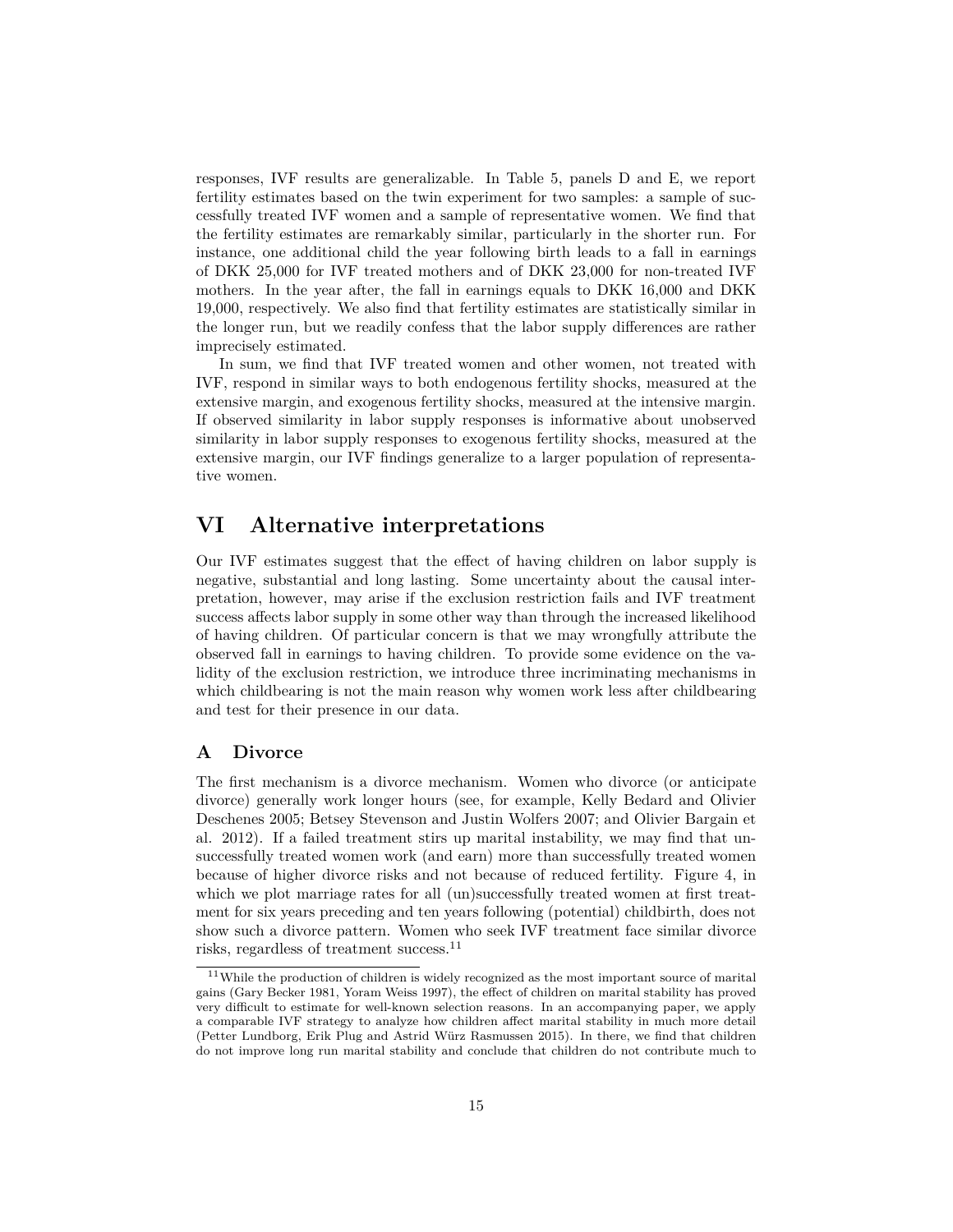### **B Opportunity costs of working**

The second mechanism is an opportunity cost mechanism. After an unsuccessful treatment, women may reassess their labor market situation, experience reduced opportunity cost of working, and decide to work longer hours, apply for promotions and more lucrative jobs (or women are disappointed and decide to work more as a coping strategy). To see whether this is an issue, we zoom in on childless women who decide to end IVF treatment after a failed first IVF treatment. Because these women express a weaker demand for children than those who decide to continue IVF treatment, they arguably form an opportunity cost sensitive control group for which opportunity cost driven labor responses should materialize more clearly through accelerated earnings growth after the first failed treatment. Figure 5, in which we examine the earnings profiles of women without children who ended treatment after a failed first IVF treatment, goes against women working more after a failed treatment. Instead, we find that these women tend to work somewhat less, shortly after the first failed treatment. Perhaps IVF treatments carry some health risks that not only restrict the short run labor supply but also make some women decide to terminate treatment. While this is a concern, it will give us conservative fertility estimates that are still informative about the impact children have on their mothers' labor supply.<sup>12</sup>

### **C Delayed fertility**

The third mechanism is a fertility delay mechanism. Most IVF treated women end up having children despite a first failed IVF attempt. In comparison to women with children after the first IVF treatment, those women who are successful in subsequent IVF treatments must wait a year or longer to have children. We call this delayed fertility, with possible implications for the long run labor supply estimates using IVF treatment success at first treatment as instrument. If fertility effects on labor supply are larger when children are younger, our concern is that the long run labor market consequences of having children we observe in our data may come from short run labor market consequences of women with delayed success in second or higher IVF treatments. To deal with this issue, we explore differences in shares between women who decide to end treatment after a failed first and fourth treatment (6 percent versus 30 percent). If long run fertility effects are driven by short run fertility effects of women who delayed fertility, we should see that the larger share of women who terminate treatment after a fourth consecutive failure lead to weaker long run fertility effects among childless women entering the fourth treatment. This

long run marital specific capital.

 $12$ In Appendix D we address this health concern in more detail. In there, we present results of three additional regressions that are (somehow) informative about unhealthy women, treatment failure, and poor labor market performance: (i) we reestimate our baseline IV regression adding rich medical information (possibly reflecting health problems) gathered at the time of treatment, including the number of eggs collected and transferred, diagnoses, causes of infertility, type of IVF treatment, and clinic indicators; (ii) we reestimate our baseline IV regression on a subsample of (arguably) healthy women, i.e. where the fertility problem is on the partner's side; and (iii) we reestimate our reduced form regression using the intake of antidepressants as outcome variable. In both IV regressions, fertility results remain the same and stay significant. In the reduced form regression, we find no relationship between a failed treatment and depression. We all take this as evidence that health risks (possibly induced by IVF treatments) are not our biggest concern.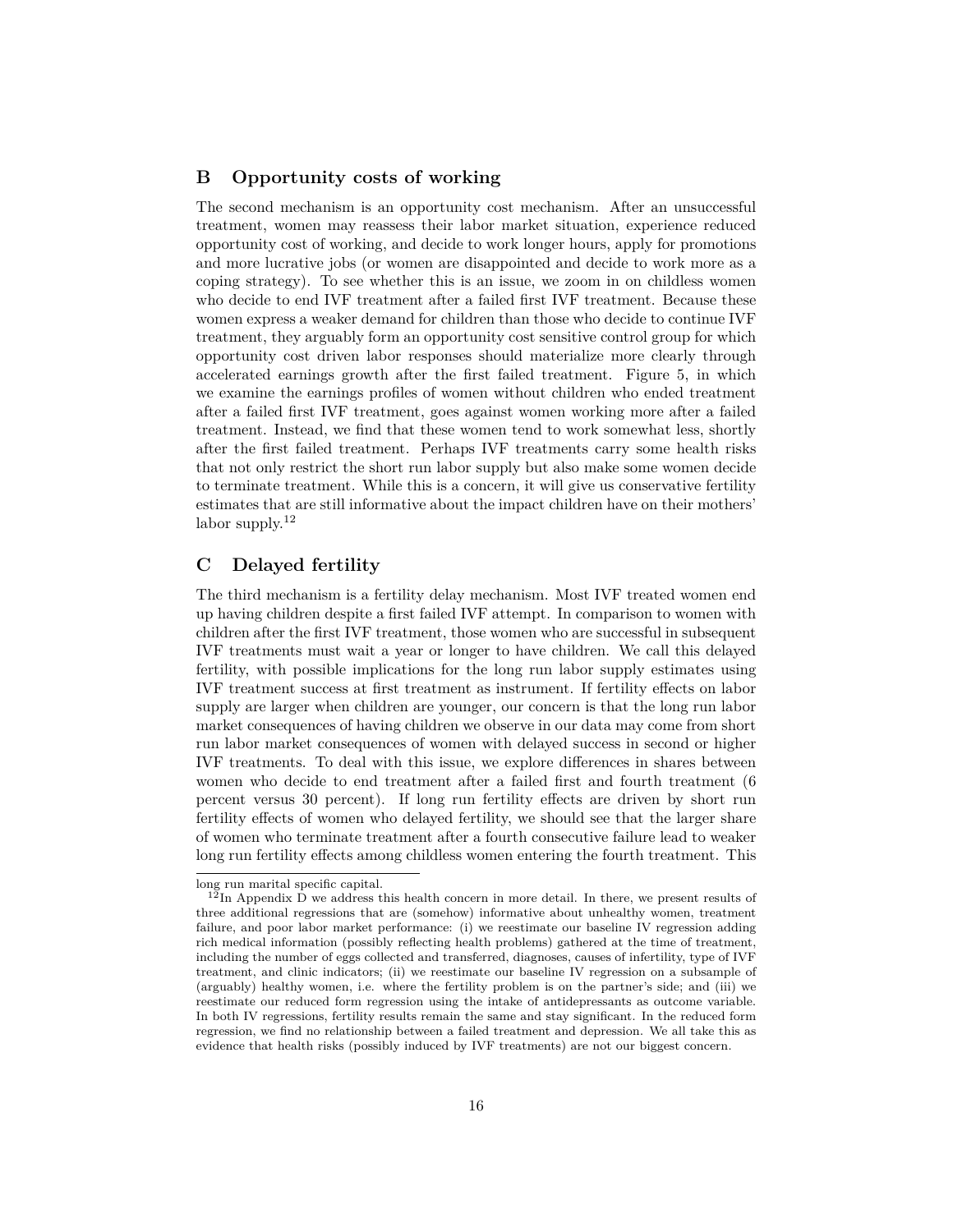is not the case. In panels A and B of Table 5 we find that long run fertility effects for women at the fourth IVF attempt are mostly larger, not smaller, than the corresponding fertility estimates for women at the first IVF attempt.

A related concern, one that it shares with most other fertility studies in this field, is that delayed fertility may have a direct influence on female labor supply. If so, the exclusion assumption would again not hold. To provide some basic insights on the role of delayed fertility in IV fertility estimates based on IVF treatments, we present a simplified version of the fertility model we described earlier. Suppose there are two groups of women *a* and *b* with different demands for children (or different command over resources) among the childless women who enter their first IVF treatment. Women from group *a* exert a weaker demand of children; these are women who would remain childless after a first failed IVF attempt. Women from group *b* exert a stronger demand of children; these are women who would end up having children anyway, despite a first failed IVF attempt.<sup>13</sup> If  $\beta_t$  and  $1 - \beta_t$ represent the shares of women from group *a* and *b*, we know that fertility differences between successfully and unsuccessfully treated women *t* years after first treatment can be written as a weighted sum of the fertility differences in group *a* and *b*

$$
E(F_t|Z=1) - E(F_t|Z=0) =
$$
  

$$
\beta_t(E(F_t|Z_a=1) - E(F_t|Z_a=0)) + (1 - \beta_t)(E(F_t|Z_b=1) - E(F_t|Z_b=0)),
$$

which is the first stage effect in a simplified fertility model without covariates. If women in group *b* with a failed first IVF attempt have had their children, the first stage effect equals  $\beta_t$ . This follows by construction: after an unsuccessful IVF treatment women in group *a* remain childless *t* years after first treatment  $(E(F_t|Z_a=1)-E(F_t|Z_a=0)=1)$ , whereas all the women in group *b* end up having children  $(E(F_t|Z_b=1) - E(F_t|Z_b=0) = 0)$ . In a similar spirit, we can write the labor supply differences between successfully and unsuccessfully treated women as a weighted sum of the labor supply differences in group *a* and *b*; that is,

$$
E(Y_t|Z=1) - E(Y_t|Z=0) =
$$
  

$$
\beta_t(E(Y_t|Z_a=1) - E(Y_t|Z_a=0)) + (1 - \beta_t)(E(Y_t|Z_b=1) - E(Y_t|Z_b=0)).
$$

The IV estimate of  $\delta$  in this simplified setup equals

(3) 
$$
\delta_t^{IV} = \underbrace{E(Y_t|Z_a=1) - E(Y_t|Z_a=0)}_{\delta_{at}} + \frac{1-\beta_t}{\beta_t} \underbrace{E(Y_t|Z_b=1) - E(Y_t|Z_b=0)}_{\delta_{ta}}
$$

where the first part measures the effect of fertility on labor supply at the extensive margin among women with a weaker demand for children *δat*, and the second part measures the effect of delayed fertility on labor supply among women with a stronger demand for children  $\delta_{bt}$ . The fertility effect we estimate is therefore a mixture of fertility and timing on labor supply, which depends on signs and magnitudes of known and unknown parameters  $\beta_t$ ,  $\delta_{at}$  and  $\delta_{bt}$ . Distinguishing between fertility effects  $\delta_{at}$  and timing effects  $\delta_{bt}$  is important.

<sup>&</sup>lt;sup>13</sup>In the context of IV estimation, these two groups represent the compliers and always takers (Imbens and Angrist 1994). Although the long run fertility at the extensive margin of always takers is not affected by the instrument, always takers do contribute to the IV estimate because of possible labor market consequences of delayed fertility.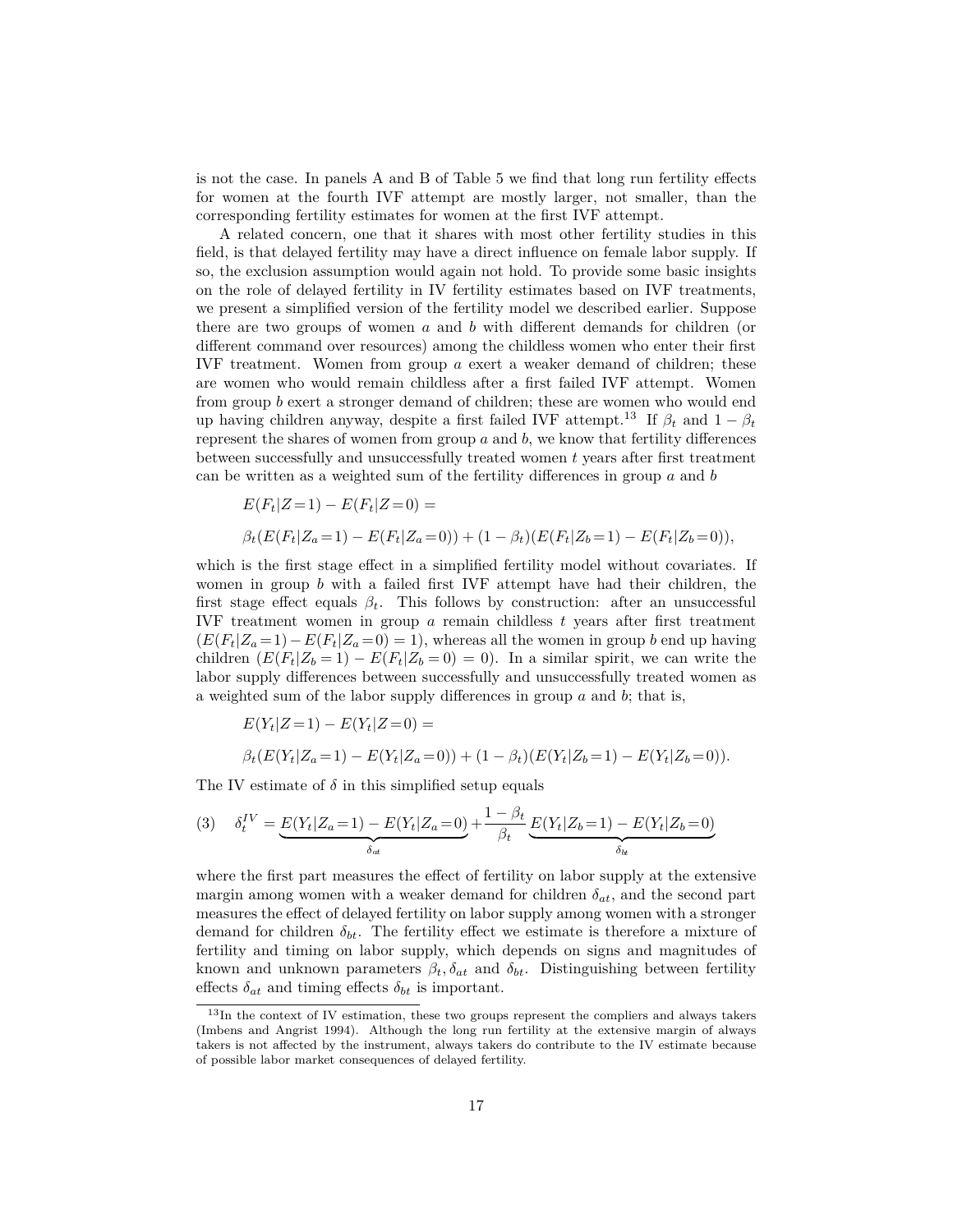Equation (3) is a linear equation with two unknown parameters from which we can back out the average values for  $\delta_{at}$  and  $\delta_{bt}$ . Because we have yearly measures of  $\delta_t^{\{IV\}}$  and  $\beta_t$  covering a ten year period, we can simply regress  $\delta_t^{\{IV\}}$  on  $(1 - \beta_t) / \beta_t$  and interpret the estimates of intercept and slope parameters as average values of  $\delta_a$  and *δb*, respectively. If we do this, we find point estimates for *δ<sup>a</sup>* and *δ<sup>b</sup>* of -64.214 [4.24] and 10.546 [1.84], respectively (with t-values between brackets). The combination of a much larger fertility effect with a barely significant but positive timing effect seems to suggest that the high IV estimates we find are primarily driven by fertility and not by delayed fertility.<sup>14</sup>

It is obvious that none of these findings suggest that childbearing is the only causal channel through which treatment success affects female labor supply. Nonetheless, all these findings are supportive of the widely held view that labor market consequences of childbearing are substantial and long lasting.

## **VII Concluding remarks**

This paper evaluates how fertility choices made at extensive and intensive margins affect labor supply of women. To do so, we introduce a novel IV strategy based on IVF induced fertility variation using the census of IVF treated women in Denmark. Because observed chances of IVF success do not depend on the labor market histories of women before they enter the IVF treatment, success at first IVF attempt provides a plausible instrument for childbearing among women without children, as well as women with children.

Our findings help us to answer some of the questions we have posed earlier. First, do women earn less because of first born children (the extensive margin)? They clearly do. The fertility effects we estimate at the extensive margin are negative, large and long lasting. When children are young, we find lower annual earnings because women who would otherwise work decide to work fewer hours, or stop working for pay altogether. When children get older, however, we find lower annual earnings because women receive lower hourly earnings. Second, do women earn less because of second born (or later born) children (the intensive margin)? The answer is yes and no. In the short run, the fertility effects we estimate at the intensive margin are negative, albeit more modest in size. In the long run, these negative fertility effects fade out and disappear. Together, our findings leave little doubt that fertility effects are much stronger at the extensive margin than at the intensive margin.

While our findings confirm the widely held view that labor market consequences of childbearing are substantial and long lasting, it is important to remember that we are studying the impact of children on labor supply of IVF treated women in Denmark, where parents have access to generous maternity leave, job protection and child care arrangements. In particular, questions arise about the wider generalizability of IVF findings. First, are the labor supply responses we find for IVF

 $14$ Previous studies on delayed fertility in which age at menarche and miscarriage are used to generate exogenous variation in the timing of birth often find that delayed fertility has a positive but modest effect on the labor market outcomes of mostly young mothers (Arnaud Chevalier and Tarja Viitanen 2003; Joseph Hotz, Susan Williams McElroy and Seth Sanders 2005; Amalia Miller 2011). Our positive but barely significant estimates of delayed fertility on annual labor earnings of mostly older mothers appear similar.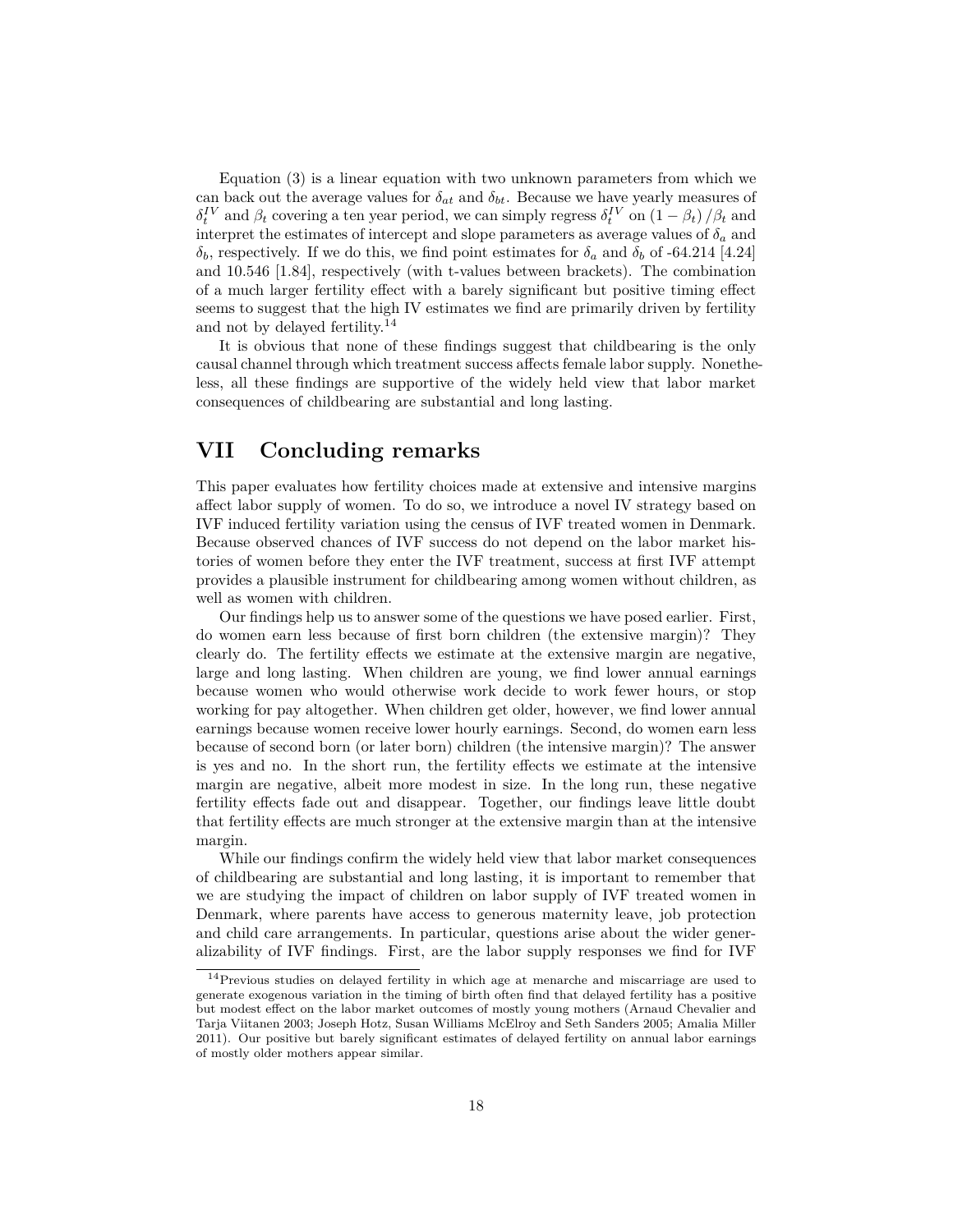treated women generalizable to other women? They probably are. We find that IVF treated women respond to exogenous fertility shocks at the intensive margin in similar ways as other women do. Second, how do women respond to children in countries that have more restrictive maternity leave arrangements? With our data at hand, an answer is not readily available. But we can speculate about possible answers. On the one hand, we may find smaller fertility effects if women who would otherwise take more time away from work take up less maternity leave. On the other hand, we may find larger fertility effects if women who would otherwise return to their employer at the end of the maternity leave period leave the labor market altogether. We view this as one of the exciting empirical questions for future research.

## **References**

- **Aaronson, Daniel, Fabian Lange, and Bhashkar Mazumder**, "Fertility Transitions along the Extensive and Intensive Margins," *American Economic Review*, 2014, *104* (11), 3701–24.
- **Agüero, Jorge and Mindy Marks**, "Motherhood and Female Labor Force Participation: Evidence from Infertility Shocks," *American Economic Review*, May 2008, *98* (2), 500–504.
- **Agüero, Jorge and Mindy Marks**, "Motherhood and Female Labor Supply in the Developing World Evidence from Infertility Shocks," *Journal of Human Resources*, 2011, *46* (4), 800–826.
- **Ahn, Namkee and Pedro Mira**, "A Note on the Changing Relationship between Fertility and Female Employment Rates in Developed Countries," *Journal of Population Economics*, 2002, *15* (4), 667–682.
- **Angelov, Nikolay and Arizo Karimi**, "Mothers' Income Recovery after Childbearing," IFAU Working Papers 20, Institute for Evaluation of Labour Market and Education Policy October 2012.
- **Angrist, Joshua and William Evans**, "Children and Their Parents' Labor Supply: Evidence from Exogenous Variation in Family Size," *American Economic Review*, June 1998, *88* (3), 450–77.
- **Bargain, Olivier, Libertad González, Claire Keane, and Berkay Özcan**, "Female labor supply and divorce: New evidence from Ireland," *European Economic Review*, 2012, *56* (8), 1675–1691.
- **Becker, Gary**, *A Treatise on the Family*, Harvard university press, 1981.
- **Bedard, Kelly and Olivier Deschênes**, "Sex Preferences, Marital Dissolution, and the Economic Status of Women," *Journal of Human Resources*, 2005, *40* (2).
- **Boca, Daniela Del, Silvia Pasqua, and Chiara Pronzato**, "Motherhood and Market Work Decisions in Institutional Context: A European Perspective," *Oxford Economic Papers*, 2009, *61* (1), 147–171.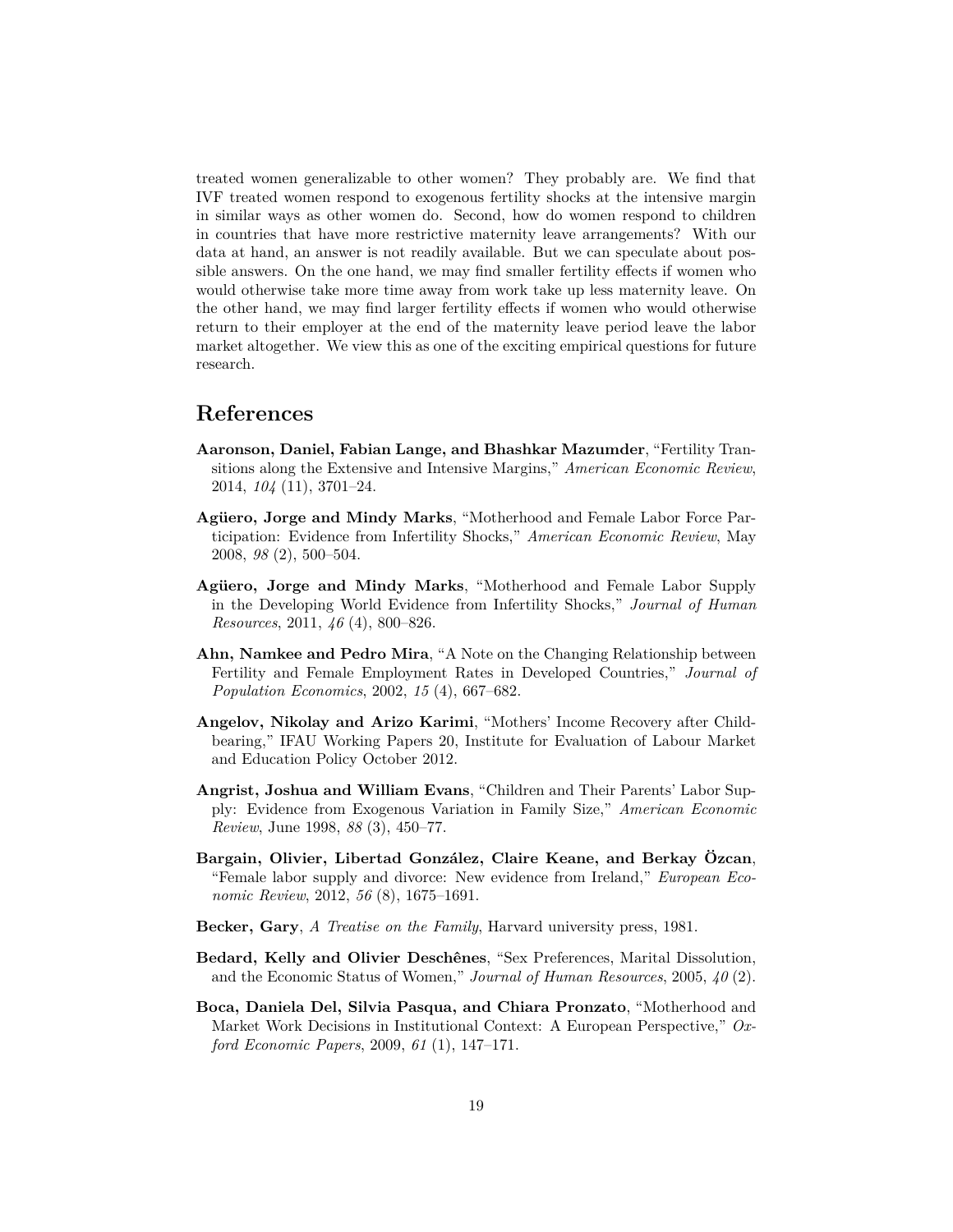- **Bronars, Stephen and Jeff Grogger**, "The Economic Consequences of Unwed Motherhood: Using Twin Births as a Natural Experiment," *American Economic Review*, December 1994, *84* (5), 1141–56.
- **Browning, Martin**, "Children and Household Economic Behavior," *Journal of Economic Literature*, 1992, pp. 1434–1475.
- **Chevalier, Arnaud and Tarja Viitanen**, "The Long-Run Labour Market Consequences of Teenage Motherhood in Britain," *Journal of Population Economics*, 2003, *16* (2), 323–343.
- **Cristia, Julian**, "The Effect of a First Child on Female Labor Supply: Evidence from Women Seeking Fertility Services," *Journal of Human Resources*, 2008, *43* (3), 487–510.
- **Cruces, Guillermo and Sebastian Galiani**, "Fertility and female labor supply in Latin America: New causal evidence," *Labour Economics*, June 2007, *14* (3), 565–573.
- **Feyrer, James, Bruce Sacerdote, and Ariel Stern**, "Will the Stork Return to Europe and Japan? Understanding Fertility within Developed Nations," *Journal of Economic Perspectives*, Summer 2008, *22* (3), 3–22.
- **Gangadharan, Jaisri, Joshua Rosenbloom, Joyce Jacobson, and James Wishart Pearre**, "The Effects of Child-Bearing on Married Women's Labor Supply and Earnings: Using Twin Births as a Natural Experiment," NBER Working Papers 5647, National Bureau of Economic Research, Inc July 1996.
- **Goldin, Claudia**, *Understanding the Gender Gap: An Economic History of American Women*, Oxford University Press, 1992.
- **Gronau, Reuben**, "The Effect of Children on the Housewife's Value of Time," *Journal of Political Economy*, Part II, 1973, *81* (2), S168–99.
- **Hirvonen, Lalaina**, "The Effect of Children on Earnings using Exogenous Variation in Family Size: Swedish Evidence," Swedish Institute for Social Research Working Paper, University of Stockholm 2009.
- **Hotz, Joseph, Susan Williams McElroy, and Seth Sanders**, "Teenage Childbearing and its Life Cycle Consequences Exploiting a Natural Experiment," *Journal of Human Resources*, 2005, *40* (3), 683–715.
- **Iacovou, Maria**, "Fertility and Female Labour Supply," Institute for Social and Economic Research Working Paper, University of Essex 2001.
- **Imbens, Guido and Joshua Angrist**, "Identification and Estimation of Local Average Treatment Effects," *Econometrica*, March 1994, *62* (2), 467–75.
- **Jacobsen, Joyce, James Wishart Pearce, and Joshua Rosenbloom**, "The Effects of Childbearing on Married Women's Labor Supply and Earnings: Using Twin Births as a Natural Experiment," *Journal of Human Resources*, 1999, *34* (3), 449–474.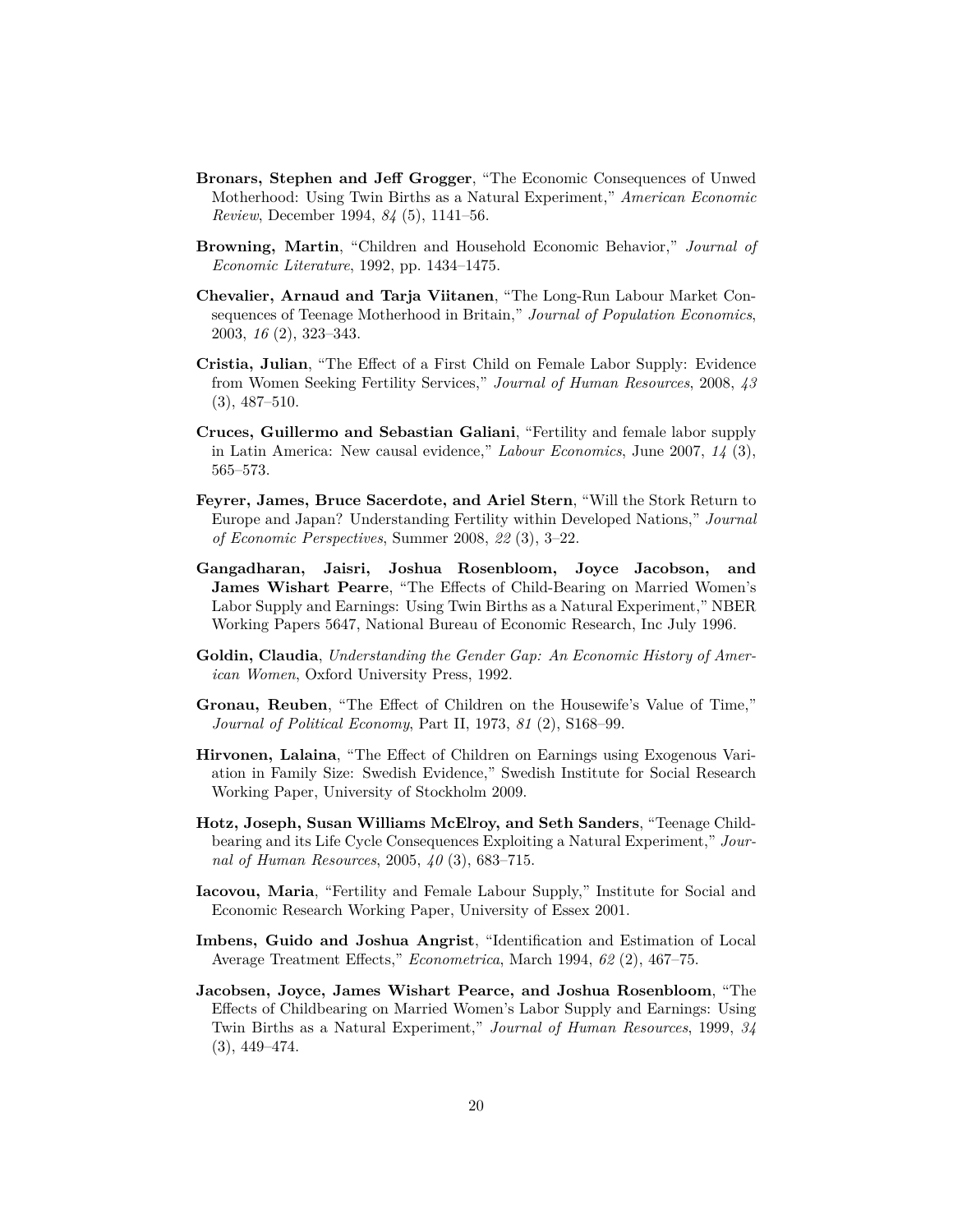- **Lundborg, Petter, Erik Plug, and Astrid Würtz Rasmussen**, "Children and Divorce," Working Paper, University of Amsterdam 2015.
- **Maurin, Eric and Julie Moschion**, "The Social Multiplier and Labor Market Participation of Mothers," *American Economic Journal: Applied Economics*, January 2009, *1* (1), 251–72.
- **Miller, Amalia**, "The Effects of Motherhood Timing on Career Path," *Journal of Population Economics*, 2011, *24* (3), 1071–1100.
- **Rosenwaks, Zev, Owen Davis, and Mark Damario**, "The Role of Maternal Age in Assisted Reproduction.," *Human Reproduction)*, 1995, *10*, 165–173.
- **Rosenzweig, Mark and Kenneth Wolpin**, "Life-Cycle Labor Supply and Fertility: Causal Inferences from Household Models," *Journal of Political Economy*, April 1980, *88* (2), 328–48.
- **Stevenson, Betsey and Justin Wolfers**, "Marriage and Divorce: Changes and their Driving Forces," *Journal of Economic Perspectives*, Spring 2007, *21* (2), 27–52.
- **Templeton, Allan, Joan Morris, and William Parslow**, "Factors that Affect Outcome of In-Vitro Fertilisation Treatment," *The Lancet*, 1996, *348* (9039), 1402–1406.
- **van Loendersloot, Laura, Sjoerd Repping, Patrick Bossuyt, Fulco van der Veen, and Madelon van Wely**, "Prediction Models in *In Vitro* Fertilization; Where Are We? A Mini Review," *Journal of Advanced Research*, 2014, *5* (3), 295–301.
- **Waldfogel, Jane**, "Understanding the "Family Gap" in Pay for Women with Children," *The Journal of Economic Perspectives*, 1998, *12* (1), pp. 137–156.
- **Weiss, Yoram**, "The Formation and Dissolution of Families: Why Marry? Who Marries Whom? And What Happens upon Divorce," *Handbook of Population and Family Economics*, 1997, *1*, 81–123.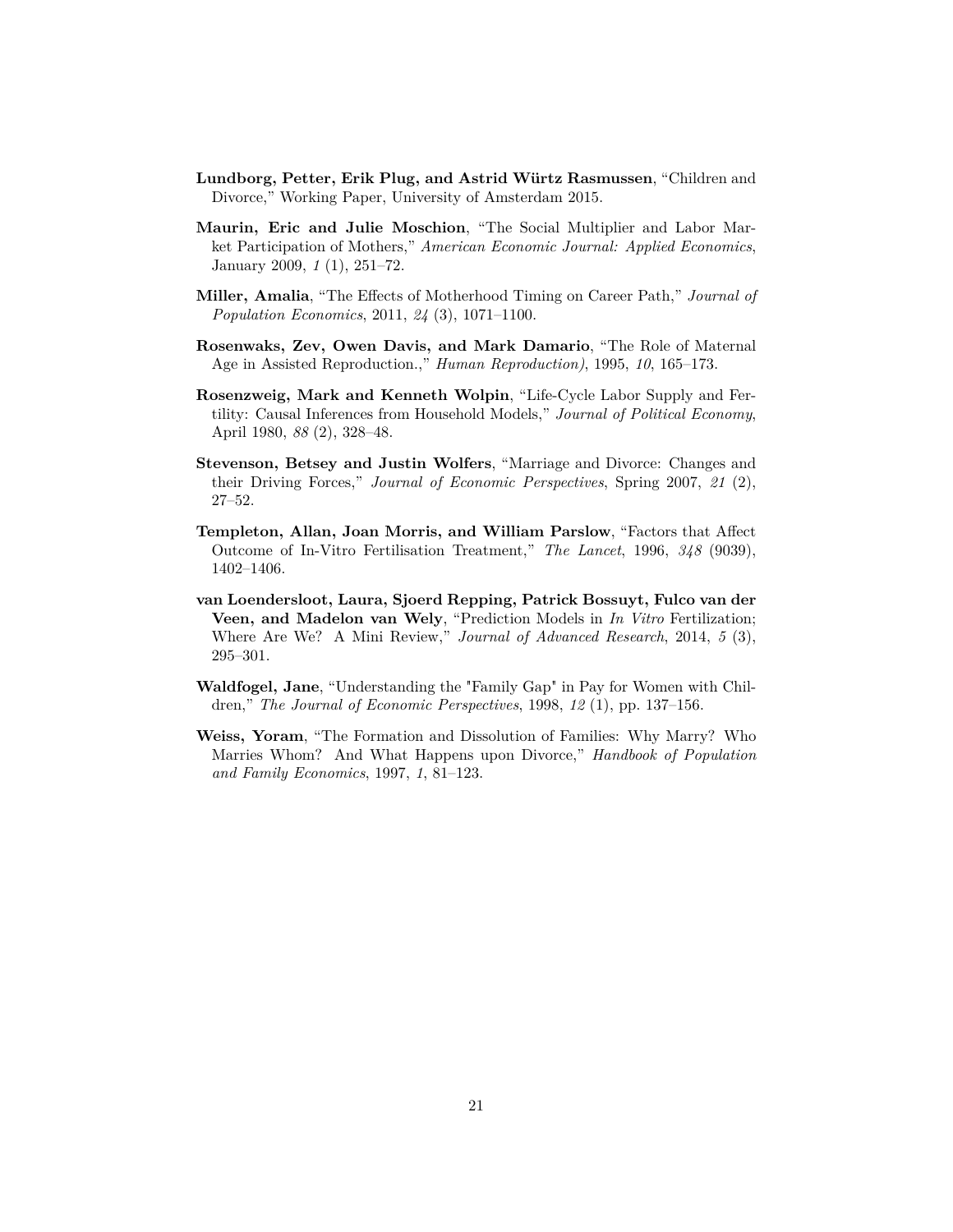

Figure 1: Fertility at the extensive margin before and after the first IVF treatment.

Note: The figure plots the probability of having a child by IVF treatment success. Sample consists of childless women entering their first IVF treatment 1995-2005. See text for details. Year zero denotes the year of the (potential) child birth.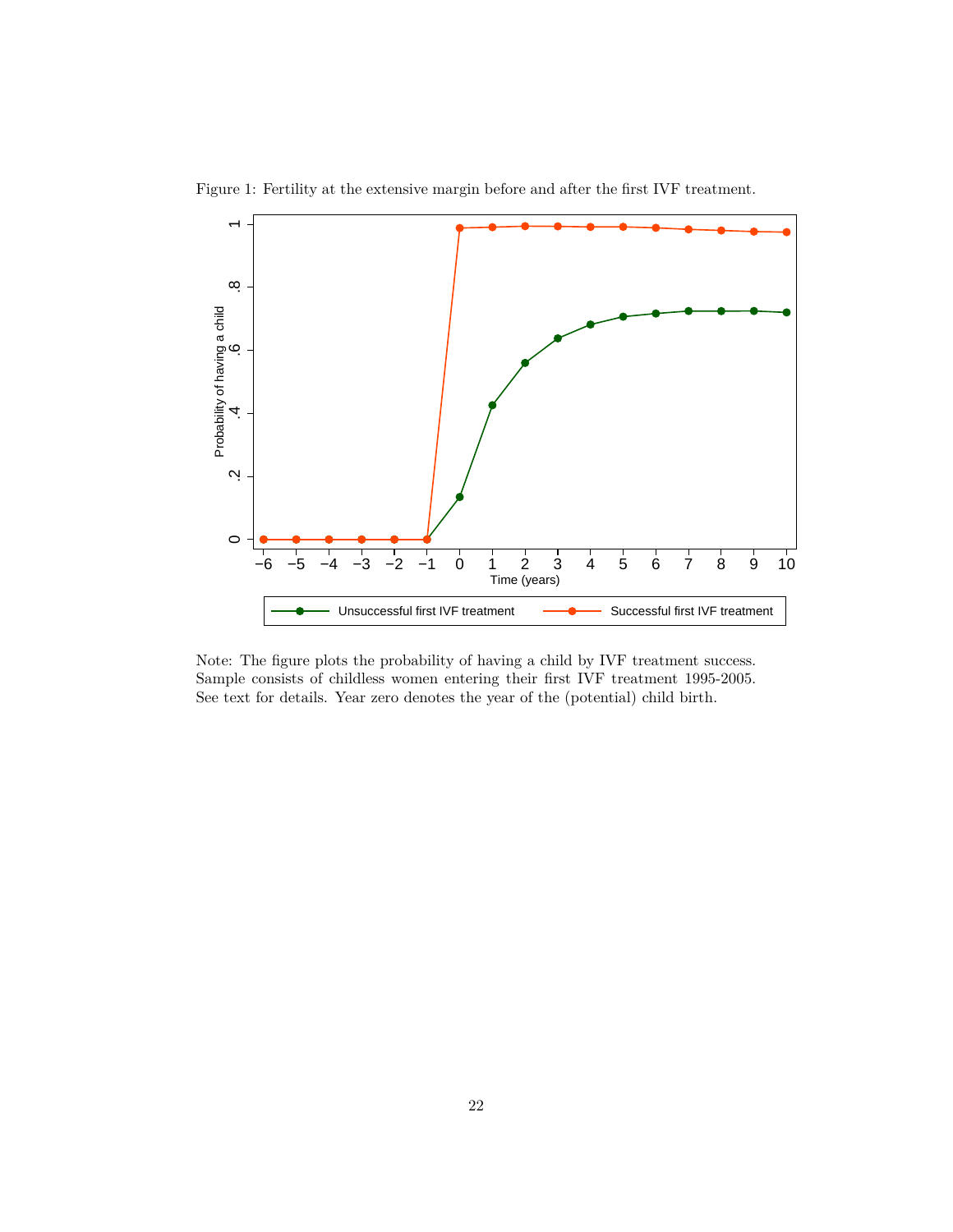



Note: The figure plots mean annual labor income in Danish krones (DKK) by IVF treatment success. Sample consist of childless women entering their first IVF treatment 1995-2005. See text for details. Year zero denotes the year of the (potential) child birth.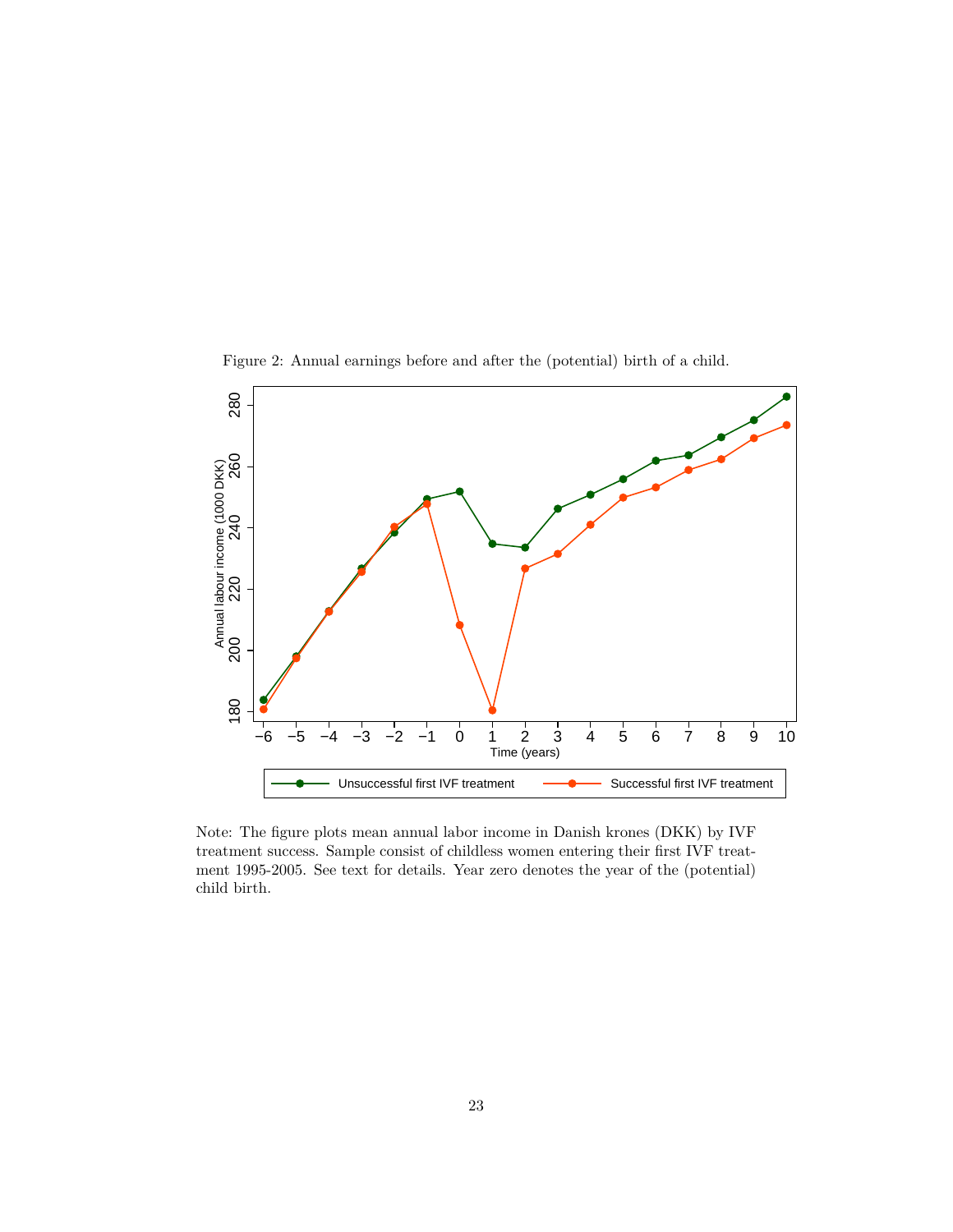Figure 3: Annual earnings before and after the birth of a first child. IVF sample and representative sample.



Note: The figure plots mean annual labor income in Danish krones (DKK) before and after the birth of the first child for (1) childless women entering their first IVF treatment between 1995-2005 and (2) a representative sample of women who had their first birth between 1995-2005. Year zero denotes the birth of the first child.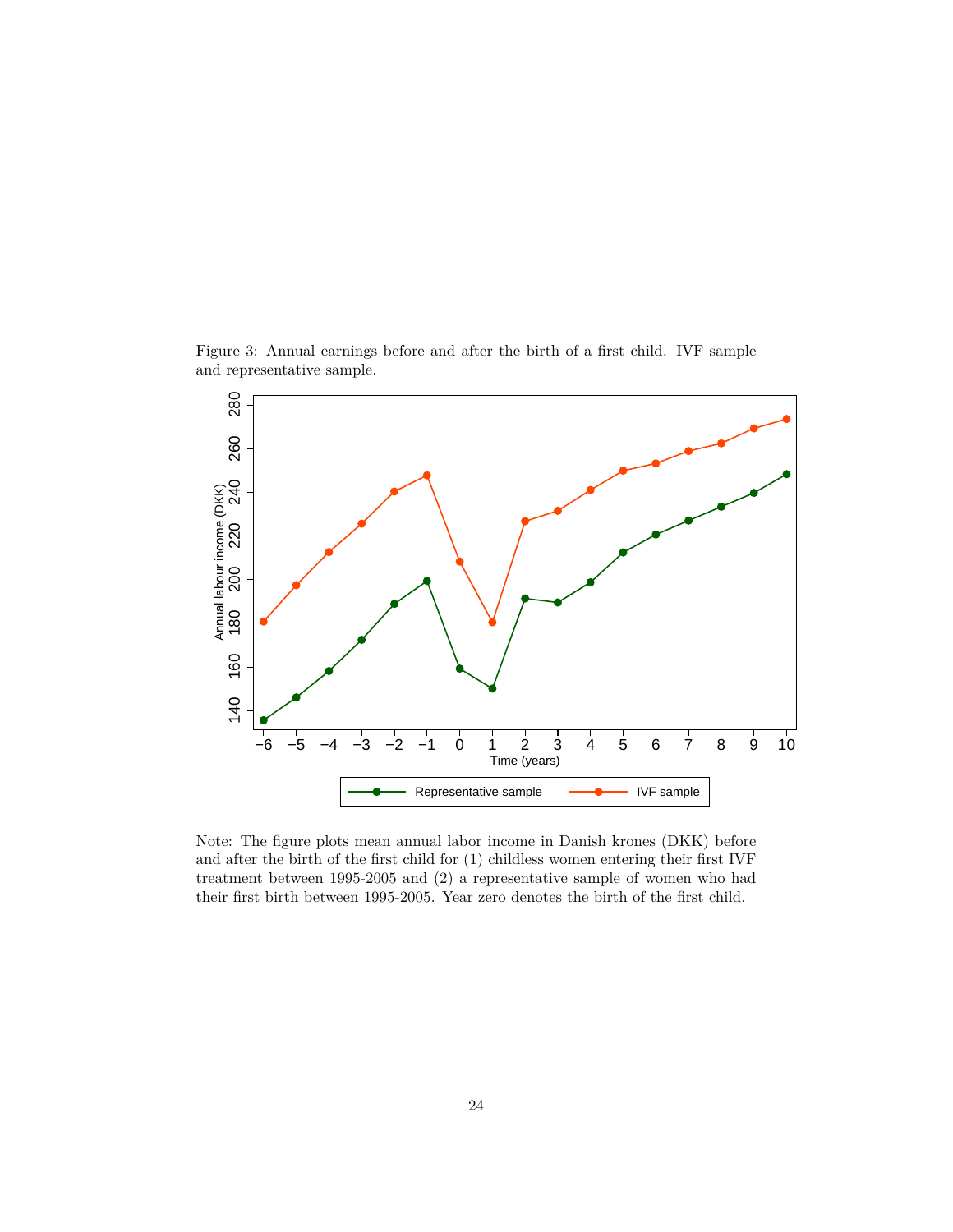

Figure 4: Marriage rates before and after the (potential) birth of a child.

Note: Marriage rates before and after the (potential) birth of a child. The figure plots marriage rates by IVF treatment success. Sample consist of childless women entering their first IVF treatment 1995-2005. See text for details. Year zero denotes the year of the (potential) child birth.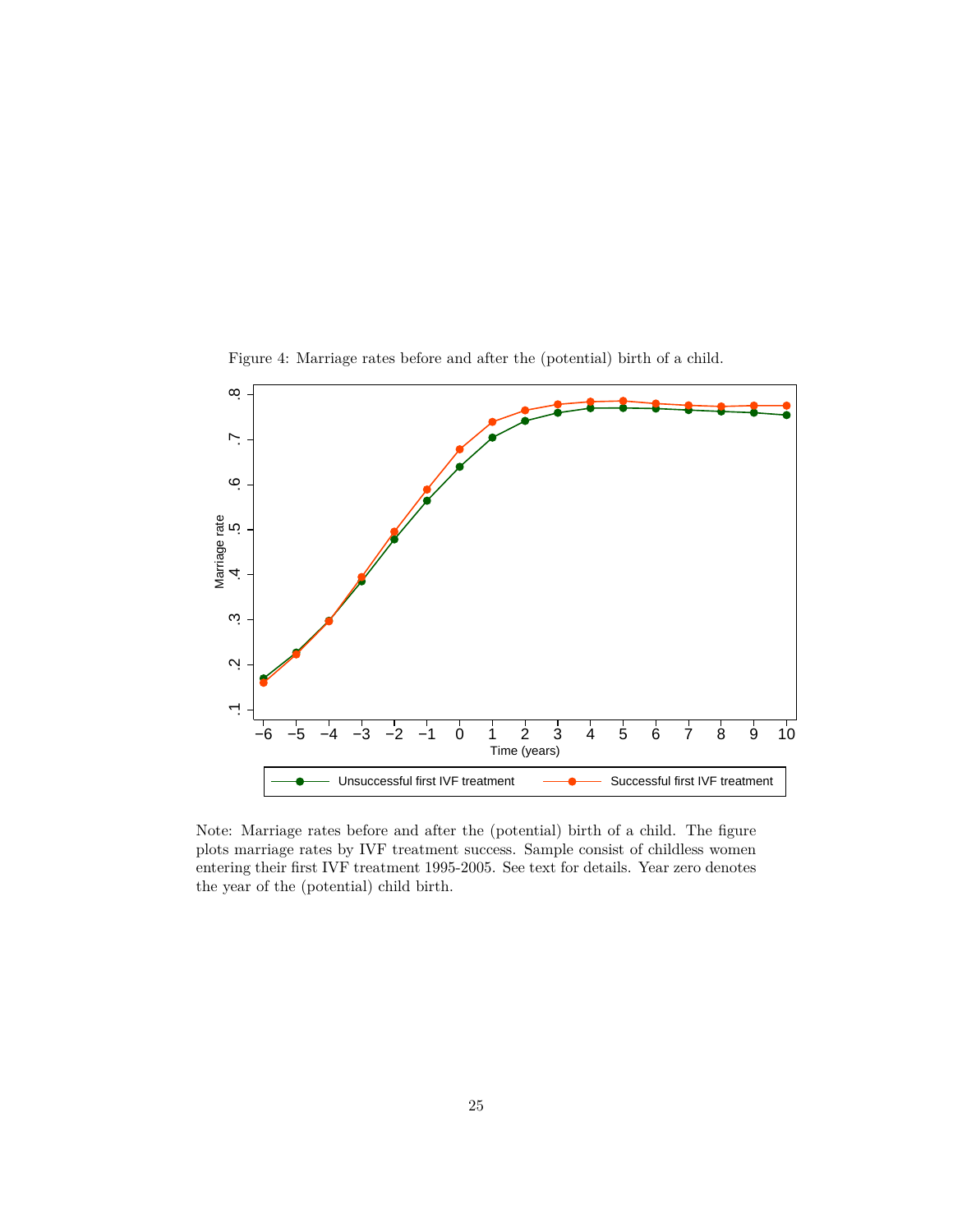Figure 5: Annual earnings before and after the (potential) birth of a child. Sample of women who quit after an unsuccesful first IVF treatment.



Note: The figure plots mean annual labor income in Danish krones (DKK) for women entering their first IVF treatment between 1995-2005 and who quit after a unsuccesful first IVF treatment. Year zero denotes the year of the (potential) child birth.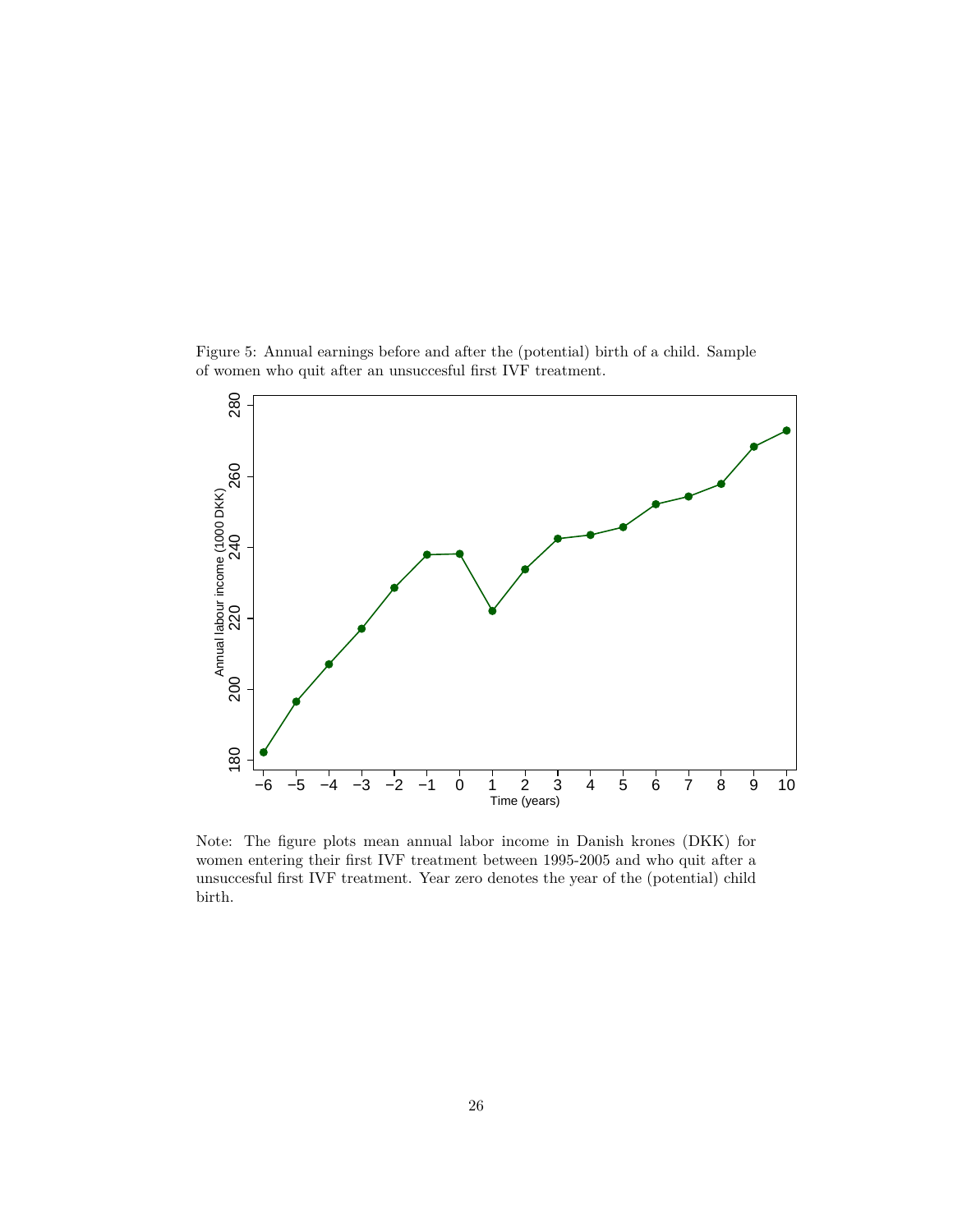|                                                       | (1)         | (2)            | (3)                   |
|-------------------------------------------------------|-------------|----------------|-----------------------|
|                                                       | Non-success | <b>Success</b> | Representative sample |
| Age at first treatment                                | 32.49       | 31.41          | 28.30                 |
|                                                       | (4.445)     | (3.886)        | (4.282)               |
| Year at first treatment                               | 2000.1      | 2000.3         | 2001.3                |
|                                                       | (3.121)     | (3.069)        | (4.008)               |
| Pre-treatment labor income in 1000s DKK (years 1-3)   | 231.5       | 229.2          | 184.7                 |
|                                                       | (132.4)     | (121.8)        | (121.8)               |
| Pre-treatment years of schooling                      | 12.82       | 12.84          | 12.56                 |
|                                                       | (2.359)     | (2.294)        | (2.320)               |
| Pre-treatment incidence of sickness benefits          | 0.170       | 0.169          | 0.143                 |
|                                                       | (0.376)     | (0.375)        | (0.350)               |
| Married year before treatment                         | 0.521       | 0.523          | 0.308                 |
|                                                       | (0.500)     | (0.500)        | (0.462)               |
| Pre-treatment labour market participation             | 0.909       | 0.922          | 0.902                 |
|                                                       | (0.288)     | (0.268)        | (0.297)               |
| Pre-treatment full time employment                    | 0.862       | 0.874          | 0.780                 |
|                                                       | (0.345)     | (0.332)        | (0.414)               |
| Post-treatment labor income in 1000s DKK (years 0-3)  | 241.8       | 211.5          | 181.1                 |
|                                                       | (145.0)     | (128.6)        | (127.3)               |
| Post-treatment labor market participation (years 0-3) | 0.888       | 0.864          | 0.826                 |
|                                                       | (0.267)     | (0.282)        | (0.306)               |
| Post-treatment full time employment (years 0-3)       | 0.841       | 0.815          | 0.731                 |
|                                                       | (0.299)     | (0.305)        | (0.362)               |
| Observations                                          | 13169       | 5369           | 105922                |

Table 1: Descriptive statistics.

Note: The table shows descriptive statistics for three samples: (1) sample of childless women entering their first IVF treatment and failing the attempt, (2) corresponding sample of women succeeding in their first IVF attempt, (3) representative sample of Danish women who had their first child during the study period.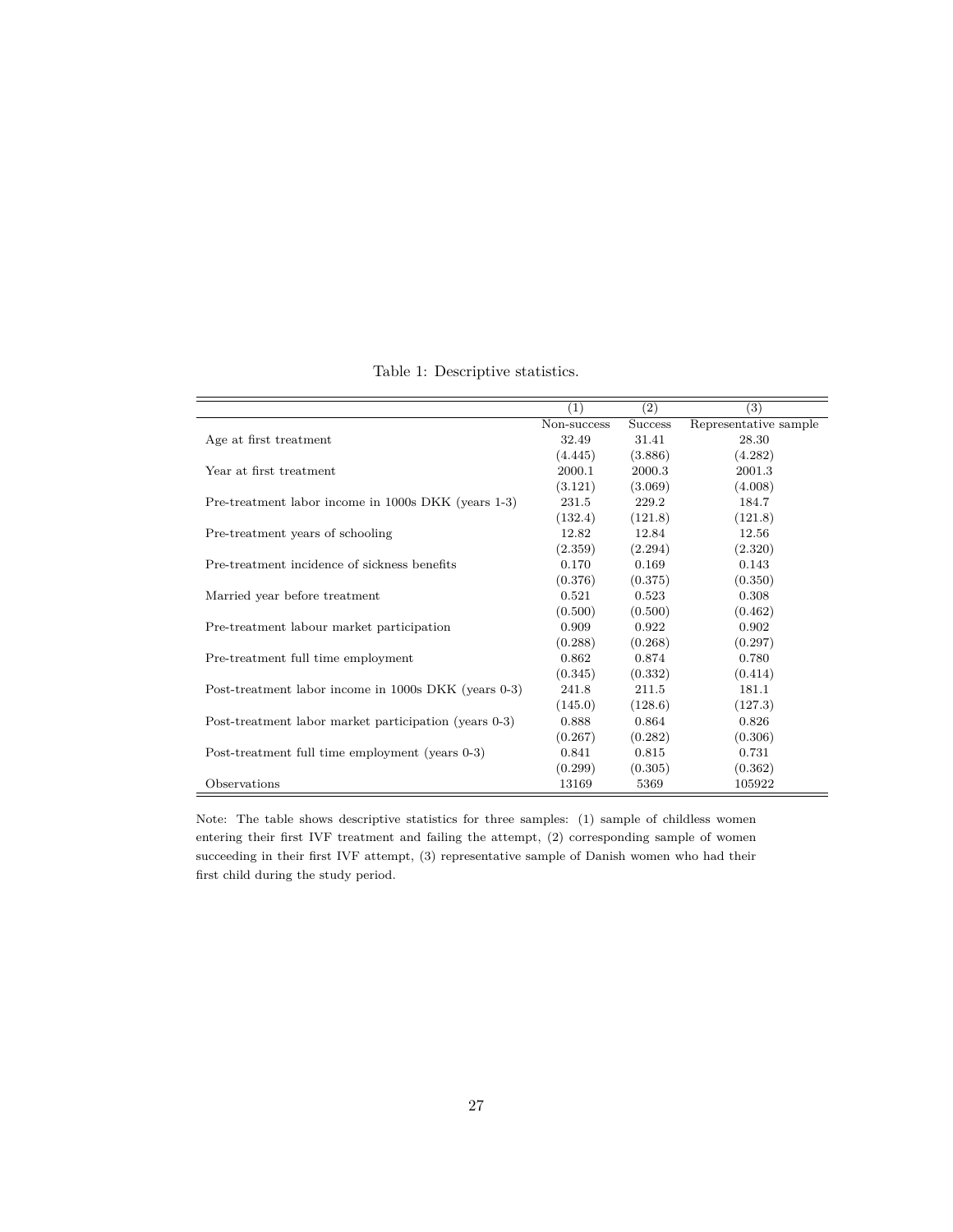|                                                       | (1)            | (2)            |
|-------------------------------------------------------|----------------|----------------|
| Variables                                             | <b>Success</b> | <b>Success</b> |
| Pre-treatment years of schooling                      | 0.001          | 0.002          |
|                                                       | (0.002)        | (0.002)        |
| Pre-treatment labor income in 1000s DKK (years 1-3)   | $-0.000$       | $-0.000$       |
|                                                       | (0.000)        | (0.000)        |
| Incidence of sickness benefits year before treatment) | $-0.010$       | $-0.013$       |
|                                                       | (0.009)        | (0.009)        |
| Married year before treatment                         | 0.002          | 0.003          |
|                                                       | (0.007)        | (0.007)        |
| Pre-treatment labor market participation              | 0.016          | 0.010          |
|                                                       | (0.016)        | (0.016)        |
| Pre-treatment full time employment                    | 0.021          | 0.011          |
|                                                       | (0.014)        | (0.014)        |
| Medical controls                                      |                |                |
| F-test age-at-treatment                               | 69.25          | 11.60          |
| F-test pre-treatment labor market characteristics     | 1.518          | 1.494          |
| R-squared                                             | 0.019          | 0.049          |
| Observations                                          | 18538          | 18538          |

Table 2: Pre-treatment characteristics and treatment success.

Notes: The table shows regressions on the probability of success at first IVF treatment. Column 1 controls for age at first treatment. Column 2 controls age at first treatment and for the following medical factors: the number of eggs collected, the number of embryo implants, type of IVF treatment, medical indications for infertility, and clinic indicators. F-test statistics are test statistics for joint significance of age-at-tretament and labor market variables, respectively. Standard errors are in parentheses.  $*$   $p < 0.10$ ,  $**$   $p < 0.05$ ,  $***$   $p < 0.01$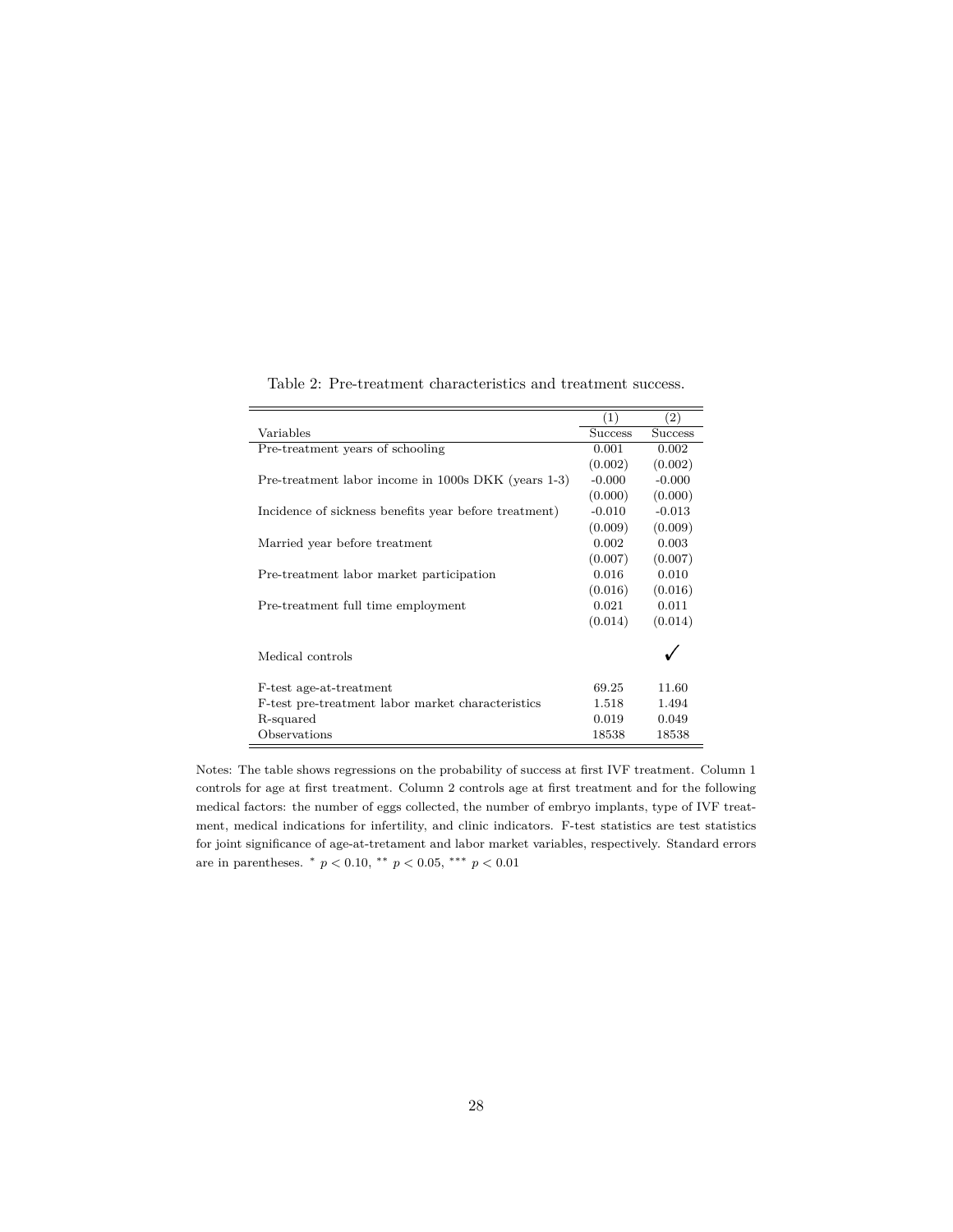| Independent           |             | $\overline{c}$                                                                                                                                                     | $\widehat{\mathfrak{G}}$ | $\left( \frac{4}{3} \right)$ | $\widehat{5}$     | $\circledcirc$    | E                 | $\overset{\sim}{\circ}$ | ම                          | $\widetilde{\Xi}$              |                                               |
|-----------------------|-------------|--------------------------------------------------------------------------------------------------------------------------------------------------------------------|--------------------------|------------------------------|-------------------|-------------------|-------------------|-------------------------|----------------------------|--------------------------------|-----------------------------------------------|
| variable              | Į           | $t=1$                                                                                                                                                              | $t = 2$                  | $t = 3$                      | $t = 4$           | $t=5$             | $t = 6$           | $z=1$                   | $t = 8$                    | $t = 9$                        | $t = 10$                                      |
|                       |             | Panel A: First stage regressions using any children $(0/1)$ as dependent variable                                                                                  |                          |                              |                   |                   |                   |                         |                            |                                |                                               |
| $IVF$ success $(0/1)$ | $0.84***$   | $0.54***$                                                                                                                                                          | $0.41***$                | $0.33***$                    | $0.28***$         | $0.26***$         | $0.24***$         | $0.23***$               | $0.23***$                  | $0.23***$                      | $0.23***$                                     |
|                       | (0.00)      | (0.00)                                                                                                                                                             | $(0.00)$<br>18435        | $(0.00)$<br>18381            | $(0.00)$<br>17404 | (0.00)            | (0.00)            | $(0.01)$<br>11983       | $\left( 0.01\right)$ 10173 |                                | $\begin{array}{c} (0.01) \\ 6620 \end{array}$ |
|                       | 18538       | 18494                                                                                                                                                              |                          |                              |                   | 15599             | 13779             |                         |                            | $(0.01)$<br>8342               |                                               |
| F-stat.               | 57424       | 13303                                                                                                                                                              | 7844                     | 5493                         | 4055              | 3199              | 2482              | 1874                    | 1520                       | 1176                           | 943                                           |
|                       |             |                                                                                                                                                                    |                          |                              |                   |                   |                   |                         |                            |                                |                                               |
| $IVF$ success $(0/1)$ | $-43299***$ | Panel B: Reduced form regressions using annual carnings as dependent variable<br>-43299***     -53082***     -6009***     -14340***    -9050***    -5269**     -86 |                          |                              |                   |                   | $-8679***$        | $-5992**$               | $7536**$                   |                                | $10975***$                                    |
|                       | (1541)      | (1700)                                                                                                                                                             | $(1830)$<br>$18435$      | $\left(1934\right)$ 18381    | $(2055)$<br>17404 | $(2244)$<br>15599 | $(2463)$<br>13779 | $(2738)$<br>11983       | $(3038)$<br>10173          | $\frac{-5566}{(3491)}$<br>8342 | $\begin{array}{c} (3981) \\ 6620 \end{array}$ |
|                       | 18538       | 18494                                                                                                                                                              |                          |                              |                   |                   |                   |                         |                            |                                |                                               |
|                       |             |                                                                                                                                                                    |                          |                              |                   |                   |                   |                         |                            |                                |                                               |
| Any children $(0/1)$  | $-51251***$ | $Pancl$ C: IV regressions using annual carnings as dependent variable<br>$-51251***$ $-97914***$ $-14781***$ $-43798***$ $-32147***$ $-2049$                       |                          |                              |                   | $-20493**$        | 35866***          | $-26064**$              | $-32814**$                 | $-24338$                       | $-47079***$                                   |
|                       | (1826)      | (3099)                                                                                                                                                             | $(4474)$<br>18435        | (5872)                       | (7275)            | (8710)            | (10168)           | (11901)                 | (13237)                    | (15262)                        | (17114)                                       |
|                       | 18538       | 94<br>184                                                                                                                                                          |                          | 18381                        | 17404             | 15599             | 13779             | 11983                   | 10173                      | 8342                           | 6620                                          |

|   | Ì                                                                                                                                                                                                                                                 |
|---|---------------------------------------------------------------------------------------------------------------------------------------------------------------------------------------------------------------------------------------------------|
|   |                                                                                                                                                                                                                                                   |
|   | ֖֖֖֖֖֖֖֖֖֪ׅ֖ׅ֪ׅ֪ׅ֪֪֪ׅ֖֧֚֚֚֚֚֚֚֚֚֚֚֚֚֚֚֚֚֚֬֝֝֬                                                                                                                                                                                                     |
|   | i<br>I                                                                                                                                                                                                                                            |
|   |                                                                                                                                                                                                                                                   |
|   | i<br>$\overline{a}$                                                                                                                                                                                                                               |
|   | l<br>i                                                                                                                                                                                                                                            |
|   |                                                                                                                                                                                                                                                   |
|   |                                                                                                                                                                                                                                                   |
|   | I<br>j<br>Ì                                                                                                                                                                                                                                       |
|   | ׇ֚֘֝֬<br>í<br>i                                                                                                                                                                                                                                   |
|   | ֧֧֧֧֧֦֧֦֧֦֧֧֦֧֦֧֦֧֦֧֧֧֧֧֧֧֧֧֧֛֧֧֧֧֧֧֧֧֧֛֧֧֛֚֚֚֚֝֓֓֓֓֓֓֓֓֓֓֓֓֓֓֓֓֝֬֓֓֝֬֝֓֝֬֝֬֝֬֓֓֝֬֝֬֝֬֝֬֓֬֝֬֝֬֝֬֝֬֬֬֬֝֬֝֬֬֬֬֬֝֬<br>֖֖֖֧֖֧ׅׅׅ֖֧ׅ֪֧֪֧֪֧֪֪֪֪֧֪֪֪֪֧֚֚֚֚֚֚֚֚֚֚֚֚֚֚֚֚֚֚֚֚֚֚֚֚֚֡֝֝֝֬֓֞֝֓֬֝֬֓֬֝֓֬֝֓֬֝֓֞֬֝֬֝֬֝                                             |
|   |                                                                                                                                                                                                                                                   |
|   | l                                                                                                                                                                                                                                                 |
|   |                                                                                                                                                                                                                                                   |
|   |                                                                                                                                                                                                                                                   |
|   |                                                                                                                                                                                                                                                   |
|   |                                                                                                                                                                                                                                                   |
|   | į                                                                                                                                                                                                                                                 |
|   | i<br>ŗ<br>i<br>֧֦֦֧ׅ֧֧֦֧ׅ֧ׅ֧ׅ֧֧ׅ֧֧֧֛֧֧֧֧֚֚֚֚֚֚֚֚֚֚֚֚֚֚֚֚֝֕֘֝֜֓֝֓֕֓֕֓֕֝֬֜֓֓֜֓֓֞֟֓֡֓֜֓֝֬֜֓֝֬֝֓֝֬֝֬֝֬֝֬֝                                                                                                                                             |
| ĺ | į<br>l                                                                                                                                                                                                                                            |
| ļ | la de la construcción de la construcción de la construcción de la construcción de la construcción de la construcción de la construcción de la construcción de la construcción de la construcción de la construcción de la con<br>j<br>ı<br>į<br>י |
|   |                                                                                                                                                                                                                                                   |
|   | ì<br>J<br>j<br>ׇ֚֓                                                                                                                                                                                                                                |

Notes: This table shows first-stage regressions, reduced form regressions, and instrumental variables regressions. Panel A shows the effect of a successful first IVF treatment on the probability of having any children betwen t and t=10. Panel B shows the effect of a successful first IVF treatment on earnings between  $t$  and  $t+10$ . The columns show estimates from separate regressions. Time period  $t=0$  refers to the year of the (potential) child birth. All regressions control for age at IVF treatment, year of treatment, and pre-treatment education and earnings. Standard errors are in parentheses; \*  $p < 0.10$ , \*\*  $p < 0.05$ , Notes: This table shows first-stage regressions, reduced form regressions, and instrumental variables regressions. Panel A shows the effect of a successful first IVF treatment on the probability of having any children betwen *t* and *t*=10. Panel B shows the effect of a successful first IVF treatment on earnings between *t* and *t*+10. The columns show estimates from separate regressions. Time period *t*=0 refers to the year of the (potential) child birth. All regressions *p <* 0*.*10, ∗∗ *p <* 0*.*05, control for age at IVF treatment, year of treatment, and pre-treatment education and earnings. Standard errors are in parentheses; ∗∗∗ *p <* 0*.*01.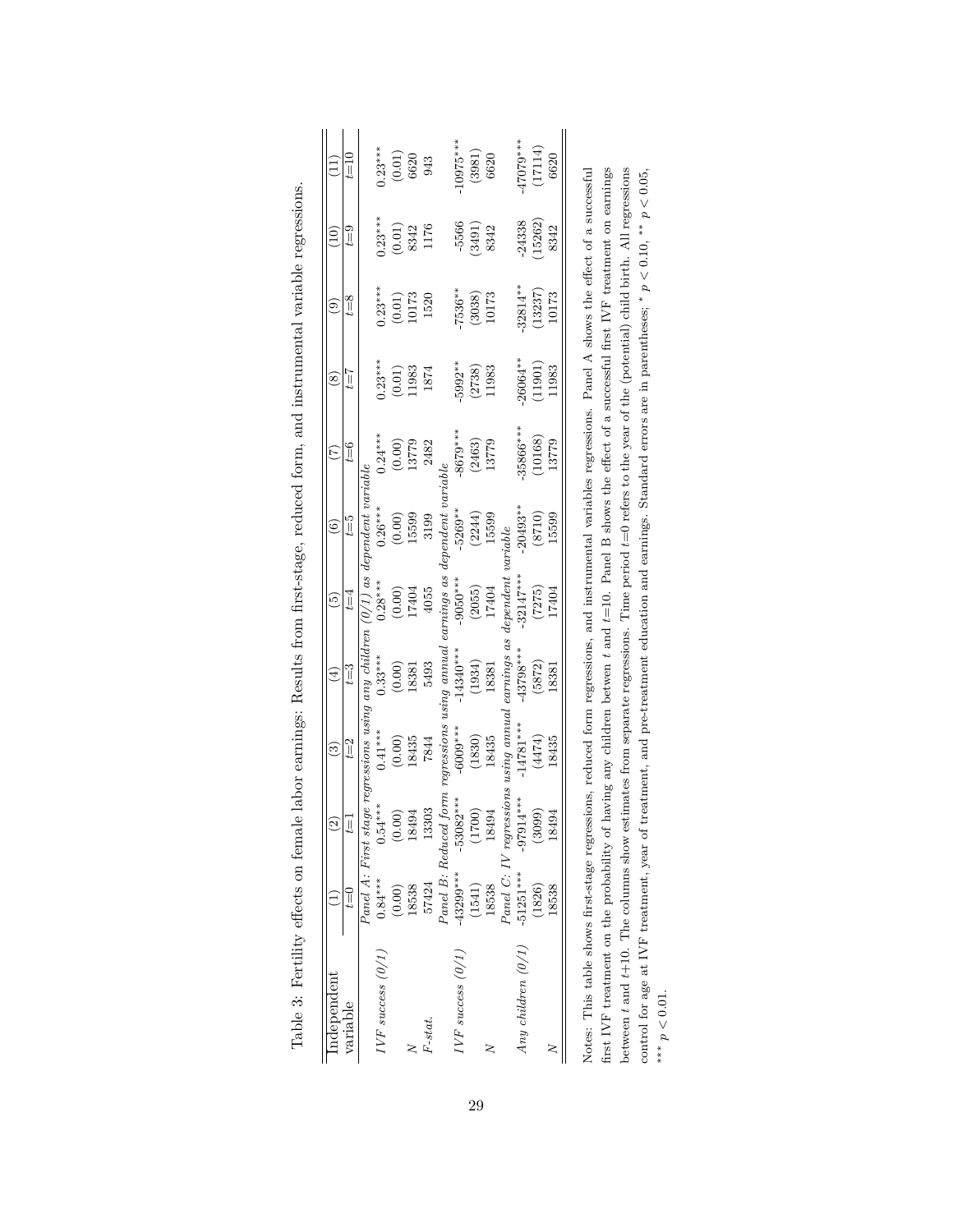| $\left( \frac{11}{11} \right)$<br>$\left(10\right)$ | $t = 10$<br>$t = 9$ |                                     | $47079***$<br>$-24338$ | (17114)<br>(15262)                   | 6620<br>8342      |                      | $-0.01$<br>$(0.04)$<br>6620<br>$-0.00$<br>$(0.03)$<br>$8342$                         |                                                |                 |                                                                 | $\begin{array}{c} 0.02 \\ (0.05) \\ 5863 \end{array}$<br>$(0.03)$<br>$(0.04)$<br>7385 |                   | $37.99***$<br>$20.84*$ | (18.05)<br>$\begin{array}{c} (12.28) \\ 3680 \end{array}$ | 2557                                          | $0.13***$<br>$-0.12**$ | $\begin{array}{c} (0.07) \\ 2557 \end{array}$<br>$\begin{array}{c} (0.05) \\ 3680 \end{array}$                                                                                                                       |                                                |                                                     | $\begin{array}{c} 0.02 \\ (0.06) \\ 6614 \end{array}$<br>$-0.04$<br>$(0.05)$<br>$8333$ |        |
|-----------------------------------------------------|---------------------|-------------------------------------|------------------------|--------------------------------------|-------------------|----------------------|--------------------------------------------------------------------------------------|------------------------------------------------|-----------------|-----------------------------------------------------------------|---------------------------------------------------------------------------------------|-------------------|------------------------|-----------------------------------------------------------|-----------------------------------------------|------------------------|----------------------------------------------------------------------------------------------------------------------------------------------------------------------------------------------------------------------|------------------------------------------------|-----------------------------------------------------|----------------------------------------------------------------------------------------|--------|
| $\widehat{e}$                                       | $t = 8$             |                                     | 32814**                | (13237)                              | 10173             |                      | $\begin{array}{c} -0.03 \\ (0.03) \\ 10173 \end{array}$                              |                                                |                 |                                                                 | $\begin{pmatrix} 0.00 \\ 0.04 \end{pmatrix}$<br>8985                                  |                   | $34.46***$             |                                                           | $\begin{array}{c} (9.32) \\ 4764 \end{array}$ | $0.16***$              |                                                                                                                                                                                                                      | $\begin{array}{c} (0.05) \\ 4764 \end{array}$  |                                                     | $-0.08^*$<br>$(0.05)$<br>10160                                                         |        |
| $\circledast$                                       | $z = t$             |                                     | 26064**                | (11901)                              | 11983             |                      | $\begin{array}{c} -0.01 \\ (0.03) \\ 11983 \end{array}$                              |                                                |                 |                                                                 | $\begin{array}{c} -0.05 \\ (0.03) \\ 10582 \end{array}$                               |                   | $25.28***$             |                                                           | $\begin{array}{c} (8.51) \\ 6024 \end{array}$ | $0.12***$              |                                                                                                                                                                                                                      | $\begin{array}{c} (0.04) \\ 6024 \end{array}$  |                                                     | $-0.02$<br>$(0.04)$<br>11968                                                           |        |
| (7)                                                 | $t = 6$             |                                     | 35866***               | (10168)                              | 13779             |                      | $(0.03)$<br>$(0.02)$<br>$(13779)$                                                    |                                                |                 |                                                                 | $\frac{-0.04}{(0.03)}$<br>12188                                                       |                   | $23.47**$              |                                                           | $\begin{array}{c} (8.42) \\ 7372 \end{array}$ | $0.12***$              |                                                                                                                                                                                                                      | $\begin{array}{c} (0.04) \\ 7372 \end{array}$  |                                                     | $\frac{-0.06}{(0.04)}$<br>13763                                                        |        |
| $\odot$                                             | $t = 5$             |                                     | 20493**                |                                      | $(8710)$<br>15599 |                      | $-0.03$<br>$(0.02)$<br>15599                                                         |                                                |                 |                                                                 | $-0.02$<br>$(0.02)$                                                                   | 13897             | $23.51***$             |                                                           | $(7.38)$<br>$8689$                            | $0.09**$               | $(0.03)$<br>8689                                                                                                                                                                                                     |                                                |                                                     | $-0.02$<br>$(0.03)$<br>$15580$                                                         |        |
| $\widetilde{5}$                                     | $t = 4$             |                                     | 32147***               | (7275)                               | 17404             | $-0.02$              | $(0.02)$<br>17404                                                                    |                                                |                 | $-0.05***$                                                      |                                                                                       | $(0.02)$<br>15484 | $20.57***$             | $(5.99)$<br>$10025$                                       |                                               | $-0.09***$             | $(0.02)$<br>10025                                                                                                                                                                                                    |                                                |                                                     | $\begin{array}{c} -0.00 \\ (0.03) \\ 17382 \end{array}$                                |        |
| $\widehat{E}$                                       | $t = 3$             |                                     | $-43798***$            | (5872)                               | 18381             | $-0.05***$           |                                                                                      | $\begin{array}{c} (0.01) \\ 18381 \end{array}$ |                 | $-0.03**$                                                       |                                                                                       | $(0.01)$<br>16273 | $14.85***$             |                                                           | $(4.79)$<br>11288                             | $0.08***$              | $\begin{array}{c} (0.02) \\ 11288 \end{array}$                                                                                                                                                                       |                                                | $-0.02$                                             | $(0.02)$<br>18358                                                                      |        |
| $\odot$                                             | $t = 2$             |                                     | $14781***$             | $(4474)$<br>18435<br>participation ( |                   |                      | $-0.04***$<br>(0.01)<br>18435                                                        |                                                | $(\ell/\delta)$ | $-0.03**$                                                       |                                                                                       | $(0.01)$<br>16184 | $16.86***$             | $\begin{array}{c} (3.61) \\ 12512 \end{array}$            |                                               | $0.08***$              |                                                                                                                                                                                                                      | $\begin{array}{c} (0.01) \\ 12512 \end{array}$ | $0.03*$                                             | $(0.02)$                                                                               | 18409  |
| $\widehat{\Omega}$                                  | İΤ                  | Panel A: Annual earnings (baseline, | $-97914***$            | (3099)                               | 18494             |                      |                                                                                      |                                                |                 | $\label{eq:panel} Panel~C: Full-time~work\\ -0.02***~~-0.02***$ | $\begin{array}{c} (0.01) \\ 16067 \end{array}$                                        |                   |                        |                                                           |                                               |                        |                                                                                                                                                                                                                      | 12985                                          | $Panel \ F: Job \ change (0) \ -0.04*** \ -0.06***$ | (0.01)                                                                                 | 18468  |
|                                                     | $t=0$               |                                     | $-51251***$            | (1826)                               | 18538             |                      | $Panel \ B: Labor \ force \ p=0.06*** \ -0.08*** \ (0.01) \ (0.01) \ (0.01) \ 18538$ |                                                |                 |                                                                 | (0.00)                                                                                | 16414             |                        |                                                           |                                               |                        | $\begin{array}{ll} Panel~D: \; Hordy~wages \\ 6.88^{**} & -0.52 & -16 \\ (3.42) & (3.50) & (3.50) \\ 13733 & 12985 & 1 \\ Land~E:~Log~hordy~wages \\ 0.02^{**} & -0.00 & -0 \\ (0.01) & (0.01) & (0.01) \end{array}$ | 13733                                          |                                                     | (0.01)                                                                                 | 18510  |
| Independent                                         | variable            |                                     | Any children $(0/1)$   |                                      | 2                 | Any children $(0/1)$ |                                                                                      | Z                                              |                 | Any children $(0/1)$                                            |                                                                                       | $\geq$            | Any children $(0/1)$   |                                                           | $\geq$                                        | Any children $(0/1)$   |                                                                                                                                                                                                                      | 2                                              | Any children $(0/1)$                                |                                                                                        | $\geq$ |

Table 4: Fertility effects on other female labor market outcomes: Results from instrumental variable regressions. Table 4: Fertility effects on other female labor market outcomes: Results from instrumental variable regressions.

 $+10$ . Panels C to F show the corresponding results for working full time, the wage rate, an an indicator of job change. Time period  $t=0$  refers to the year  $t+10$ . Panels C to F show the corresponding results for workin of the (potential) child birth. The models in panels A and E control for age at IVF treatment, year of treatment, pre-treatment education and earnings. In B to D pre-treatment earnings are replaced with the relevant pre-treatment outcome, i.e. labor market participation, full time work, and hourly wage rate, Notes: Panel A replicates the main IV findings of Table 3. Panel B shows the effect of having any children on labor market participation between t and t+10. Panels C to F show the corresponding results for working full time, the wage rate, an an indicator of job change. Time period *t*=0 refers to the year of the (potential) child birth. The models in panels A and E control for age at IVF treatment, year of treatment, pre-treatment education and earnings. In B to D pre-treatment earnings are replaced with the relevant pre-treatment outcome, i.e. labor market participation, full time work, and hourly wage rate, respectively. Time period  $t=0$  refers to the year of the (potential) child birth. Standard errors are in parentheses;\*  $p < 0.10$ , \*\*  $p < 0.05$ , \*\*\*  $p < 0.01$ . *p <* 0*.*10, ∗∗ *p <* 0*.*05, ∗∗∗ *p <* 0*.*01. respectively. Time period *t*=0 refers to the year of the (potential) child birth. Standard errors are in parentheses;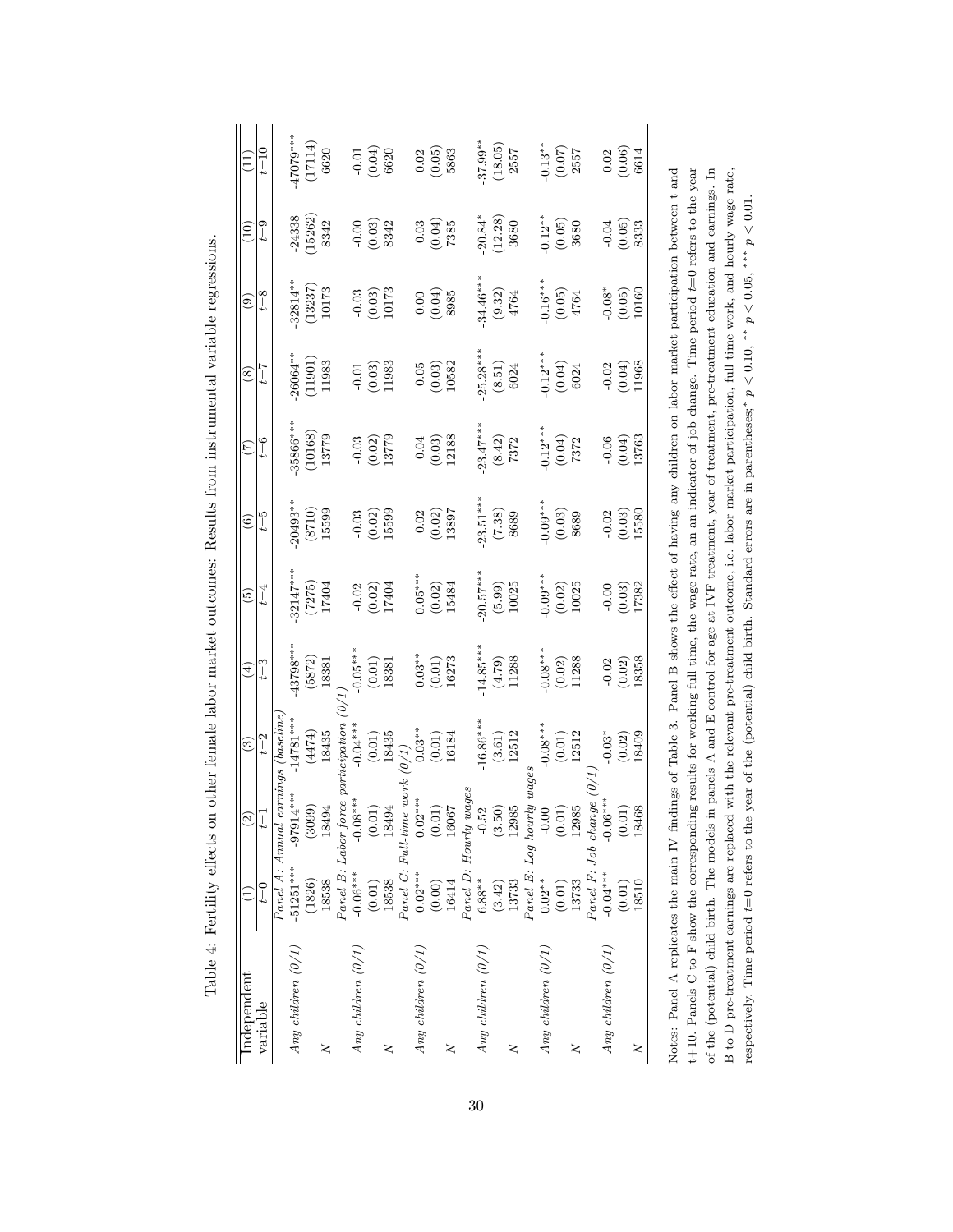|                      |             | $\widehat{c}$                                                                                                     | ව                  | $\bigoplus$ | စ              | $\widehat{\circ}$                             | $\widehat{\Xi}$             | $\circledast$               | ම                            | $\widehat{=}$ | Ξ          |
|----------------------|-------------|-------------------------------------------------------------------------------------------------------------------|--------------------|-------------|----------------|-----------------------------------------------|-----------------------------|-----------------------------|------------------------------|---------------|------------|
| variable             | $t=0$       | $t = 1$                                                                                                           | $t = 2$            | $t=3$       | $t = 4$        | $t=5$                                         | $t=6$                       | $t = 7$                     | $t = 8$                      | $t = 9$       | $t\!=\!10$ |
|                      |             | Panel A: Earnings results for childless women entering first IVF treatment (extensive fertility margin            |                    |             |                |                                               |                             |                             |                              |               |            |
| Any children $(0/1)$ | $-51251***$ | $-97914$                                                                                                          | $-14781***$        | $-43798***$ | $-32147***$    | $-20493**$                                    | 35866***                    | $-26064***$                 | $32814**$                    | 24338         | $47079***$ |
|                      | (1826)      | (3099)                                                                                                            | (4474)             | (5872)      | (7275)         | (8710)                                        | (10168)                     | (11901)                     | (13237)                      | (15262)       | (17114)    |
| z                    | 18538       | 18494                                                                                                             | 18435              | 18381       | 17404          | 15599                                         | 13779                       | 11983                       | 10173                        | 8342          | 6620       |
|                      |             | Panel B: Earnings results for childless women entering fourth                                                     |                    |             |                | $VF$ treatment                                |                             | extensive fertility margin, |                              |               |            |
| Any children $(0/1)$ | $-47920***$ | $***$<br>$-11173$                                                                                                 | $39870***$         | $56509***$  | $-50886***$    | $-50316***$                                   | $-33615**$                  | $-22410$                    | $46379**$                    | 29464         | 15136      |
|                      | (3906)      | (5359)                                                                                                            | (7068)             | (9358)      | (11138)        | (13072)                                       | (15022)                     | (17688)                     | (19789)                      | (22122)       | (25564)    |
| ξ                    | 4299        | 4291                                                                                                              | 4276               | 4263        | 4028           | 3603                                          | 3165                        | 2664                        | 2256                         | 1852          | 1477       |
|                      |             | Panel C: Earnings results for women with children                                                                 |                    |             | entering first |                                               | $IVF$ treatment (intensive) | fertility                   | margin)                      |               |            |
| Number of children   | $-39739***$ | $-73100***$                                                                                                       | -4860              | $-9158$     | $-13854***$    | 11887*                                        | $-4530$                     | 6109                        | 15340*                       | 10572         | 8770       |
|                      | (2929)      | (4460)                                                                                                            | (5049)             | (5668)      | (6426)         | $\begin{array}{c} (6841) \\ 3754 \end{array}$ | $(7417)$<br>3290            | $(8802)$<br>2791            | (9095)                       | 10426)        | (12311)    |
| 2                    | 4598        | 4590                                                                                                              | 4581               | 4566        | 4278           |                                               |                             |                             | 2306                         | 1885          | 1488       |
|                      |             | $P$ anel $D$ : $B$ arnings results for IVF treated mothers with singletons and twins (intensive fertility margin, |                    |             |                |                                               |                             |                             |                              |               |            |
| Number of children   | $-3881$     | $-24678***$                                                                                                       | $-15781***$        | $-2061$     | 2471           | $-8125$                                       | $-12607$                    | $-14380$                    | $-4952$                      | 7301          | $-2852$    |
|                      | (3193)      | (3651                                                                                                             |                    | (6296)      | (8177)         | $(8604)$<br>3941                              | $(9698)$<br>$3542$          | (11421)                     | (13247)                      | 15309)        | 16812)     |
| 2                    | 4556        | 4546                                                                                                              | $(4814)$<br>$4539$ | 4529        | 4321           |                                               |                             | 3070                        | 2599                         | 2116          | 1644       |
|                      |             | Panel E: Earnings results for representative sample of other mothers with                                         |                    |             |                |                                               | singletons and              |                             | $twins$ (intensive fertility | $margin)$     |            |
| Number of children   | $-2515$     | $-22624***$                                                                                                       | 19254***           | 13963**     | 12113          | 264                                           | 572                         | 2056                        | $-1965$                      | $-4918$       | $-14404$   |
|                      | (2332)      | (2644                                                                                                             | (3757)             | (5555)      | (7391)         | (8456)                                        | (9649)                      | 10850)                      | (12338)                      | (14420)       | 17633      |
| 2                    | 105610      | 10529                                                                                                             | 104951             | 96948       | 89200          | 81622                                         | 74306                       | 66819                       | 59387                        | 52064         | 44606      |

Table 5: Fertility effects on female labor earnings: Various results for extensive and intensive fertility margins Table 5: Fertility effects on female labor earnings: Various results for extensive and intensive fertility margins IVF treatment. Fertility is instrumented with indicator of succes at fourth treatment. Panel C show the effect for women with previous children entering their first IVF treatment. Family size is instrumented with indicator of succes at first treatment. Panel D shows the effect of family size on earnings for women who had a succesful first IVF treatment. Family size is instrumented with a an indicator of having a singleton versus twin birth. Panel E shows the corresponding results for a sample of representative, non IVF-treated, women. The separate columns show estimates from separate regressions. Time period t=0 refers to the year of the (potential) child birth. All regressions control for age at IVF treatment, year of IVF treatment, and pre-treatment education IVF treatment. Fertility is instrumented with indicator of succes at fourth treatment. Panel C show the effect for women with previous children entering their first IVF treatment. Family size is instrumented with indicator of succes at first treatment. Panel D shows the effect of family size on earnings for women who had a succesful first IVF treatment. Family size is instrumented with a an indicator of having a singleton versus twin birth. Panel E shows the corresponding results for a sample of representative, non IVF-treated, women. The separate columns show estimates from separate regressions. Time period t=0 refers to the year of the (potential) child birth. All regressions control for age at IVF treatment, year of IVF treatment, and pre-treatment education and earnings. Standard error are in parentheses\*  $p < 0.10$ , \*\*  $p < 0.05$ , \*\*\*  $p < 0.01$ . *p <* 0*.*10, ∗∗ *p <* 0*.*05, ∗∗∗ *p <* 0*.*01. and earnings. Standard error are in parentheses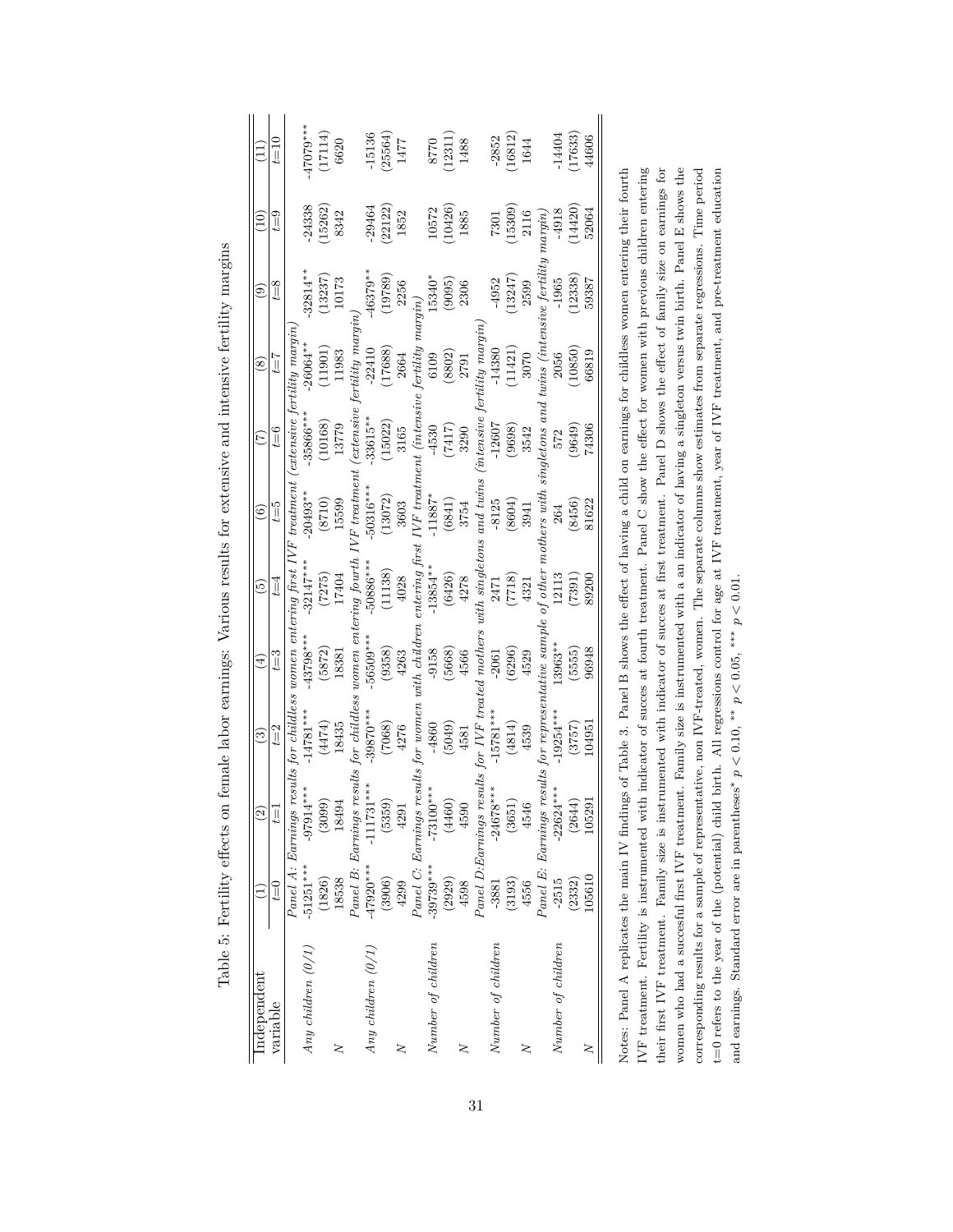## **Appendices for Online Publication**

#### **Appendix A: Summary statistics for different samples**

In this paper we use five different samples in estimation: (i) sample of IVF treated women without children (baseline sample); (ii) sample of IVF treated women with children; (iii) sample of IVF treated women without children entering fourth treatment; (iv) sample of successfully treated IVF women (with at least two implants for the twin strategy); and (v) sample or representative women. Table A provides sample means and standard deviations for some of the variables we use, together with sample sizes.

#### **Appendix B: Balancing results**

As our main findings, we report estimates of labor supply responses by year on unbalanced samples that vary by year. The unbalanced panel structure, which arises because information on long run labor market outcomes is not available for women who recently entered IVF treatment, may cause sample selection bias in our labor response estimates. In Table B we reestimate our main fertility and labor supply models on balanced samples that are fixed on groups of four consecutive treatment years. Our estimates are remarkably similar across the different but balanced samples, which indicate that the main estimates in Tables 3, 4 and 5 are not sensitive to our use of unbalanced samples.

#### **Appendix C: OLS results**

We also ran standard OLS regressions of annual labor earnings on having children, years of education and age using the two samples of women. One sample contains all IVF treated women. The other sample contains a 30 percent random sample of all other women who had their first child around the same time IVF treated women had their first IVF attempt. Table C reports these results. The fertility estimates in the IVF treated sample of women, which are all negative and statistically significant in the short, medium, and long run, do not differ much from those found in the sample of representative women. Because long run labor market outcomes is not available for women who recently gave birth, samples sizes are falling over the years. While these least squares estimates already indicate that having children reduces annual labor earnings, the instrumental variable estimates using success at first IVF attempt as instrument are much larger and indicate that labor market consequences of first born children are underestimated when endogeneity of having children is ignored.

### **Appendix D: IVF related health risks**

One concern in interpreting our results is that unsuccessfully treated IVF women are less healthy and, because of that, work fewer hours and receive lower salaries. We consider two possible scenarios. One is that IVF treatments are selective; that is, treatment success is less likely among women with unfavorable (and unobservable) health endowments. Another is that IVF treatments carry heterogeneous (mental) health risks; that is, treatment induces larger (mental) health risks among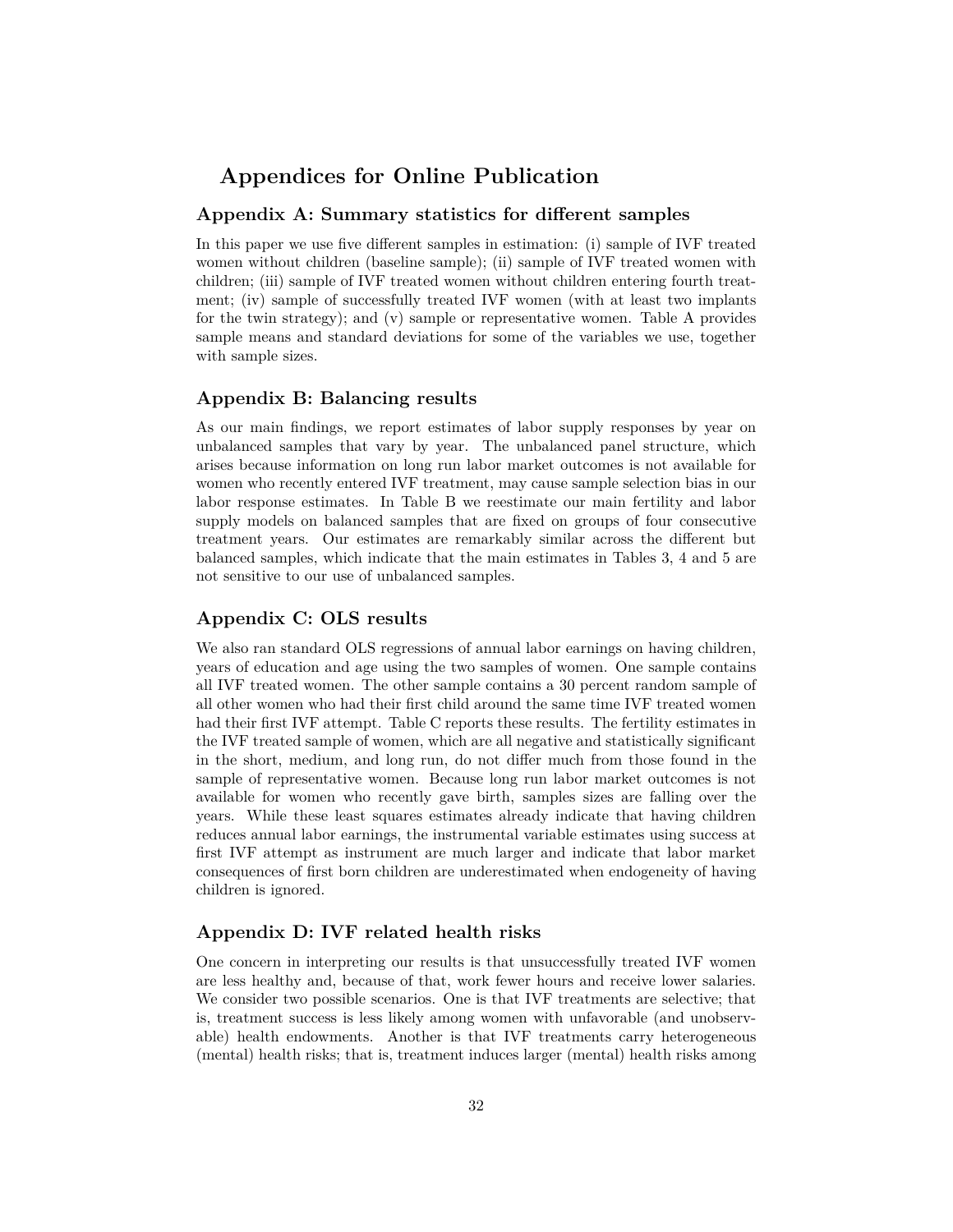unsuccessfully treated women. Under both scenarios, we would underestimate the true fertilty effects because unsuccessfully treated IVF women face health risks that hinder their labor market performance.

To address these health concerns in more detail, we present results of three additional regressions that are (somehow) informative about unhealthy women, treatment failure, and poor labor market performance. Table D reports these estimates. In panel A we run our main instrumental variable regression, this time with additional controls for the number of eggs collected and transferred, diagnoses, causes of infertility, type of IVF treatment, and clinic indicators. Some of these variables will reflect potential health risks at the time of treatment. If the clinic was able to only collect a small number of eggs from a woman, this may reveal something about a woman's egg-producing potential and therefore reproductive health. Our estimates do not change much when we use this extensive set of controls. An alternative way of addressing the concern that failed IVF treatments are correlated with poor health, and thereby also to poor labor market performance, is to exploit the information on the type of infertility problem. In 40 percent of the couples, we observe that the source of the fertility problem lies in the male partner, for instance resulting from low sperm count or low sperm quality. In panel B we run our main instrumental variable regression on a restricted sample of women who do not experience any observed infertility problem themselves, but where the infertility problem is on the partner's side. Using this subsample, we are much less worried that women with poor (reproductive) characteristics drive the results. Again, we find that moving to a restricted sample of a priori healthy women has little consequence for our estimates; if anything, the estimates are somewhat larger in magnitude but less precise, due to the smaller sample size. In panel C we consider IVF related (mental) health risks and test whether women after a failed treatment face higher health risks (and get depressed). In there, we report estimates of the effect of success at first IVF treatment on registered intake of antidrepressants 0-10 years after the (potential) birth of the child. Apart from a small difference in the use of antidepressants in the year of treatment, our estimates indicate that women who seek IVF treatment face comparable mental health risks, regardless of treatment success. We all take this as evidence that health risks (related to failed IVF attempts) are not our biggest concern.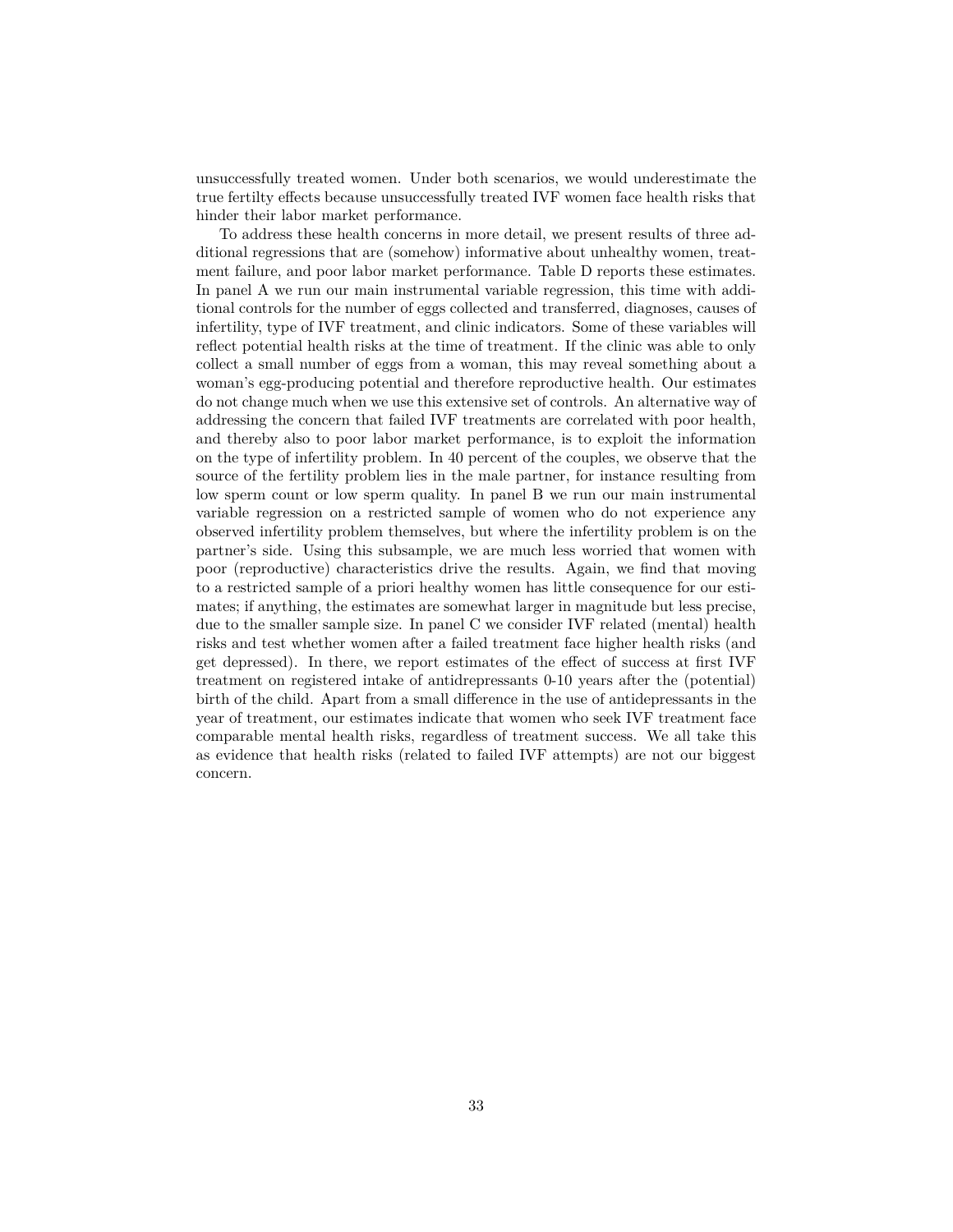Table A: Descriptive statistics.

|                                    | (1)     | (2)     | 3)      | (4)     | (5)     |
|------------------------------------|---------|---------|---------|---------|---------|
| Age at first treatment (or birth)  | 32.18   | 34.97   | 33.92   | 31.52   | 28.28   |
|                                    | (4.319) | (4.078) | (4.116) | (3.914) | (4.301) |
| Year at first treatment (or birth) | 2000.2  | 2000.5  | 2000.4  | 2000.0  | 2001.4  |
|                                    | (3.107) | (3.107) | (2.997) | (2.989) | (4.066) |
| Pre-treatment labour income in     | 230.7   | 214.7   | 248.9   | 229.7   | 183.71  |
| $1000s$ DK (years 1-3)             | (129.6) | (137.9) | (133.9) | (121.7) | (122.0) |
| Pre-treatment years of schooling   | 12.83   | 12.50   | 12.83   | 12.81   | 12.55   |
|                                    | (2.340) | (2.476) | (2.375) | (2.299) | (2.326) |
| Pre-treatment incidence of         | 0.169   | 0.191   | 0.261   | 0.172   | 0.143   |
| sickness benefits                  | (0.375) | (0.393) | (0.439) | (0.377) | (0.350) |
| Married year before treatment      | 0.522   | 0.652   | 0.618   | 0.528   | 0.306   |
|                                    | (0.500) | (0.476) | (0.486) | (0.499) | (0.461) |
| Pre-treatment labour market        | 0.912   | 0.873   | 0.913   | 0.922   | 0.900   |
| participation                      | (0.283) | (0.333) | (0.282) | (0.269) | (0.301) |
| Pre-treatment full time employment | 0.865   | 0.834   | 0.884   | 0.880   | 0.773   |
|                                    | (0.342) | (0.372) | (0.320) | (0.325) | (0.419) |
| Observations                       | 18586   | 4598    | 4299    | 4556    | 105610  |

Note: This table shows descriptive statistics for the following samples and subsamples. Column (1): childless women entering their first IVF treatment. Column (2): women with children entering their first IVFtreatment. Column (3): childless women entering their fourth IVF treatment. Column (4): women with a successful first IVF treatment attempt who had at least two embryos inserted. Column (5): representative sample of women with at least one child. Standard deviations within parentheses.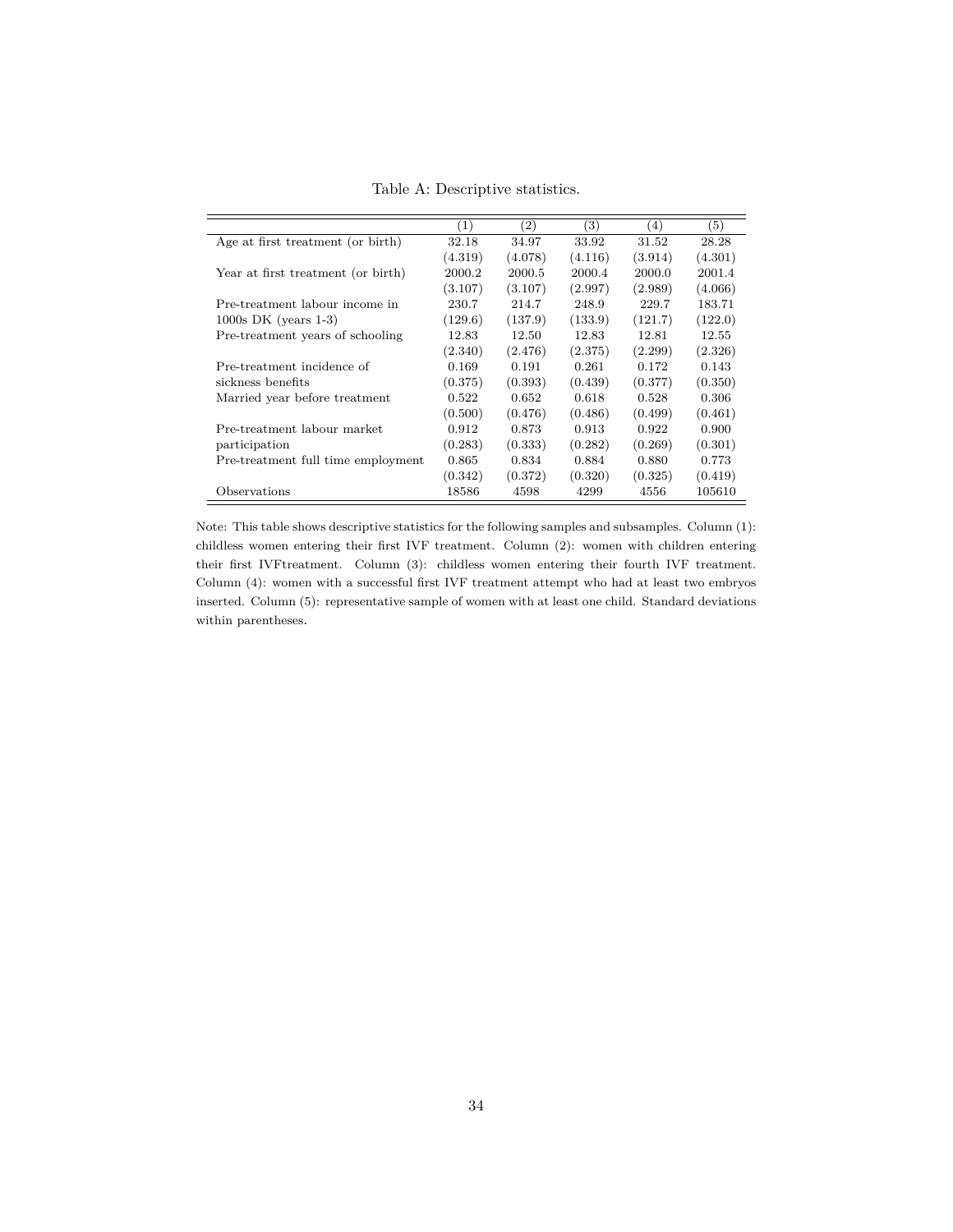|                          | $t\equiv 10$<br>$t = 9$ |                    | 38661**<br>$-36158**$ | $\begin{array}{c} (18808) \\ 5052 \end{array}$<br>$\begin{array}{c} (18302) \\ 5052 \end{array}$ |      |                    |                      |                                 |      |                    |                                   |                                                          |      |
|--------------------------|-------------------------|--------------------|-----------------------|--------------------------------------------------------------------------------------------------|------|--------------------|----------------------|---------------------------------|------|--------------------|-----------------------------------|----------------------------------------------------------|------|
| ತಿ                       | $t=8$                   |                    | $-39973**$            | $\begin{array}{c} (16890) \\ 5052 \end{array}$                                                   |      |                    |                      |                                 |      |                    |                                   |                                                          |      |
| ⊗                        | $t = 7$                 |                    | $-22636$              | $(15678)$<br>$5052$                                                                              |      |                    |                      | $-32408^*$<br>(17627)<br>6793   |      |                    |                                   |                                                          |      |
| Ë                        | $t=6$                   |                    |                       | $-35796**$<br>(14515)<br>5052                                                                    |      |                    |                      | $-42151***$<br>(15576)<br>(6793 |      |                    |                                   |                                                          |      |
| ම                        | $t=5$                   |                    |                       | $-24124$<br>(13512)<br>5052                                                                      |      |                    |                      | $-29187**$<br>(13430)<br>(5793  |      |                    |                                   |                                                          |      |
| စ                        | $t = 4$                 |                    |                       | $-36252***$<br>(11948)<br>5052                                                                   |      |                    |                      | $-43080***$<br>(11510)<br>(6793 |      |                    |                                   |                                                          |      |
| $\widehat{\pm}$          | $t = 3$                 |                    | $-35164***$           | $\begin{array}{c} (9553) \\ 5052 \end{array}$                                                    |      |                    | ****2885             | $(9579)$<br>$6793$              |      |                    | $-47718***$<br>(11670)<br>(11670) |                                                          |      |
| ල                        | $t = 2$                 |                    | $-27969***$           | $(7239)$<br>$5052$                                                                               |      |                    | $11828*$             | $(7081)$<br>6793                |      |                    | -5486                             | $\begin{array}{c} \left(9152\right) \\ 6215 \end{array}$ |      |
| $\widehat{\mathfrak{D}}$ | Ī                       |                    | $-99030$ ***          | (5200)                                                                                           | 052  |                    | $-94436***$          | 946)<br>4                       | 793  |                    | $-102543***$                      | $\overline{50}$<br>ತ್ರ                                   | 215  |
|                          | $t\equiv 0$             | Panel A: 1995-1998 | $-46728***$           | (3100)                                                                                           | 5052 | Panel B: 1999-2002 | $-48676***$          | (2991)                          | 6793 | Panel C: 2003-2006 | -58980 ***                        | (3388)                                                   | 6215 |
| Independent              | variable                |                    | Any children (0/1)    |                                                                                                  |      |                    | Any children $(0/1)$ |                                 |      |                    | Any children $(0/1)$              |                                                          |      |

|   | ĺ                                                            |
|---|--------------------------------------------------------------|
|   |                                                              |
|   | l<br>I                                                       |
|   |                                                              |
|   |                                                              |
|   |                                                              |
|   | Ì<br>J                                                       |
|   | <br> <br> <br>                                               |
|   | j                                                            |
|   | -<br>-<br>-<br>-<br>-<br>-<br>-<br><br>-<br><br><br><br><br> |
|   |                                                              |
|   |                                                              |
|   | i                                                            |
|   | ١                                                            |
|   | l                                                            |
|   | こうしょう こうこう                                                   |
|   | į                                                            |
|   | -<br>-<br>-<br>-                                             |
|   | j                                                            |
|   | ֖֖֖֚֚֚֚֚֚֚֚֚֚֚֚֚֚֬֡֡֡֡֡֬֝֬֝֓֡֬֝֬֝֓֬֝֓֬֝֓֬֝֓֬֝֓֬              |
|   | l                                                            |
|   | į                                                            |
|   | ļ                                                            |
|   | i                                                            |
|   |                                                              |
|   |                                                              |
|   | .<br>.<br>.                                                  |
|   |                                                              |
|   |                                                              |
|   | j                                                            |
|   |                                                              |
|   | į                                                            |
|   | I                                                            |
|   |                                                              |
| ļ | I                                                            |
|   | I                                                            |
|   | Ì                                                            |
|   |                                                              |
|   |                                                              |
|   |                                                              |
|   |                                                              |
|   |                                                              |
|   |                                                              |
|   |                                                              |
|   |                                                              |
|   | i<br>j                                                       |
|   |                                                              |
|   | i<br>i<br>١                                                  |
|   | $\overline{1}$                                               |
|   |                                                              |
| ĺ | ا<br>ا                                                       |
|   | .<br>Stati<br>$\mathbf{I}$                                   |
|   |                                                              |
|   |                                                              |
|   | i                                                            |
|   | l                                                            |
| ļ | י                                                            |
| ļ | l                                                            |
|   |                                                              |
|   | ł<br>١                                                       |
|   | ׇ֚֕֡                                                         |

for a set of four-year windows, starting with those undergoing an IVF treatment in 1995-1998 and ending with those in 2003-2006. Note that the number of follow-up periods vary since earnings are observed in 2011 at latest. All models control for age at IVF treatment, year of treatment, pre-treatment education and earnings. Time period  $t=0$  refers to the year of the (pote for a set of four-year windows, starting with those undergoing an IVF treatment in 1995-1998 and ending with those in 2003-2006. Note that the number of follow-up periods vary since earnings are observed in 2011 at latest. All models control for age at IVF treatment, year of treatment, pre-treatment education *p <* 0*.*10, ∗∗ *p <* 0*.*05, ∗∗∗ *p <* 0*.*01. and earnings. Time period *t*=0 refers to the year of the (potential) child birth. Standard errors are in parentheses.  $\tilde{\mathbf{z}}$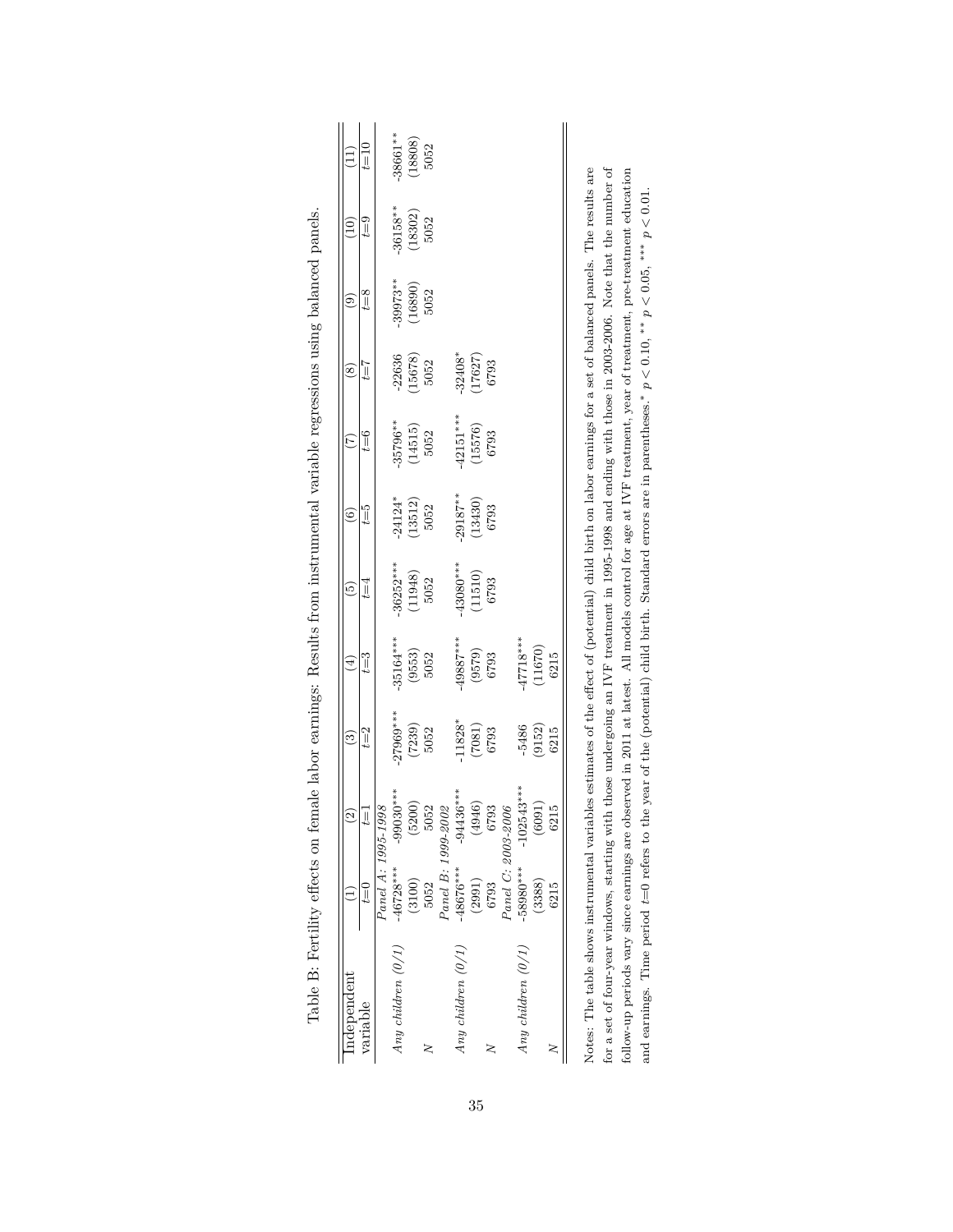| ndependent           |                     |                               | ව                                              |                                                                                                                                                                                                                                        | $\widetilde{\mathbf{e}}$       |                                           |                                |                                         |                                         |                                          |                                |
|----------------------|---------------------|-------------------------------|------------------------------------------------|----------------------------------------------------------------------------------------------------------------------------------------------------------------------------------------------------------------------------------------|--------------------------------|-------------------------------------------|--------------------------------|-----------------------------------------|-----------------------------------------|------------------------------------------|--------------------------------|
| variable             | $t = 0$             | $t=1$                         | $t = 2$                                        | $t = 3$                                                                                                                                                                                                                                | $t = 4$                        | $t=5$                                     | $t = 6$                        | $\zeta = 7$                             | $t = 8$                                 | $\mathfrak{g}_{\square}$                 | ם<br>∏                         |
|                      | Panel A:OLS results |                               |                                                |                                                                                                                                                                                                                                        |                                |                                           |                                |                                         |                                         |                                          |                                |
| Any children $(0/1)$ | $-40881***$         | $-67369***$                   |                                                |                                                                                                                                                                                                                                        |                                |                                           |                                |                                         |                                         |                                          |                                |
|                      | (1312)              | (1342)                        |                                                | $\begin{array}{rl} \textit{hildless} & women\textit{ entering first IVF treatment} \ \textit{24854***} & -22341*** & -15500*** & -10147' \ (1378) & (1440) & (1459) & (1501) \ \textit{184337} & 183924 & 183440 & 182860 \end{array}$ |                                | $-10147***$<br>(1501)<br>(1501)<br>182860 | $-9860***$<br>(1625)<br>170546 | $7602***$<br>(1790)<br>(1790)<br>156452 | $\frac{7451***}{(1957)}$<br>140731      | $\frac{4507**}{(2191)}$<br>123543        | $-2733$<br>$(2452)$<br>$04947$ |
|                      | 184959              | 184681                        |                                                |                                                                                                                                                                                                                                        |                                |                                           |                                |                                         |                                         |                                          |                                |
|                      |                     | $P$ anel B: OLS results for r |                                                |                                                                                                                                                                                                                                        |                                |                                           |                                |                                         |                                         |                                          |                                |
| Any children $(0/1)$ | $-43541***$         | $-58770**$                    | representative women<br>-22856***    -30563*** |                                                                                                                                                                                                                                        |                                |                                           |                                |                                         |                                         |                                          |                                |
|                      | (506)               | (514)                         | $(534)$<br>$528377$                            | $-30563***$<br>(556)<br>527809                                                                                                                                                                                                         | $-24580***$<br>(564)<br>527013 | $-14949***$<br>$(576)$<br>$525956$        | $-12626***$<br>(587)<br>524459 | $\frac{(6316***)}{(631)}$<br>489486     | $-13411***$<br>(678)<br>(678)<br>448734 | $^{14400***}_{(736)}$<br>(736)<br>402946 | $-13198***$<br>(809)<br>352501 |
|                      | 528963              | 528765                        |                                                |                                                                                                                                                                                                                                        |                                |                                           |                                |                                         |                                         |                                          |                                |

|                               | ֧֧֧֧֧֧ׅ֧֧֧֧ׅ֛֪֛֛֛֧֛֧֛֧֛֧֛ׅ֧֛֚֚֚֚֚֚֚֚֚֚֚֚֚֚֚֚֚֚֚֚֚֡֕֓֡֟֓֕֝֓֝֓֝֟֓֟֓֟֓֝֟֓֝֬֜֓֟֓֟֓֝֬֜֓֓֜<br>l<br>ί<br>i |
|-------------------------------|-----------------------------------------------------------------------------------------------------|
|                               | )<br>ו<br>ו<br>i<br>֖֖֖֖֖֚֚֚֚֚֚֚֬֝֓֡                                                                |
|                               | i<br>$\ddot{\phantom{a}}$<br>l                                                                      |
|                               | l                                                                                                   |
|                               | <br> <br> <br>l                                                                                     |
|                               | ١<br>ļ                                                                                              |
|                               | $\frac{1}{2}$                                                                                       |
|                               | $\frac{1}{2}$<br>l<br>i<br>i                                                                        |
|                               | ļ<br>j                                                                                              |
|                               | $\overline{\phantom{a}}$                                                                            |
|                               | $\frac{1}{2}$                                                                                       |
|                               | .<br>.<br>.                                                                                         |
|                               | į                                                                                                   |
| I                             | l                                                                                                   |
|                               | $\frac{1}{2}$                                                                                       |
|                               | <br> <br> <br>                                                                                      |
|                               | ֖֖֦֦ׅ֪֦֪֦֖֧֪ׅ֖֧֪֪ׅ֧֚֚֚֚֚֚֚֚֚֚֡֕֝֝֡֡֝֬֝֝֝֝֝֓֓֝֬                                                      |
| ļ                             | l<br>-<br>-<br>-<br>-<br>-<br>-<br>.<br>Caroli<br>$\frac{1}{2}$<br>$\frac{1}{2}$                    |
| Ï                             |                                                                                                     |
|                               | ì                                                                                                   |
| $\overline{\phantom{a}}$<br>I | 3<br>ı                                                                                              |

Notes: Panel A shows the OLS relationship between having a first child and labor earnings for the sample of IVF treated women. Panel B shows the corresponding OLS relationship for the sample of representative women. Time period  $t=0$  refers to the year of the (potential) child birth. All regressions Notes: Panel A shows the OLS relationship between having a first child and labor earnings for the sample of IVF treated women. Panel B shows the corresponding OLS relationship for the sample of representative women. Time period *t*=0 refers to the year of the (potential) child birth. All regressions control for age at first child birth, year of child birth, and education. Standard errors are in parentheses. \*  $p < 0.10$ , \*\*  $p < 0.05$ , \*\*\*  $p < 0.01$ . *p <* 0*.*10, ∗∗ *p <* 0*.*05, ∗∗∗ *p <* 0*.*01. control for age at first child birth, year of child birth, and education. Standard errors are in parentheses.